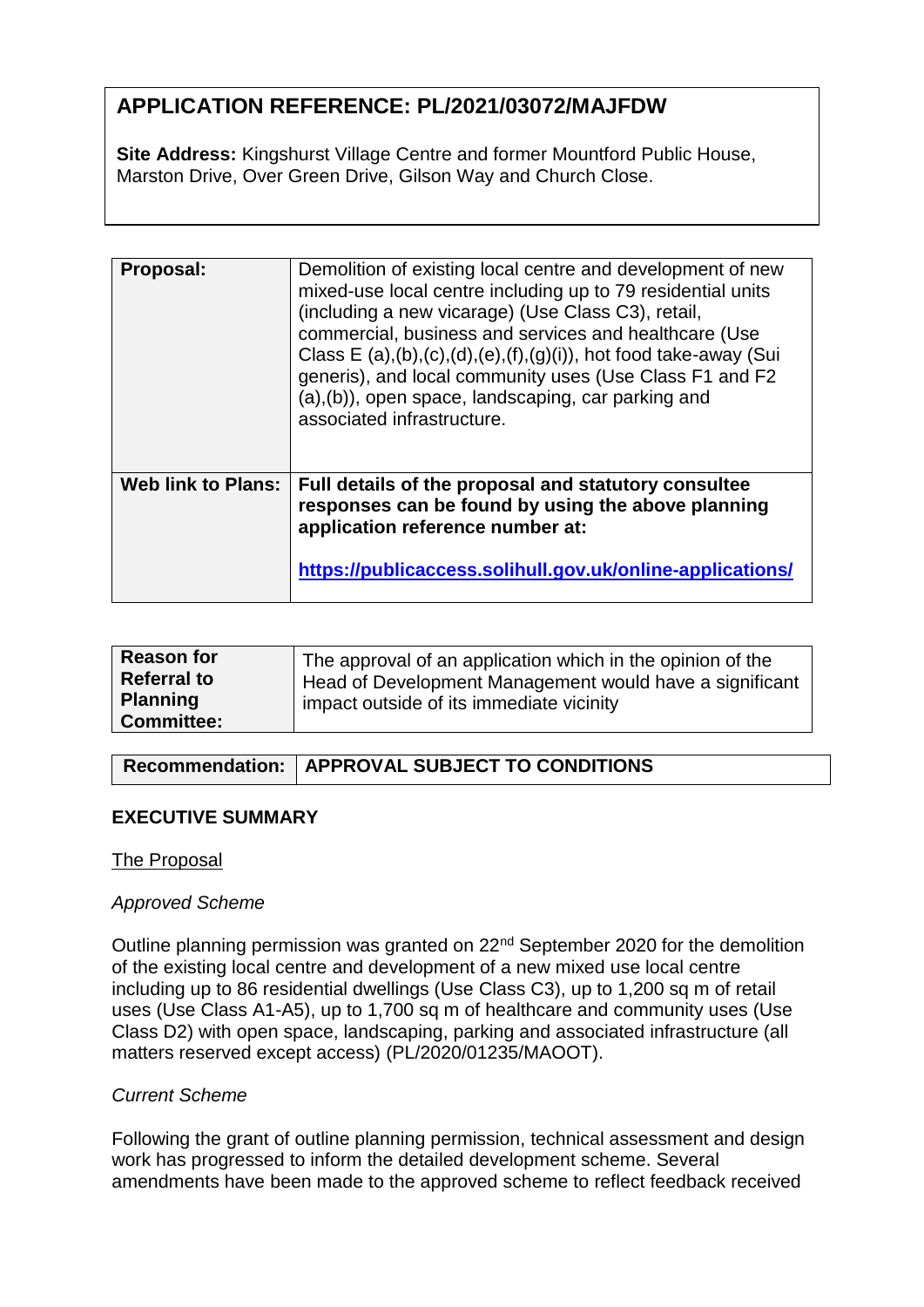following public and stakeholder consultation. The amendments can be summarised as follows: -

- The amount of non-residential floor space increased from 2,900 sq m to 3,450 sq m (+ 550 sq m).
- The number of new residential dwellings has been reduced from 86 to 79 (-7) units).
- School Square (adjacent to Kingshurst School) has been enlarged to become a focal point in the north of the site and is connected by a green corridor running north to south terminating at the park.
- St Barnabas' Church has a new lay-by to support access for the delivery of key services such as weddings and funerals.
- A new landscape buffer has been created around the church to help create improved street presence.
- Church parking has been consolidated to Church Close.
- A new four bed vicarage has been added to the Masterplan and is designed in accordance with the Parsonage Design Guide.
- Parking for Development Parcel 6 (adjacent to School Square and Kingshurst School) has been moved to the rear of the properties to enable School Square to be enlarged and form a plaza outside the school.
- A house has been removed on Development Parcel 6 to enable the existing pedestrian path from School Close to the new School Square to be enhanced.
- The community and health building has been repositioned to follow a crescent form to the street frontage to reinforce a strong pedestrian connection to the school.
- A second storey has been introduced to retail units on the corner of the Boulevard / Gilson Way.
- Additional Sustainable Urban Drainage features have been added addressing the requirements for attenuation across the site.
- To support the local centre, new dwellings have been removed to increase public car parking.
- Additional landscaping has been provided to reinforce the pedestrian environment.

An illustrated masterplan showing the location of the main amendments is shown at Appendix 1 of this Report.

To facilitate the above amendments, a full planning application has been submitted. The current scheme seeks full planning permission for the demolition of existing local centre and development of new mixed-use centre including up to 79 residential units (including a new vicarage) (Use Class C3), open space, landscaping, car parking and associated infrastructure.

The new mixed-use centre will include: -

- Retail, commercial, business and services and healthcare (Use Class E (a), (b), (c), (d),(e),(f),(g)(i)) – up to 3,150 sq m
- Local community uses (Use Class F1 and F2 (a), (b))  $-200$  sqm
- Hot food take-away (Sui generis) up to 100 sqm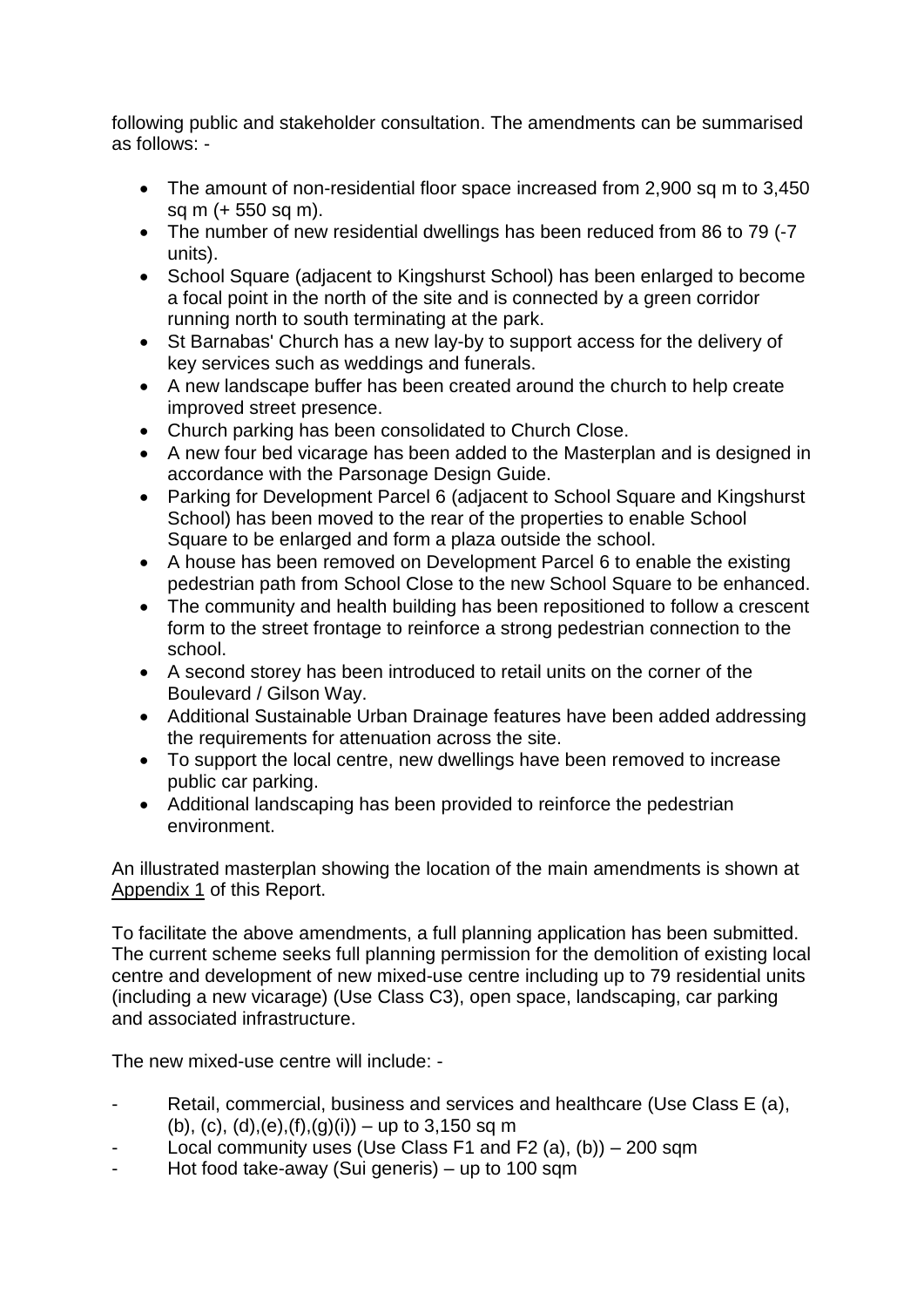The proposed uses are hereafter referred to as 'the new local centre'.

A description of the proposed uses in the new local centre is set out in Appendix 2 of this Report.

#### Summary of planning balance

#### *The benefits*

Kingshurst Village Centre is located within the North Solihull Regeneration Area and the Solihull Local Plan (Local Plan) identifies a number of challenges and objectives with respect to this Area, most notably: A (Reducing Inequalities), C (Sustaining the Attractiveness of the Borough), G (addressing imbalance in the Housing Offer Across the Borough) and H (Increasing Accessibility and Encouraging Sustainable Travel).

Policy P19 (a) of the Local Plan and Policy Policy NS1 (Kingshurst Village Centre) of the Solihull Local Plan – Draft Submission Plan (Draft Local Plan) support the redevelopment of Kingshurst Village Centre to ensure its continued sustainability and economic success.

The proposal will deliver a new local centre which will provide retail, commercial, business & services, healthcare, local community uses and a hot food take-away. The proposal will deliver 79 high quality residential dwellings in the form of 12 onebed maisonettes, 5 two-bed houses, 45 three-bed houses, 16 four-bed houses and one vicarage, which will help the Council meet the current housing shortfall within the borough.

The proposal will deliver social-economic benefits through economic activity both in relation to the construction phase and jobs created in the new local centre. It is expected the new local centre will support in the region of 90 full time equivalent jobs. In the longer term, future occupants of the development will likely use local businesses and services in the new local centre. The social-economic benefits should be accorded significant positive weight in the planning balance.

The proposal would deliver environmental benefits, as the scheme has an aspiration to achieve net zero carbon. The aspiration of achieving a net zero carbon development represents a substantial commitment from the applicant which significantly exceeds national and local planning policy and supports the actions of the Council's Climate Change Emergency statement. Further environmental benefits are derived from the scale, massing, layout, design and landscape of the scheme, as this will significantly enhance the site and its surroundings. Finally, the proposal will deliver new open space and landscaping throughout the scheme, including landscaping to link the new centre and Kingshurst School to Kingshurst Park. There will also be qualitative enhancements to Kingshurst Park. The environmental benefits should be accorded significant positive weight in the planning balance.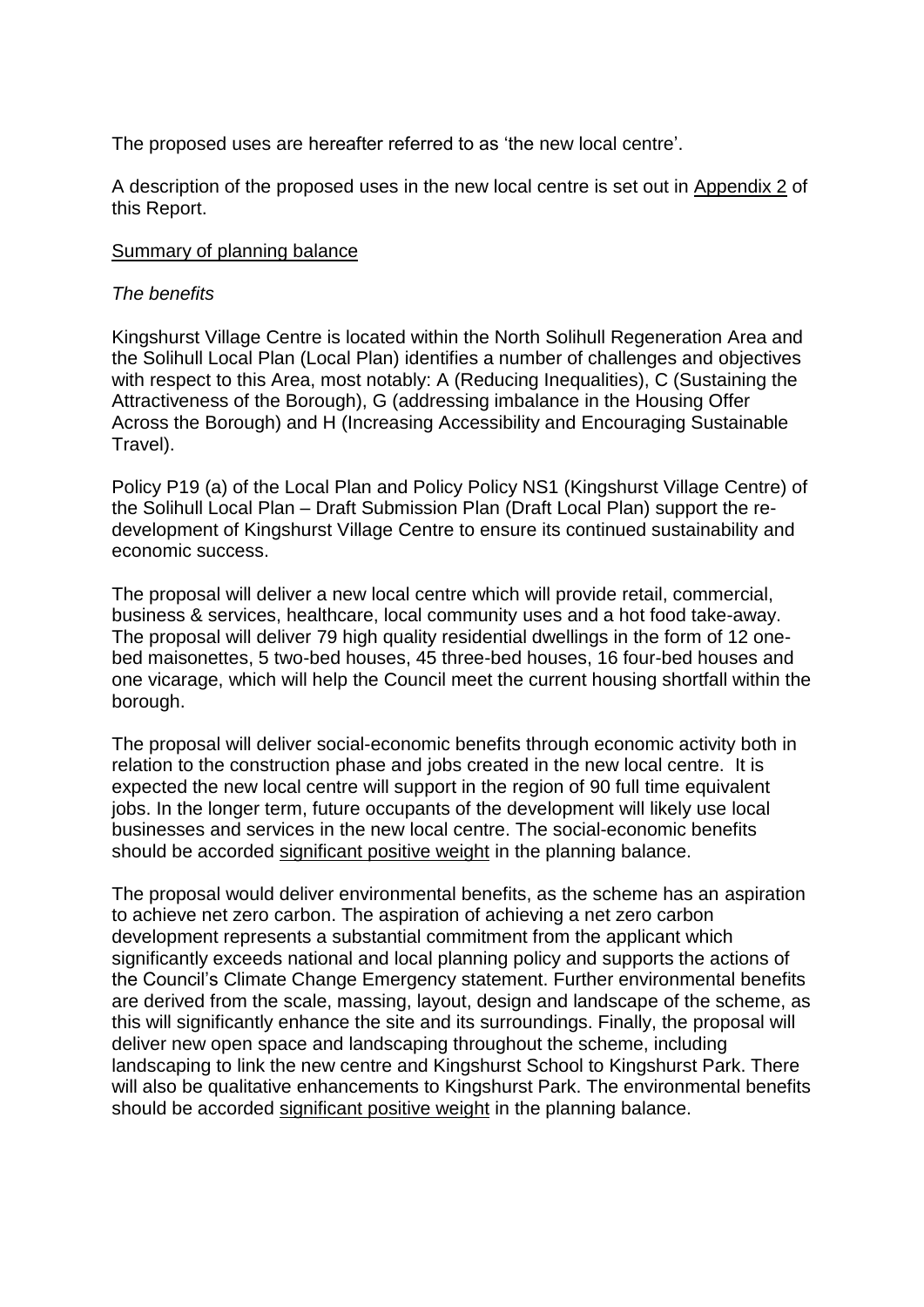#### *The adverse impacts*

Where adverse impacts have been identified, officers are satisfied that these impacts can be mitigated by planning condition. Accordingly, for the reasons set out in this Report and subject to appropriate conditions, the proposal would not conflict with the relevant policies within the Local Plan or guidance in the Framework. This should be accorded neutral weight in the planning balance.

### *Overall planning balance and conclusion*

The proposal will provide a new local centre with employment and community facilities and delivery of high-quality housing when the Council cannot demonstrate a five-year housing supply. It will also help tackle challenges identified within the Local Plan. In conclusion, for the reasons outlined in this Report, the overall planning balance is clearly in favour for the proposed development and proposal therefore benefits from the presumption in favour of sustainable development.

### **MAIN ISSUES**

The main issues in this application are: -

- Whether the proposal would provide an appropriate site for development having regard to the most important and up-to-date policies in the development plan and national guidance;
- The effect of the proposal by reason of its scale, massing, layout, design and landscape on the character and appearance of the area;
- The effect of the proposal on highway safety and the free flow of the road network; and
- The effect of the proposal on the amenities of the occupiers of neighbouring properties and future residents of the development.
- Other Material Considerations
	- Drainage
	- Landscape
	- Ecology
	- Housing
	- Other matters
	- Environmental and social-economic benefits
	- Public sector equality duty
	- Human rights
- Planning Balance and Conclusion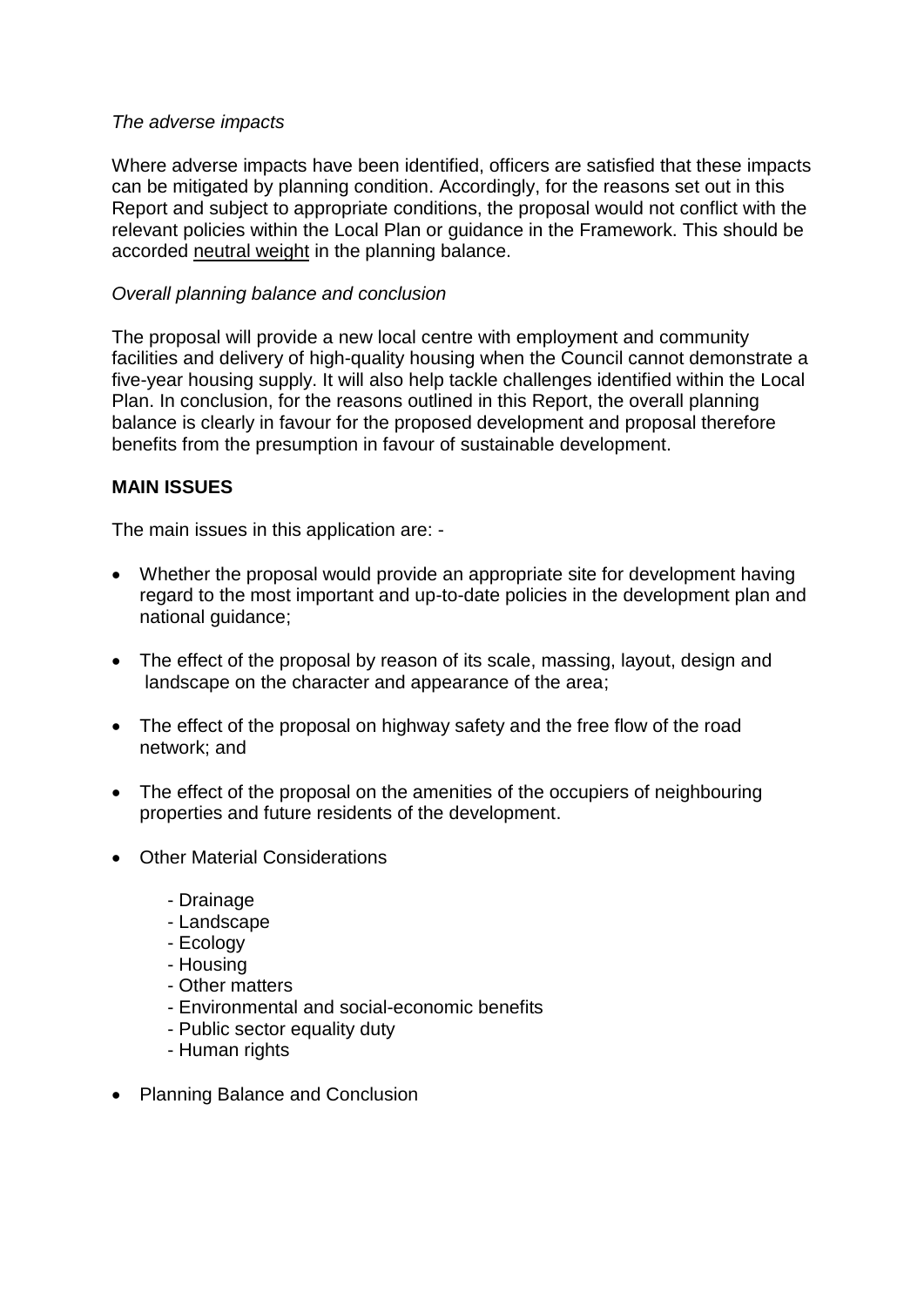### **CONSULTATION RESPONSES**

**Statutory Consultees** The following Statutory Consultee responses have been received:

Kingshurst Parish Council – No observations.

Lead Local Flood Authority – No objection subject to condition.

**Non Statutory Consultees** The following Non-Statutory Consultee responses have been received:

SMBC Affordable Housing – No objection.

SMBC Economic Regeneration Business Development – the proposal plays a critical role in the future economic health of Kingshurst and the wider Solihull economy, and from an economic development and regeneration perspective, should be supported.

SMBC Ecology – No objection subject to condition.

SMBC Highways – No objection subject to condition.

SMBC Landscape - No objection subject to condition.

SMBC Policy and Spatial Planning – No objection

SMBC Public Protection – No objection subject to condition.

SMBC Public Health – No observations.

SMBC Rights of Way – No observations.

SMBC School Place Planning Team – No education contributions sought.

SMBC Urban Design - No objection subject to condition.

West Midlands Fire Service - The approval of Building Control will be required to Part B of the Building Regulations 2010.

West Midlands Police - No objection subject to condition.

Warwickshire County Council Planning Archaeologist – No observations.

#### **COMMUNITY INVOLVEMENT**

The Framework recognises that early engagement has significant potential to improve the efficiency and effectiveness of the planning system for all parties. Solihull Metropolitan Borough Council adopted its Statement of Community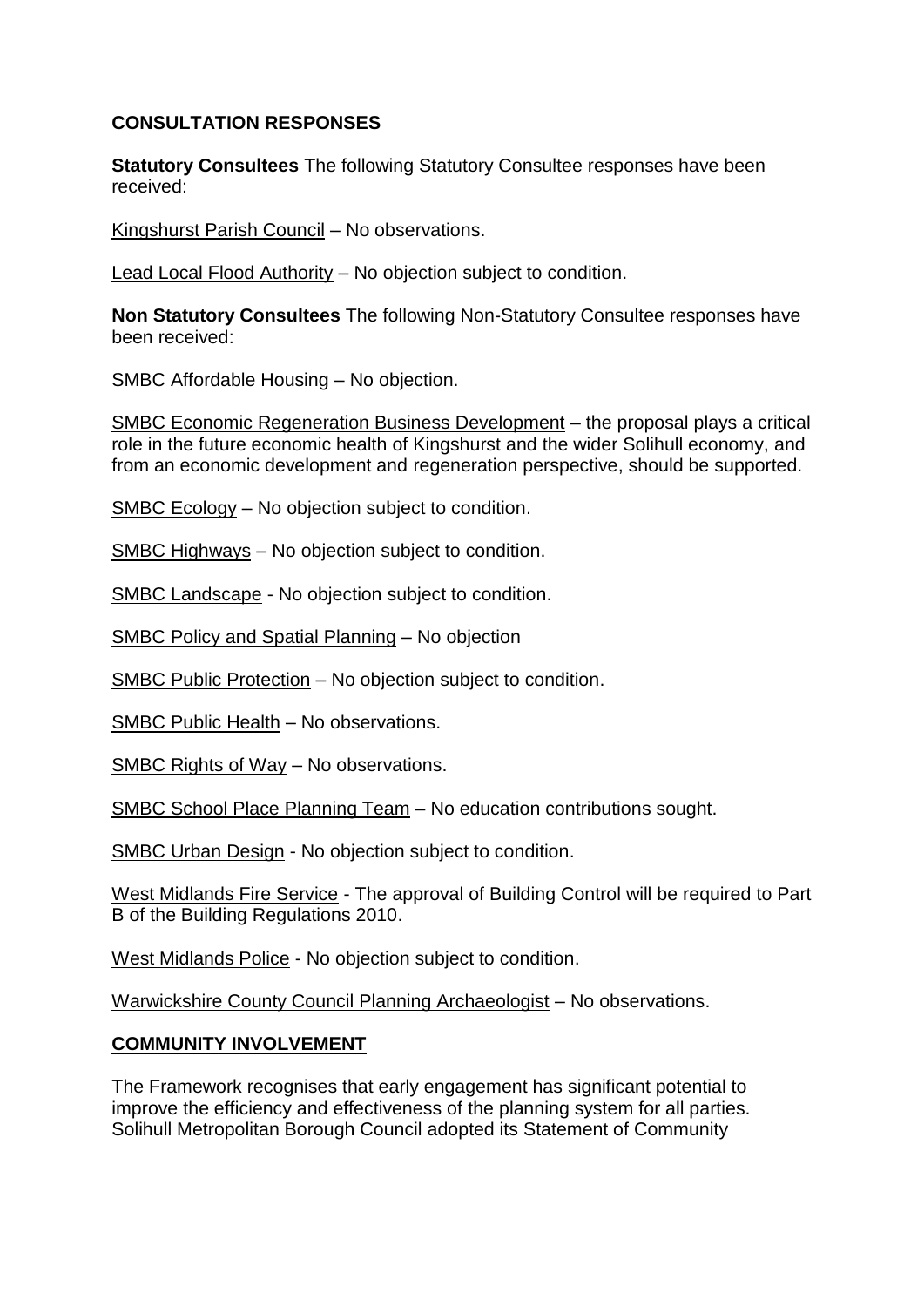Involvement (SCI) in 2007. The SCI was updated in January 2020. The new SCI is entitled: *Reviewing the Plan for Solihull's Future, Solihull Local Plan Review, Statement of Community Involvement (January 2020).*

The SCI contains guidelines for developers to follow when consulting on planning applications within the boundaries of the local authority. The document states that the Council would expect developers of applications for major development to involve the wider community in the development of their proposals at a preapplication stage.

In line with the SCI and Framework a consultation exercise was undertaken to present the proposed redevelopment options to residents and stakeholders. The purpose of this consultation was to allow residents, local ward and parish councillors and other interested parties the opportunity to be involved in the proposals from the beginning, providing opinions on the use of the site and to ask questions about intentions for regeneration.

### 2016

To progress change at Kingshurst, a draft masterplan was prepared in 2016 to consider capacity and focus redevelopment aims. Engagement with the community and stakeholders on this scheme has helped define objectives and key challenges.

#### January 2017

Community consultation undertaken in January 2017 generated over 400 responses. Five different design approaches were presented including complete demolition, partial demolition and retention with refurbishment. The most supported approach was complete demolition and the least popular option was for retention and refurbishment, suggesting the community would like to see a high level of change.

#### June 2017

Four masterplan concepts were developed following early engagement, each proposing demolition of the existing centre and new residential use, retail, health uses for a GP and dentist, community centre including library, office space and flexible areas for community uses. Of these four concepts, option 2 consisting of the siting of village uses directly to the north of the park and to the south of a newly aligned Marston Drive, was endorsed by Cabinet in June 2017 as the preferred option.

#### 2017

Following identification of the preferred option, further public consultation was undertaken to focus feedback on design elements and confirm support. This consultation also sought to make early contact with residents and businesses that may be directly affected.

Two drop-in sessions at Kingshurst Library and an online forum reinforced strong support for the proposals with 76% either agreeing or strongly agreeing with the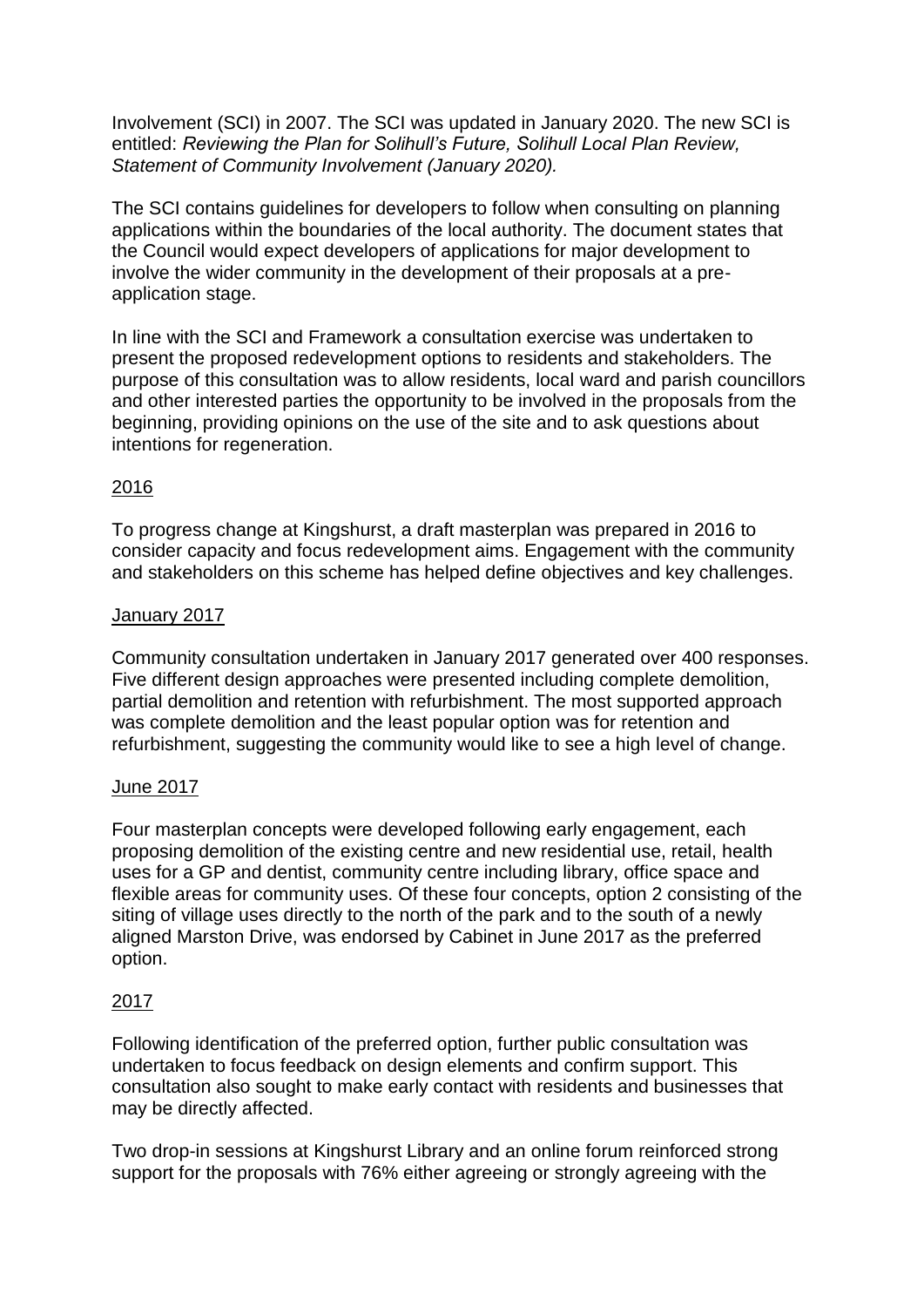masterplan approach. A number of issues were raised, the key items being parking, retail servicing, how the village centre interacts with the park and community facility provision.

In addition to the positive response from the community, the businesses that were engaged also responded positively to the principles of the scheme indicating that, subject to the negotiation of terms, they would like to stay within the centre postdevelopment.

#### February/March 2019

Two consultation events were held on the 25<sup>th</sup> February and the 7th March at Kingshurst Library (pre-Covid 19). Approximately 80 residents attended and were invited to consider presentation material and complete a questionnaire.

To ensure the consultation event was attended by as many interested parties as possible, the event was advertised online and via a letter to approximately 400 homes and local businesses in the local area. Local councillors were also invited. A clear majority of residents supported the redevelopment of the centre and preference for total redevelopment of a larger site than previously consulted to maximise opportunity for change. The majority agreed, or strongly agreed a larger site area (extended from the site consulted on in 2017) would help deliver transformational change.

#### February 2020

Following public consultation on the Planning Brief in March 2019, additional technical work and on-site surveys were undertaken to inform development of an illustrative masterplan. Two consultation events were held on the  $25<sup>th</sup>$  February and the 27th February at The Space in Kingshurst to present this work to the local community and gather feedback (pre-Covid 19).

The event was advertised online and via a letter to homes and businesses in the local area. Local councillors were also invited.

The consultation material was presented as a number of boards explaining the objective of the proposal to create a high quality, community focussed centre, the illustrative masterplan, indicative amount of retail, community and residential floorspace, and proposed timeframes. Prior to the event interested parties could request to receive a copy of the information that was to be displayed on the day. A total of 180 people attended the events over the two days and in total 150 responses were received.

The consultation produced a similar conclusion to the 2019 events, with the clear majority of residents being in support of the redevelopment of the centre with residents agreeing that the proposed development would be beneficial to themselves and the wider community.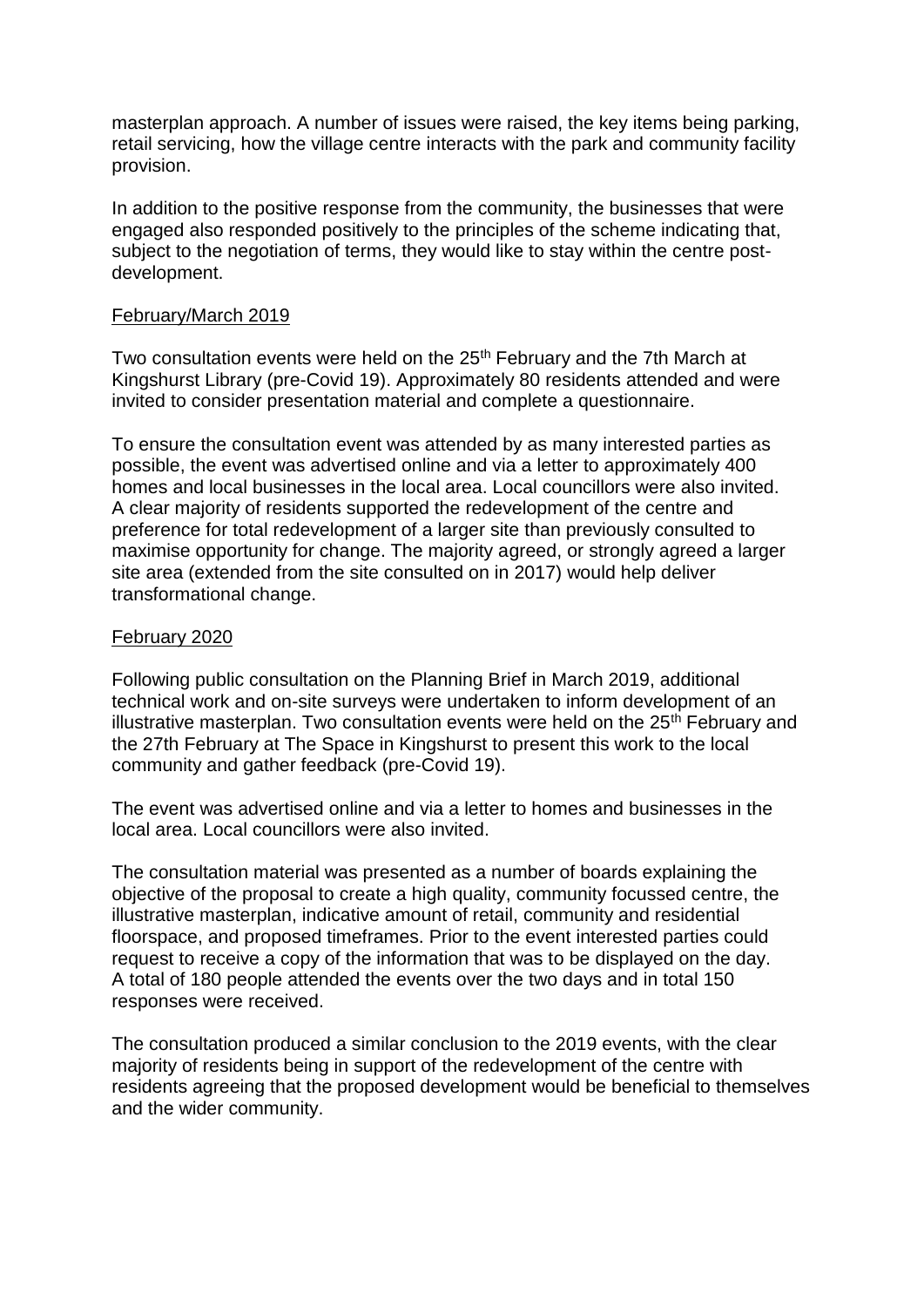### Outline planning application (June – September 2020)

An outline planning application was submitted for the demolition of existing local centre and the development of a new mixed use local centre including up to 86 residential dwellings (Use Class C3), up to 1,200 sq m of retail uses (Use Class A1- A5), up to 1,700 sq m of healthcare and community uses (Use Class D2) with open space, landscaping, parking and associated infrastructure (all matters reserved except access). The outline planning application was approved on 22<sup>nd</sup> September 2020.

#### July 2021

Following the grant of outline planning permission, technical assessment and design work progressed to inform the detailed development scheme. Several amendments were made to the approved scheme to reflect feedback received following public and stakeholder consultation.

#### September 2021

Public consultation on the revised illustrative masterplan took place in September 2021. Two consultation events were held on the 21<sup>st</sup> September between 3pm and 6:30pm, and the 23rd September between 11.30am and 2;30pm at The Parade, Kingshurst Shopping Centre, Marston Drive to present this work to the local community and gather feedback. Approximately 200 people attended the events over the two days. In total 85 responses were received. The consultation produced a similar conclusion to the earlier events, with the clear majority of residents being in support of the redevelopment, with residents agreeing that the proposed development would be benefit to themselves and the wider community in Kingshurst. Some residents still maintained an objection that parking would be an issue.

#### Summary

Drawing matters together, the applicant has undertaken a thorough and robust consultation exercise in accordance with the Council's adopted Statement of Community Involvement and guidance in the Framework.

# **PUBLICITY**

The application was advertised in accordance with the provisions set down in the Town and Country Planning (General Development Procedure) Order 2015.

144 individual neighbour letters were sent to households around the perimeter of the site. Three site notices were posted around the site and a press notice was placed in the local newspaper.

No responses were received.

#### **PLANNING ASSESSMENT**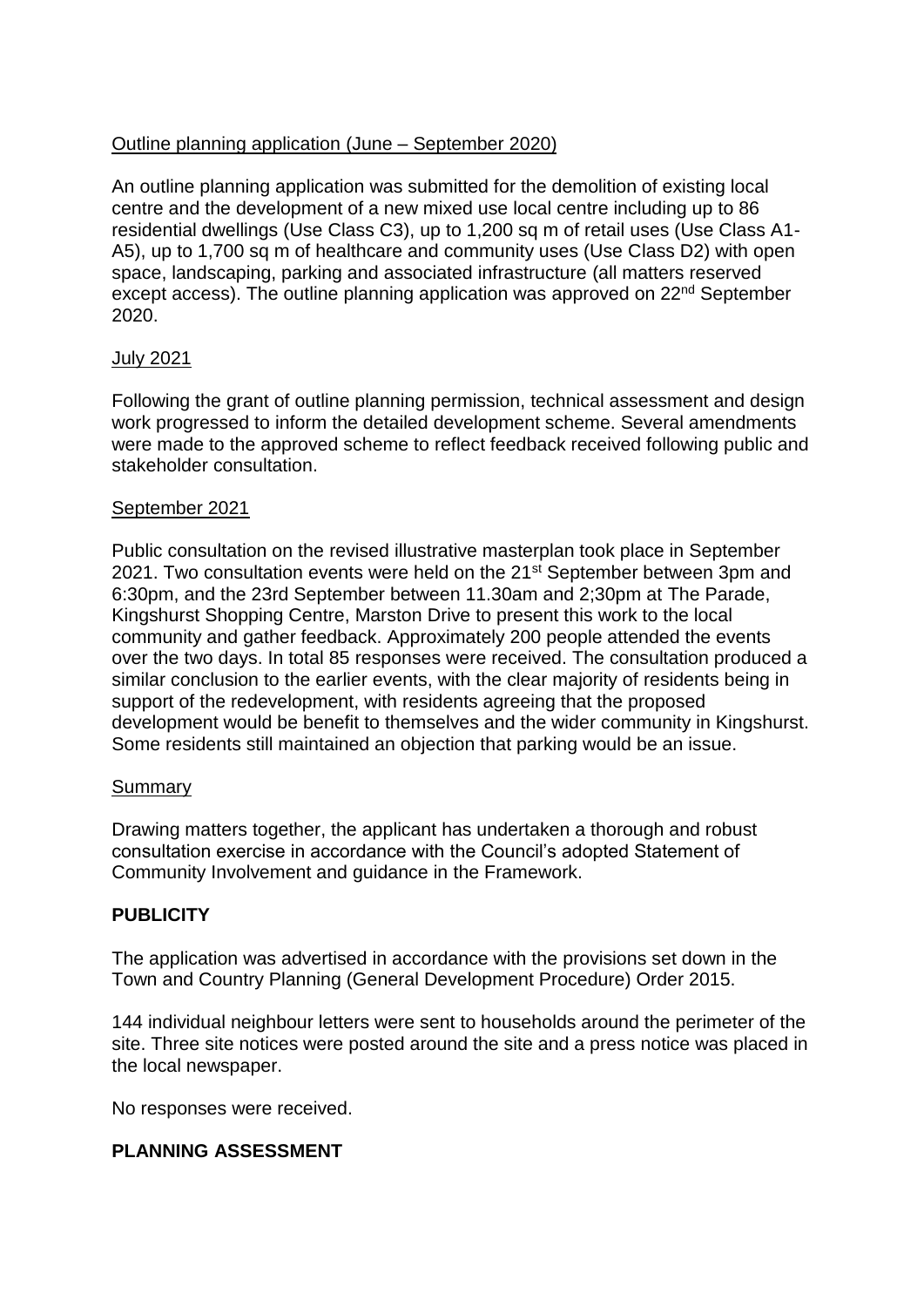Section 38(6) of the Planning & Compulsory Purchase Act 2004 requires that: -

*'Where in making any determination under the planning acts, regard is to be had to the development plan, the determination shall be made in accordance with the plan unless material considerations indicate otherwise'.*

The Framework at paragraph 2 states that planning law requires that applications for planning permission be determined in accordance with the development plan, unless material considerations indicate otherwise. The Framework must be taken into account in preparing the development plan, and is a material consideration in planning decisions. Planning policies and decisions must also reflect relevant international obligations and statutory requirements.

The Draft Local Plan was submitted to the Secretary of State on the 13<sup>th</sup> May 2021. The Review Inquiry hearings were held between September 2021 and February 2022. The Review will gain importance in decision making as the review process progresses.

This marks the next stage in the preparation and adoption of the plan. The advice in the Framework at paragraph 48 states *'Local planning authorities may give weight to relevant policies in emerging plans according to:*

*a) the stage of preparation of the emerging plan (the more advanced its preparation, the greater the weight that may be given);*

*b) the extent to which there are unresolved objections to relevant policies (the less significant the unresolved objections, the greater the weight that may be given); and c) the degree of consistency of the relevant policies in the emerging plan to this Framework (the closer the policies in the emerging plan to the policies in the Framework, the greater the weight that may be given)'.*

Greater weight, but not full weight, can therefore be given to the submitted plan, but this may still be dependent on the circumstances of each case and the potential relevance of individual policies. In many cases there are policies in the new plan which are similar to policies in the adopted plan which seek the same objectives, although they may be expressed slightly differently.

Kingshurst Village Centre is allocated for a housing led mixed-use development in Policy NS1 (Kingshurst Village Centre) of the Draft Local Plan.

It is considered that relevant policies pertinent to this application, including Policy NS1, have limited weight in the planning balance, and as a result do not alter the recommendation of approval reached in this report.

This report considers the proposal against the Local Plan, the relevant polices of the Framework, the National Planning Practice Guidance ('PPG').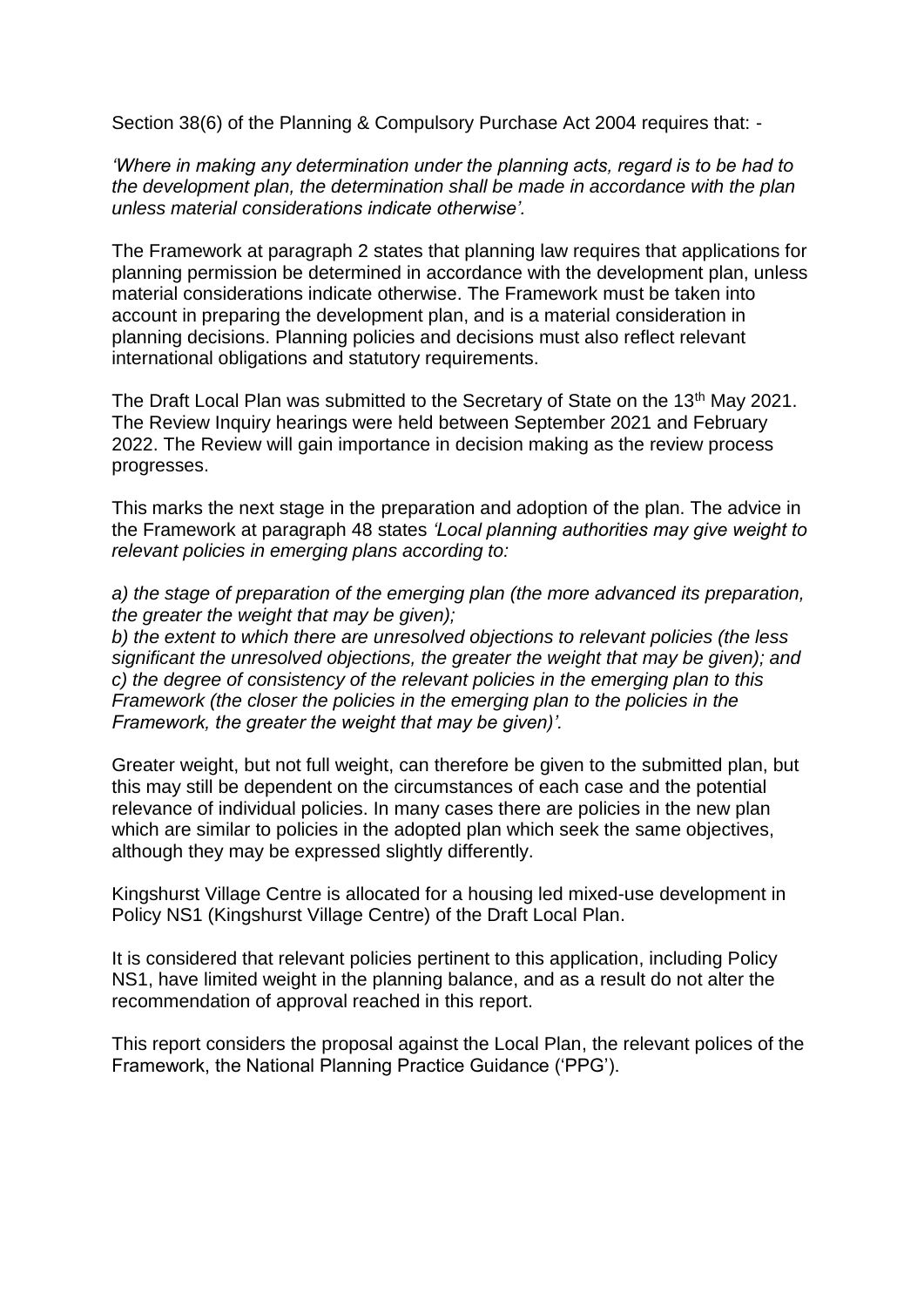#### **Whether the proposal would provide an appropriate site for development having regard to the most important and up-to-date policies in the development plan and national guidance**

### *Policies in the development plan*

The Local Plan sets out that Solihull has a strong reputation for its high quality built and natural environment, economic success and prosperity, excellent transport links, as well as being a desirable place to live. However, the Local Plan recognises there are significant problems and challenges facing the Borough and identifies 12 key challenges which include:

Challenge A refers to the North Solihull Regeneration Area setting out a number of issues that include significant levels of deprivation, crime and worklessness, poor quality urban environment, green space and public realm, lack of variety of tenures, lack of market and affordable housing. The objective from this is given as closing the gap of inequality between the most and least affluent wards of the Borough such as between the Regeneration Area and the rest of the Borough.

Challenge C acknowledges the challenge of accommodating more development while improving the environment in the North Solihull Regeneration Area, conserving the qualities of mature suburbs that make them attractive and ensuring residential and other amenities are protected. Where impact is unavoidable satisfactory mitigation should be incorporated (Objective C). One of the stated objectives from this is to ensure high quality design and development that integrates with surroundings and creates safer, inclusive, adaptable and sustainable places that make a positive contribution to the borough's sense of place, attractiveness and to quality of life.

Challenge G identifies a shortage of smaller and family sized homes, particularly affordable housing, that prevents many households satisfying their housing needs, particularly in the mature suburbs. One of the objectives from this is to provide an adequate amount and variety of homes that are affordable by local people, including homes for rent, purchase and immediate tenure.

Challenge H identifies difficulties of access to services, facilities and employment leading to social exclusion, in the North Solihull Regeneration Area. The objective from this is to improve accessibility and ease of movement for all users to services, facilities, jobs and green infrastructure and reduce the need to travel.

Policy P19 (a) (Range and Quality of Local Services) of the Local Plan explains that Solihull has a variety of local centres which need to be developed and sustained in a way which ensures their continued sustainability and economic success. The policy identifies 13 local centres including Kingshurst. Paragraph 12.5 of the supporting text identifies the challenges which the policy seeks to address, including Challenges A and C.

The policy advises the scale and nature of new development should reflect the centre's role and function in serving local needs, the opportunity to reduce the need to travel or the need to sustain the economic viability and vitality of the centre.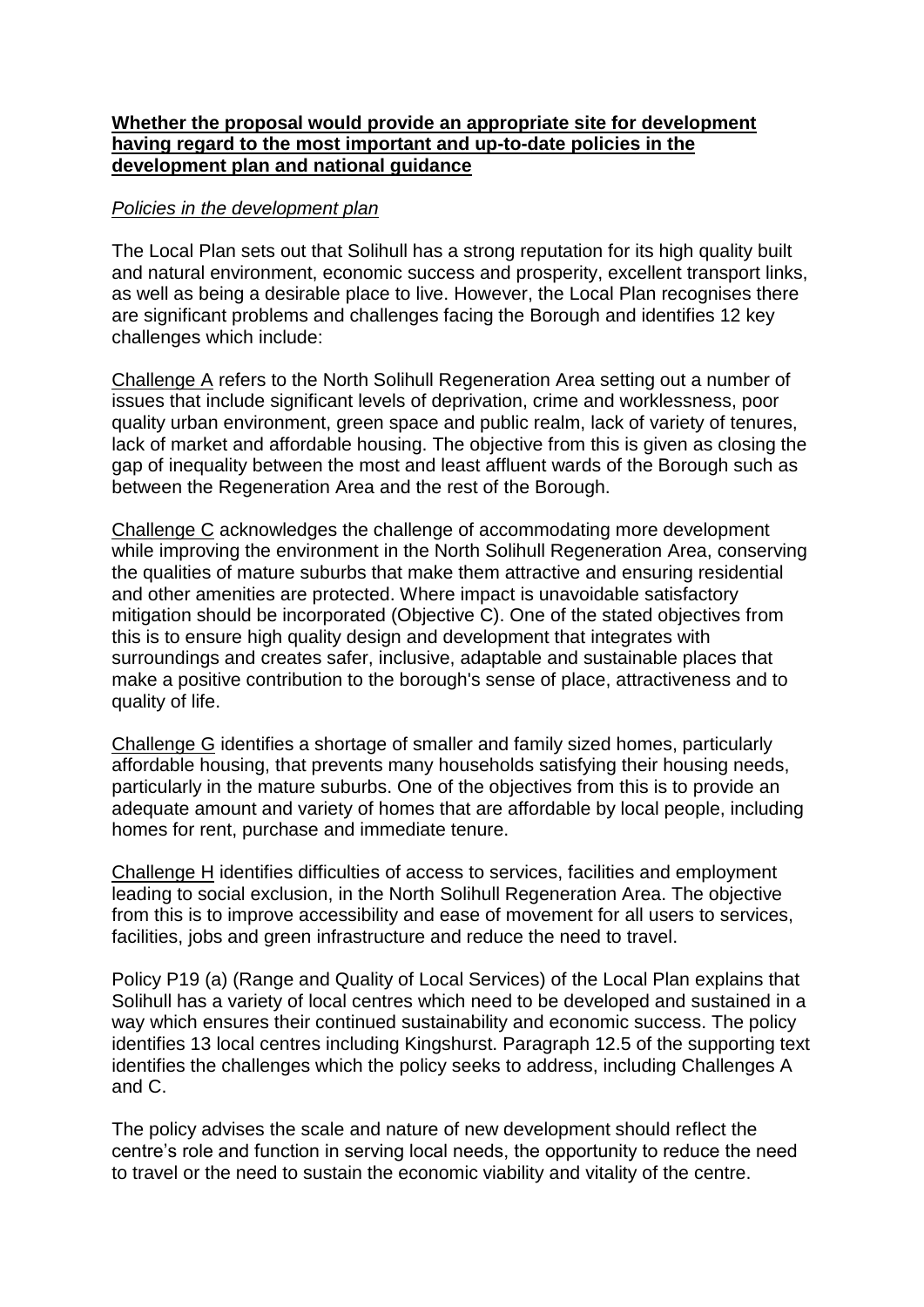Appropriate development could include retail, leisure, community and other facilities (such as housing). All new development will need to be sensitive to local character and enhance the public realm.

The policy seeks to promote the vitality of local shopping centres through a variety of facilities that could benefit the local community, including those to meet cultural needs and the needs of diverse groups such as youth facilities. The provision of facilities will be expected to support sustainable development principles and meet the requirements of other relevant parts of the plan, including Policy P15 that seeks to secure design quality.

#### *Supplementary Planning Guidance*

The North Solihull Strategic Framework (2005) SPG and 2009 Addendum both predate the Local Plan and the Framework. However, the aims of the SPG are reflected in the Local Plan's Vision for the borough and North Solihull Regeneration Area which advises:

*'The North Solihull regeneration programme will have made a real difference to people's lives where there will be an increased choice in the housing stock through widening the housing mix, size, type and tenure and improved quality, improved opportunities and access to employment, a more highly skilled workforce and a better range of jobs. Local communities will have become healthier, safer and mixed with easier access to thriving community hubs and village centres, enhanced greenspace and public realm'* (p.26, paragraph 4.1.6).

#### *National guidance*

Paragraph 11 of the Framework explains that there is a presumption in favour of sustainable development which comprises economic, social and environmental objectives. It goes on to indicate that where the development plan is absent, silent or relevant policies are out-of-date, planning permission should be granted unless any adverse effects of doing so would significantly and demonstrably outweigh the benefits when assessed against the policies of the Framework as a whole; or unless specific policies in the Framework indicate that development should be restricted. This matter is explored in more detail in the Housing section of this Report.

Paragraph 86 of the Framework explains that the term town centre includes local centres and … *'decisions should support the role that town centres play at the heart of local communities, by taking a positive approach to their growth, management and adaptation'*.

Paragraph 94 of the Framework explains that '*planning policies and decisions should consider the social, economic and environmental benefits of estate regeneration. Local planning authorities should use their planning powers to help deliver estate regeneration to a high standard'.*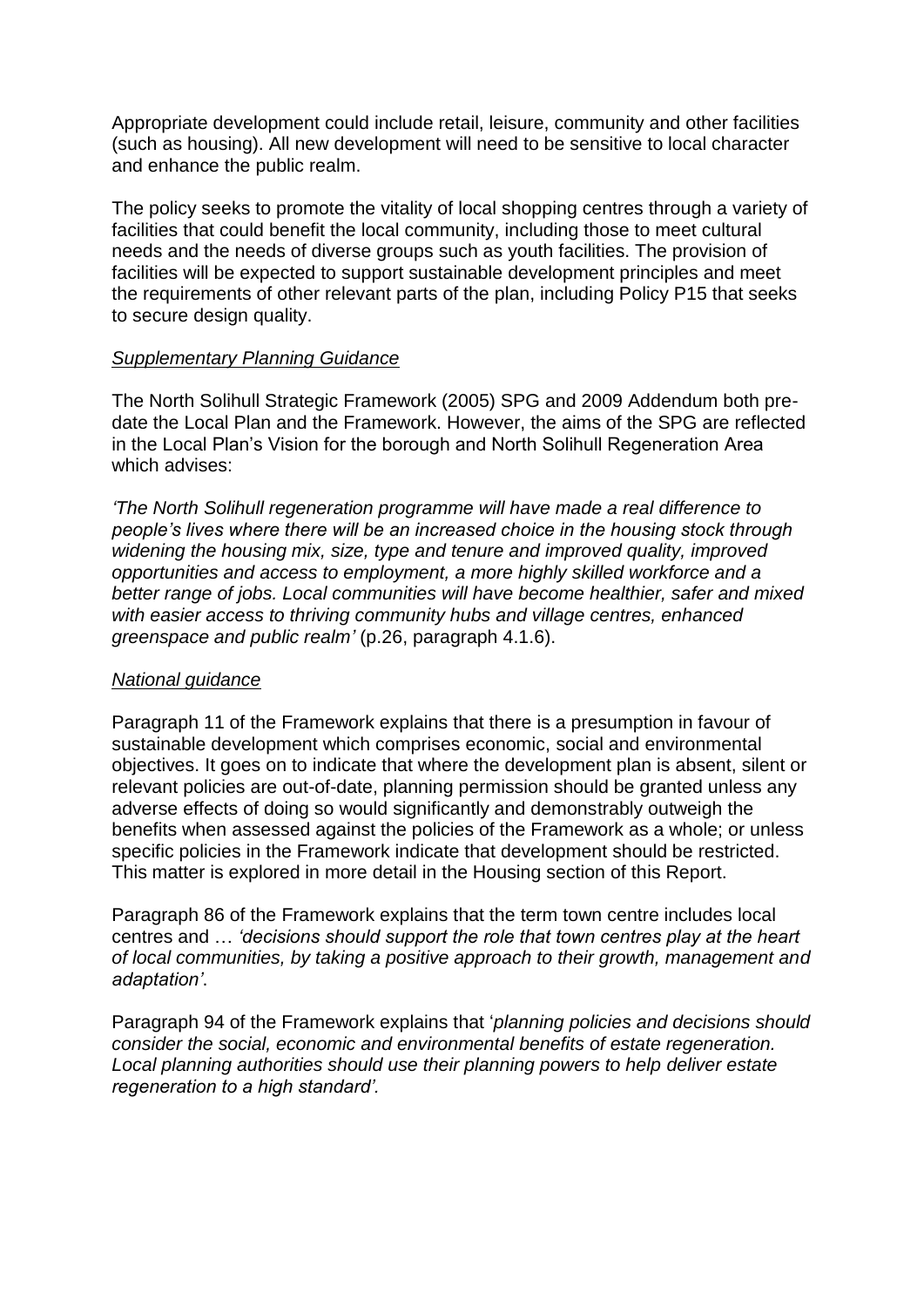### *Summary*

Drawing matters together, the proposal seeks to address a number of challenges identified in the Local Plan with respect to the North Solihull Regeneration Area, specifically Challenges A, C, G & H.

The principle of the redevelopment of the site to provide a new local centre is supported by Policy P19 (a) of the Local Plan, providing the development is sensitive to local character and enhances the public realm.

Finally, the proposal meets key national objectives in providing a centre that is viable, vibrant and multi-faceted and will deliver significant social, economic and environmental benefits through the regeneration of an existing local centre.

The principle of the redevelopment of the site for a mixed-use local centre including up to 79 residential units therefore benefits from strong policy support.

#### **The effect of the proposal by reason of its scale, massing, layout, design and landscape on the character and appearance of the area**

Policy P15 of the Local Plan requires all development to achieve good quality, inclusive and sustainable design, which conserves and enhances local character, distinctiveness and streetscape quality and ensures the scale, massing, density, layout, materials and landscape of the development respects the surrounding natural, built and historic environment. Developments will be expected to create a sense of place.

Policy P10 of the Local Plan recognises the importance of a healthy natural environment in its own right. Policy P14 requires new development to safeguard important trees, hedgerows and woodlands.

Paragraph 126 of the Framework requires the creation of high quality, beautiful and sustainable buildings and places. Paragraph 130 requires that development is sympathetic to local character.

#### *The current situation*

In order to determine the impact the proposal will have on the character and appearance of the area, it is useful to review the existing character and appearance of the application site and surrounding area.

Kingshurst Village Centre is an early 1960s local shopping centre that historically supported a range of uses including flats & dwellings, retail uses, and healthcare and community uses. The centre complex is arranged in a restrictive inward facing layout so that the façade of the shops and plaza area that should form the heart of the community are invisible from the outside. This results in a lack of natural surveillance throughout the current site layout and lack of integration between the centre and the community it serves.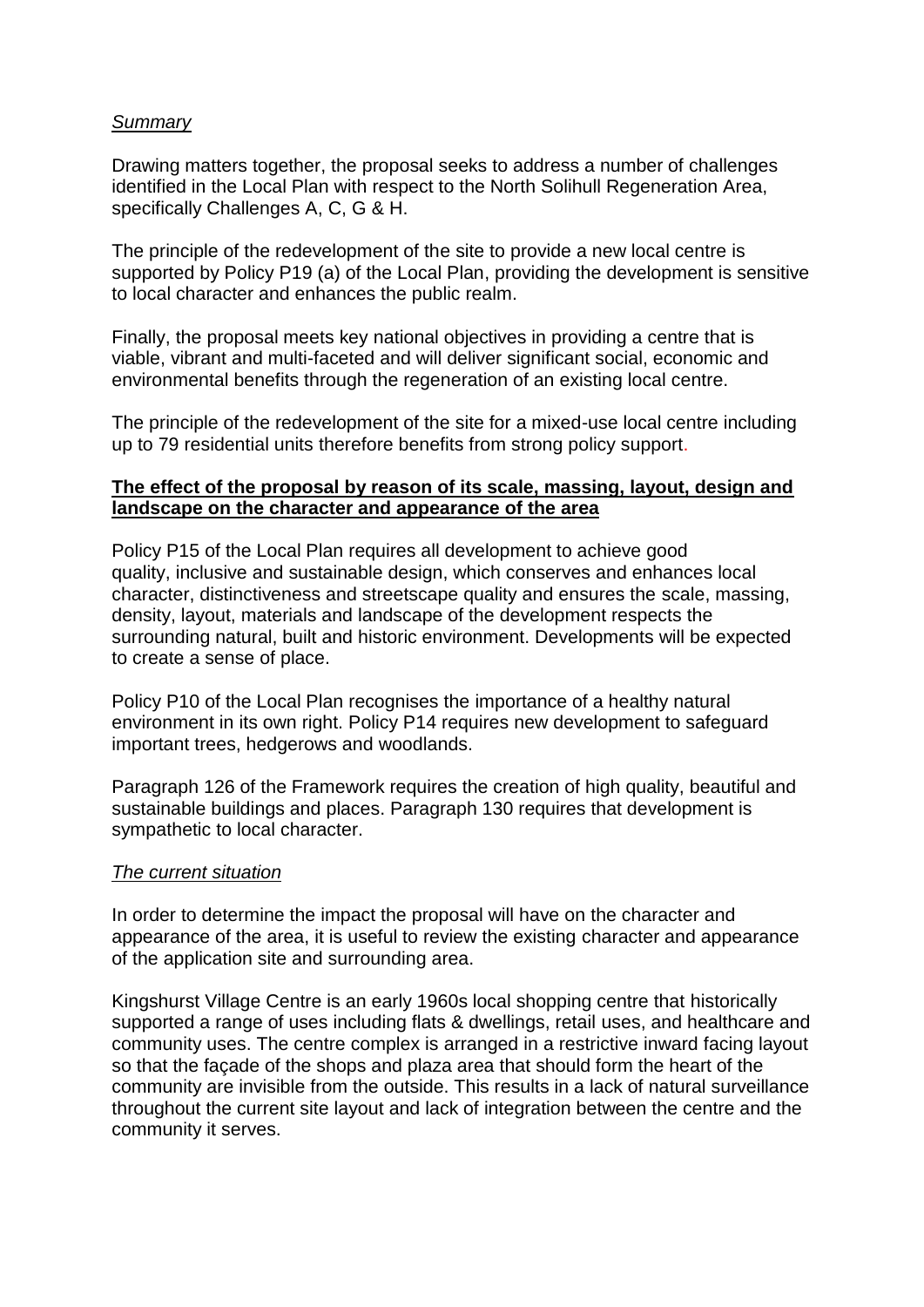The exterior façade of the 1960s centre is uninviting and largely composed of retail service yards, garages, the rear of flats and anti-vandal infrastructure on top of walls. The complex is in poor condition with increasing operational and maintenance costs.

St Barnabas' Church is located to the northwest of the site which acts as a visual node / local landmark when viewed from the adjacent streets. Kingshurst Primary School is to the northeast with pedestrian access navigating through the centre and is very restrictive at present. Kingshurst Park is located to the south and provides good amenity space for the surrounding area.

The application site is not in a conservation area, has no formal designation of protection or preservation, and none of the trees within or around the permitter of the application site are subject to Tree Preservation Orders (TPO).

#### *The proposal*

The proposal will see the demolition of the existing local centre and the development of new mixed-use local centre including up to 79 residential units, new local centre, and open space, landscaping, car parking and associated infrastructure.

- *Layout, design and appearance* 

The extent of the application site is shown on drawing number 18023 BDS XX XX DR A 0150 S4 P01 (Proposed Location Plan). The application site has been subdivided into several development parcels (DP), which have been identified for various forms of development. DP 1, 3 & 4 are located adjacent to Kingshurst Park and will provide a mixture of residential dwellings. DP 5 is located adjacent to St Barnabas Church and will provide a mixture of residential dwellings. DP 2 & 7 are located adjacent to Kingshurst School and will be the location of the new local centre. DP 6 is located adjacent to Kingshurst School and will provide residential dwellings. St Barnabas Church is within the application site however, no development works is proposed other than amendments to parking, so it has not been allocated as a DP.

The application is supported by detailed plans, street scene drawings, and a comprehensive Design and Access Statement which provides the narrative behind the development of the masterplan. The new village centre will contain a range of uses and the focus for investment and regeneration in the area. Residential development will make up the largest part of the development with the new local centre at its heart providing important services for the local community. This is important to ensure that the role of the neighbourhood is met in terms of providing day-to-day requirements as well as acting as a focal point for the community in terms of community facilities and services.

The submitted plans demonstrates that the proposal will create a centre with its own identity, which has a strong sense of place by creating a distinct Boulevard, High Street and Mews where individual development creates a new landmark frontage building, which will raise the image and profile of the centre. The character of the place will also be established by the mix of uses and activities. A perimeter block layout is proposed, which delineates between public and private spaces with a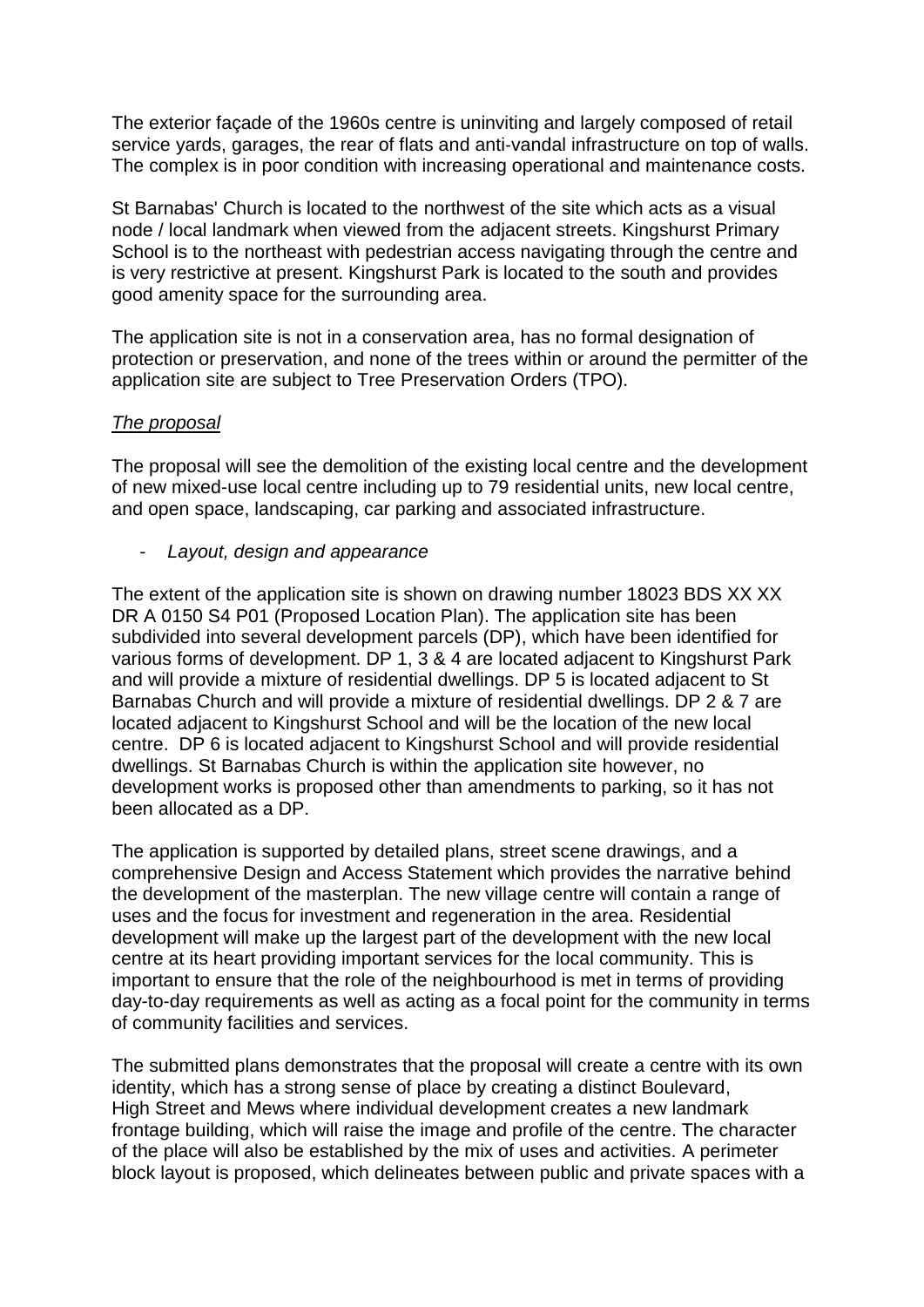range of house types including maisonettes, semi-detached, detached and terraced arrangements. The buildings are arranged to create a strong frontage onto Kingshurst Park and the Boulevard with a mixture of frontage and tandem parking.

The perimeter block layout and Boulevard, High Street, Mews and Church Close provides pedestrian and cycle connectivity across the site and helps facilitate easy access to the new local centre for existing residents living in the surrounding area and future residents of the development. The existing pedestrian path from Kingshurst School and School Close will be retained and enhanced, thereby allowing existing residents living to the north of the site easy access to the local centre and School. In addition to providing easy access to the local centre, the layout will provide access to public transport in the form of the new bus stops which are to be located on the Boulevard adjacent to the Anchor Store.

The architectural treatment of buildings is an important part of any proposal. The proposal seeks to ensure the proposed buildings create their own identity and visual impression, which helps foster a distinctive sense of place, but is also respectful of the character and appearance of the surrounding area. In this regard, the proposal has adopted a contemporary architectural response which reflects an understanding of the locality with regards to uniformity and material.

In terms of appearance and materials of the residential dwellings, the proposal provides high-quality housing with a contemporary appearance, whilst also incorporating a number of common features throughout the site, such as house entrance canopies, brick details and solar shading. This common language through architectural design will give a sense of identity to the regenerated site. The proposed bricks will be of a light shade and used throughout the different building typologies. The different textures, patterns and depth of the bricks will give a distinct identity to each elevation. Using good quality materials and simple feature details will assure longevity of the elevations' style.

With respect to the appearance and materials of the new local centre, the glazed façades facing the Street and Boulevard provides an active frontage along the main footfall route/ movement network, with active uses at street level, such as shops, a pharmacy and community café.

The Anchor Store at the junction of the Boulevard and Street affords a sheltered colonnaded canopy by way of recessing the main entrance, providing space for protection and shading. The curved corner together with the relocated Kingshurst art installation provides an anchor point to the scheme at the junction, helping with wayfinding and placemaking Details of waymarking and signage is secured by condition (Condition 46). The south elevation at ground level, housing part of the Anchor Store forms the backdrop for a destination bus stop for the Village Centre. At first floor level, a regular rhythm of full height windows provides the pattern, form and function for the spaces behind. In order to provide a coherent appearance throughout the development and assist with placemaking, the proposed materials palette continues the contemporary appearance of the high-quality housing, the existing Kingshurst site and locality is characterised by a predominance of traditional brick of varying colours such as oranges, reds and buff, reflecting differing construction dates. The proposed materials are chosen in accordance with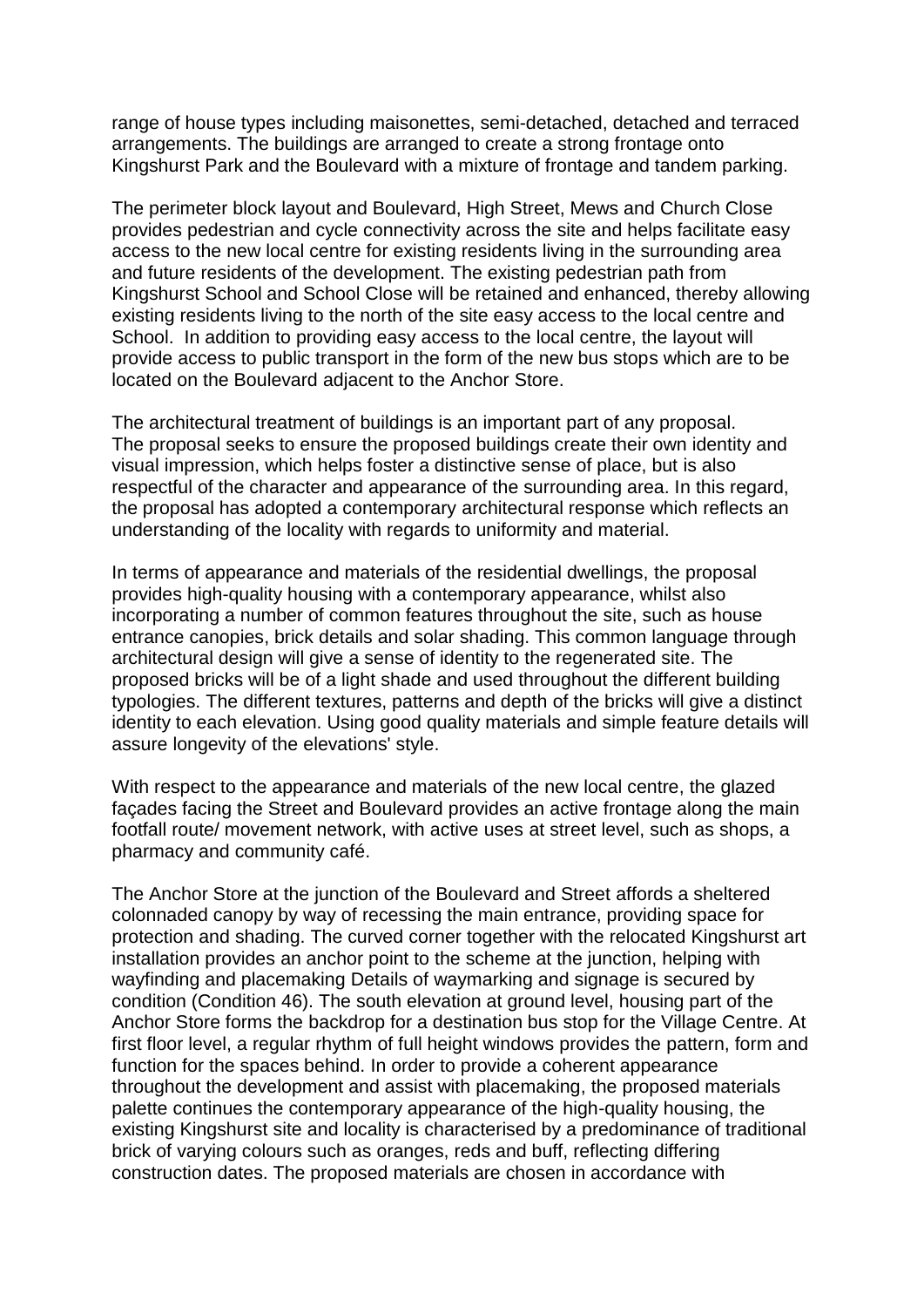aesthetics and net zero aspirations, and the consistent use of materials provides a coordinated appearance for the whole scheme. Elements such as the weave mesh and railing are used creatively to provide plant screening at high levels. Details such as projecting bricks, recessed panels, canted panels etc. are proposed to add texture and provide architectural articulation and relief.

In order to establish how the proposed materials (including boundary treatments) will tonally fit with the existing buildings in the locality and the proposed materials palette for the works, a condition is recommended requiring samples of all building materials to be submitted prior to construction (Conditions 3 and 45).

- *Landscape*

The treatment of land (other than buildings) for the purpose of enhancing or protecting the amenities of the site and the area is an important part of any proposal. The proposal seeks to enhance the site and its surroundings in a number of ways. Within the central section of the site a landscaped corridor will be established. The corridor will run between Kingshurst Park to the south of the site and existing landscape area to be retained in the northern section of the site (School Square). The corridor will link established landscaped areas in and around the site and will be supported by enhanced landscaping and tree planting framed by strong building frontages. The building layout will provide natural surveillance to key public spaces, including the landscape corridor, which will enhance the quality of the public realm in that area. The scheme has also sought to define the parking for the church area and parking adjacent to School Square with hedge planting and trees to help break up the expanse of car parking. Landscape features have been used to try and reinforce the pedestrian footpath links. Landscaping, including its future management and maintenance, is discussed in more detail in a Landscape section of this Report.

#### - *Scale and massing*

In terms of the scale and massing of the residential dwellings, existing housing around the perimeter of the application site is predominately two-storey, however there are examples locally of three-storey, and even taller residential development with the high rise residential blocks. The scheme has been designed to reflect the prevailing character of the area. To create a diverse and adaptable village centre the proposal includes a variety of dwelling types, scales and sizes. Building heights include two-storey maisonettes and two and three storey houses. Three storey dwellings are, for the most part, located at corner plots where the scale of the dwellings provide focal points and visual gateways. Overall, the proposed dwellings are to a scale and form which complement the existing surrounding character.

With respect to the scale and massing of the new local centre, to create a diverse and adaptable village centre the proposal includes building types, scale and sizes that offer the potential to adapt changing requirements. Two-storey buildings are proposed to house the new local centre. The new local centre has been influenced by the amount of accommodation required and the sloping topography constraints of the site, whilst responding sensitively to the scale of the residential elements of the proposal. The proposal reflects and respects the scale of the wider development, thereby providing a comprehensive but coherent scale and massing.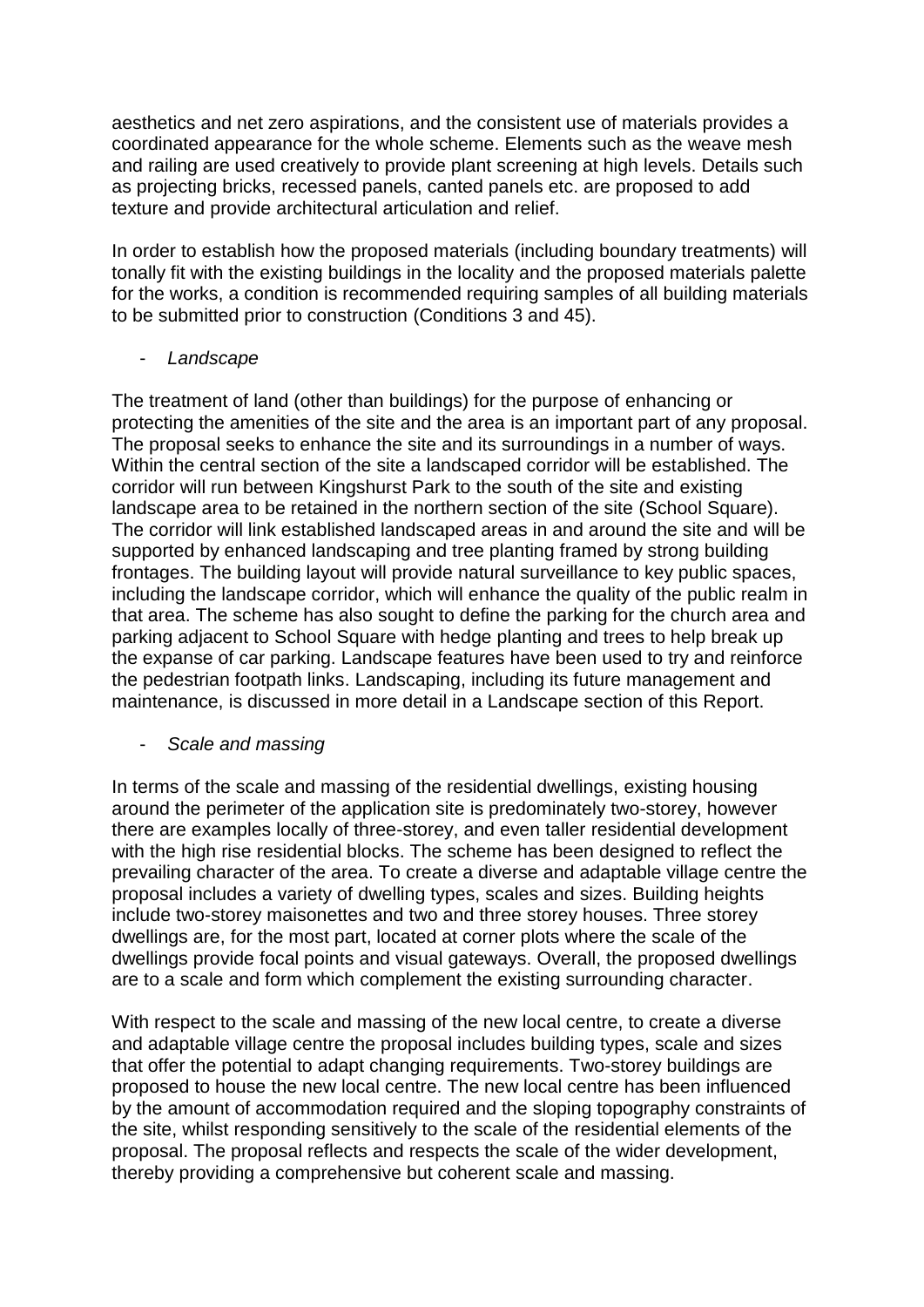### - *Summary*

Drawing matters together, the application is supported by a comprehensive Design and Access Statement which provides the narrative behind the development of the masterplan. The submitted plans demonstrates how the proposal can bring forward the quantum of development proposed. The proposal seeks to integrate the new Kingshurst development into the existing neighbouring urban fabric, reinforce the links with Kingshurst Primary School, St Barnabas' Church and Kingshurst Park, and increase the visibility of the community assets and amenities that the centre has to offer. The redevelopment of Kinghurst Village Centre is complex, issues of ownership, land assembly and phasing along with development viability are evident in the numerous iterations of the masterplan that have been considered. To secure a comprehensive development in an appropriate timescale, conditions requiring a phasing plan identifying all phases of development is recommended (Conditions 5 and 6). To ensure an appropriate mix of uses are provided within the new local centre whilst allowing flexibility for the centre to adjust to serve the needs of the local community, a condition is recommended which limits the floorspace of each proposed use (Condition 4). Overall, the submitted plans demonstrates that the quantum of development proposed can be accommodated within the site boundary in a form which is sensitive to local character and enhances the public realm in accordance with Policy P15 of the Local Plan and guidance in the Framework.

This should be accorded positive weight in the planning balance.

# **The effect of the proposal on highway safety and the free flow of the road network**

Policy P8 of the Local Plan states that development which results in a reduction in safety for any users of the highway will not be permitted.

Paragraph 111 of the Framework indicates that development should only be prevented or refused on highways grounds if there would be an unacceptable impact on highway safety, or the residual cumulative impacts on the road network would be severe.

A Transport Assessment (TA) prepared by Hub Transport Planning Ltd has been submitted in support of the development proposals. The following text provides an assessment of the development proposals and the information provided in the TA.

- *Accessibility* 

Table 2 of the TA provides a summary of the existing key local facilities and amenities located within a reasonable walking distance of the application site. The development proposals include the provision of new local centre, which will improve the accessibility of the development site and will also be of benefit to the existing residential area.

The development proposals include the provision of traffic calming features (in the form of raised tables) at the proposed junctions and along the Boulevard. The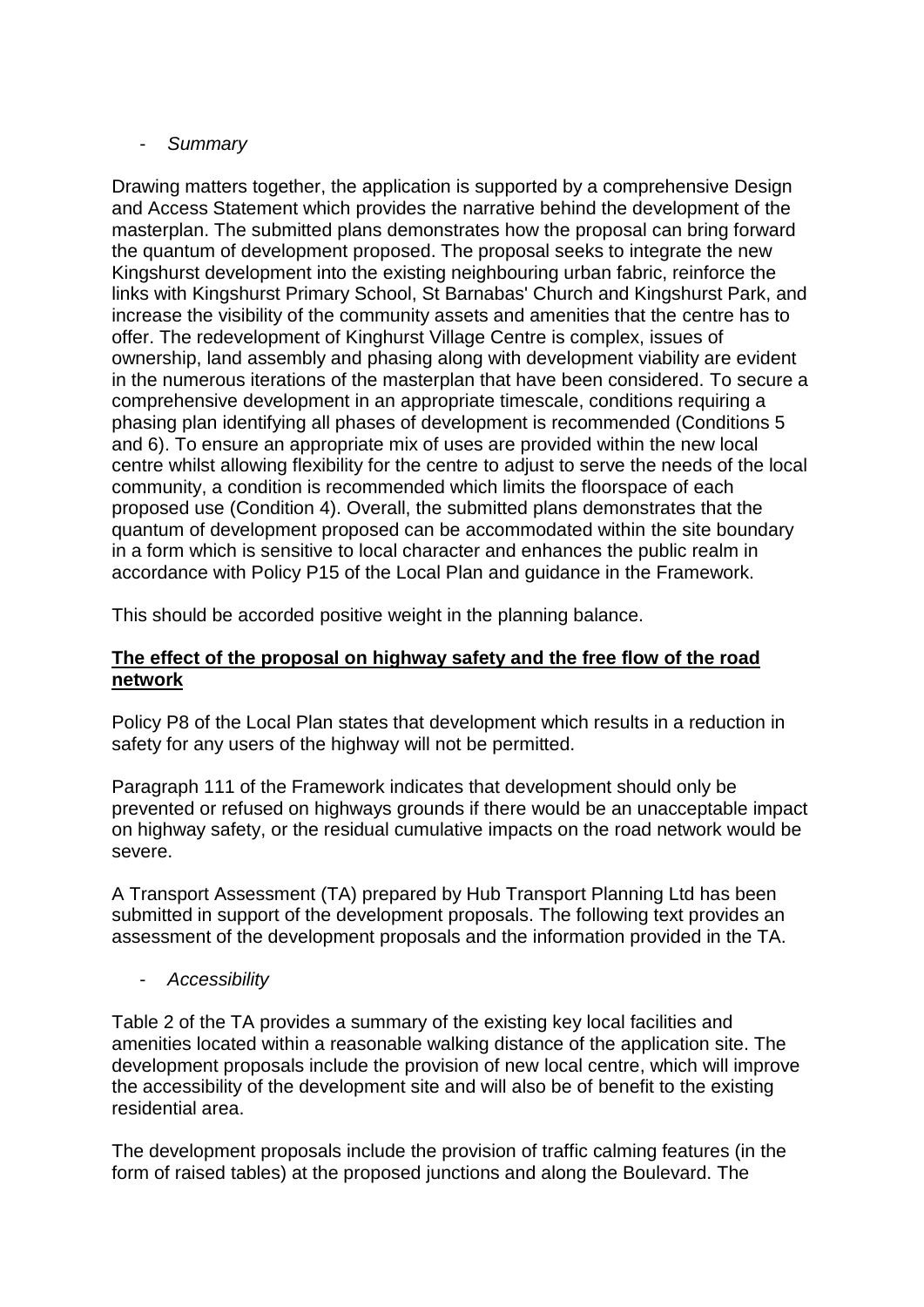provision of the traffic calming features and the implementation of a 20mph speed limit and pedestrian crossings within the site, would reduce vehicle speeds within the application site and surrounding area. The lower vehicle speeds should provide a safer environment for pedestrians and cyclists. A new cycle link is also proposed between Meriden Drive and Chester Road to further encourage cycling in the area.

There are currently two existing bus stops within the application site boundary; one along Marston Drive and another along Over Green Drive. As part of the development proposals, the existing bus stops will be removed and new bus stops will be provided within the development site along the Boulevard. A bus stop and associated shelter will be provided on the southern side of the Boulevard, adjacent to Plot 39. A bus stop and associated flag pole is proposed along the northern side of the Boulevard, adjacent to the Anchor Store. The position and type of bus stops proposed and diversion of the bus services have been agreed with Transport for West Midlands (TfWM). Vehicle tracking drawings have also been provided to demonstrate that a bus can safely manoeuvre within the proposed and existing junctions along the diverted route(s).

- *Traffic Generation* 

Chapter 5.0 of the TA sets out the number of vehicle trips the development proposals could generate. Table 4 indicates that the proposed dwellings will generate approximately 48 two-way vehicle trips during the AM peak period (08:00- 09:00) and approximately 47 two-way vehicle trips during the PM peak period (17:00-18:00). The proposals will result in less than one additional vehicle trip per minute during the peak periods. The Highway Authority notes that the vehicle trips highlighted in Table 4 are based on 86 dwellings being provided as per the outline planning application however, the current proposals are for 79 dwellings therefore, the number of vehicle trips the proposals could generate should be slightly lower than those highlighted in Table 4 of the TA.

With regards to vehicle trips being generated by the new local centre, a separate traffic generation assessment has not been carried out. This is due to the number of existing retail and health uses that will be replaced as part of the development proposals, so the new units will not necessarily generate additional vehicle trips compared to the existing units. It is also anticipated that the new local centre will predominantly be used by local residents and future occupants of the new residential dwellings, who will make use of sustainable modes of transport (i.e. walking, cycling, public transport, etc.). It is also likely that the majority of vehicle trips to the retail and health units will be pass-by trips, so visitors will be visiting the units on their way to/from another destination.

- *Traffic Impact* 

Chapter 6.0 of the TA provides details of the junction modelling that has been carried out to establish whether the traffic generated by the development proposals will have an impact on the operation or capacity of the local highway network. Tables 5 to 12 summarise the impact the additional vehicle trips generated by the development will have at the proposed junctions and nearby existing junctions, most notably the Over Green Drive / Silver Birch Road T-junction. The results demonstrate that the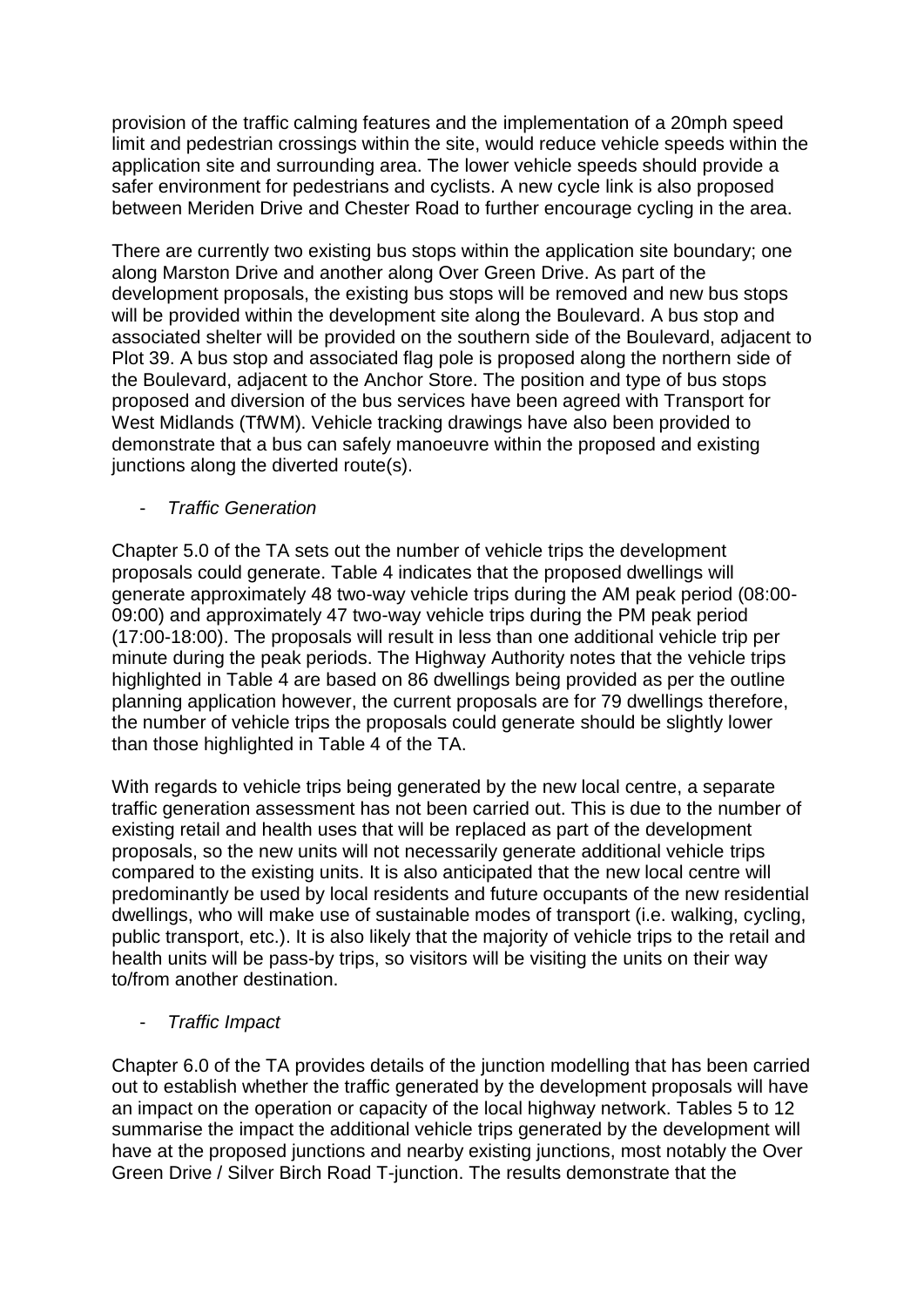proposals will have a negligible impact on the operation and capacity of the junctions in both the 2020 base scenario and the 2036 future scenario.

- *Site Accesses* 

As part of the previously approved outline planning application, the access arrangements were approved. The current access arrangements appear to be the same as those previously approved. The development proposals include the retention of five existing junctions off the public highway to serve the development site, comprising three junctions off Over Green Drive and two junctions of Gilson Way. A new junction will also be provided off Over Green Drive to serve the parcel of land to the south-west corner of the application site.

Details of the proposed junctions have been provided including swept path drawings to demonstrate that cars and refuse vehicles can manoeuvre into/out of each junction. Raised tables are proposed at some of the junctions in order to reduce vehicle speeds in and around the application site. This will require alterations or the removal of existing traffic calming features to accommodate the new traffic calming features. The Highway Authority is satisfied that safe and suitable access into the site can be achieved. This will also help address comments made by West Midlands Police regarding vehicle speeds at this junction.

- *Site Layout* 

The development proposals have been designed to give priority to pedestrians and cyclists with a focal pedestrian / cycle route proposed, linking the existing public park to the new local centre and Kingshurst Primary School. Areas of shared space have also been proposed within the site, along the roads identified as 'Mews' and 'Street'.

The Highway Authority previously raised concerns with the position of the retail units on and around the junction of the Boulevard and Gilson Way, as it could lead to vehicles parking on-street on and around the junction. To overcome this, on-street parking restrictions (i.e., double yellow lines) will be installed to prohibit on-street parking from occurring and protect the junction.

A Stage 1 Road Safety Audit (RSA) has been undertaken of the proposed site layout. The RSA identified several issues with the proposed site layout however, these have since been addressed or rebutted, with details provided in the Road Safety Audit Designer's Response prepared by the applicant's highway consultants PJA.

- *Summary* 

The Highway Authority has reviewed the application and are satisfied that the proposal would not give rise to highway safety issues that cannot be reasonably mitigated by conditions. In the interest of highway safety, the imposition of conditions is recommended to secure the delivery of traffic calming features (Condition 19), estate roads (including footways and cycleways (Condition 20), a cycle link between Meriden Drive and Chester Road (Condition 21), bus stops (Condition 23) and a 20mph speed limit within the application site (Condition 24). A condition is also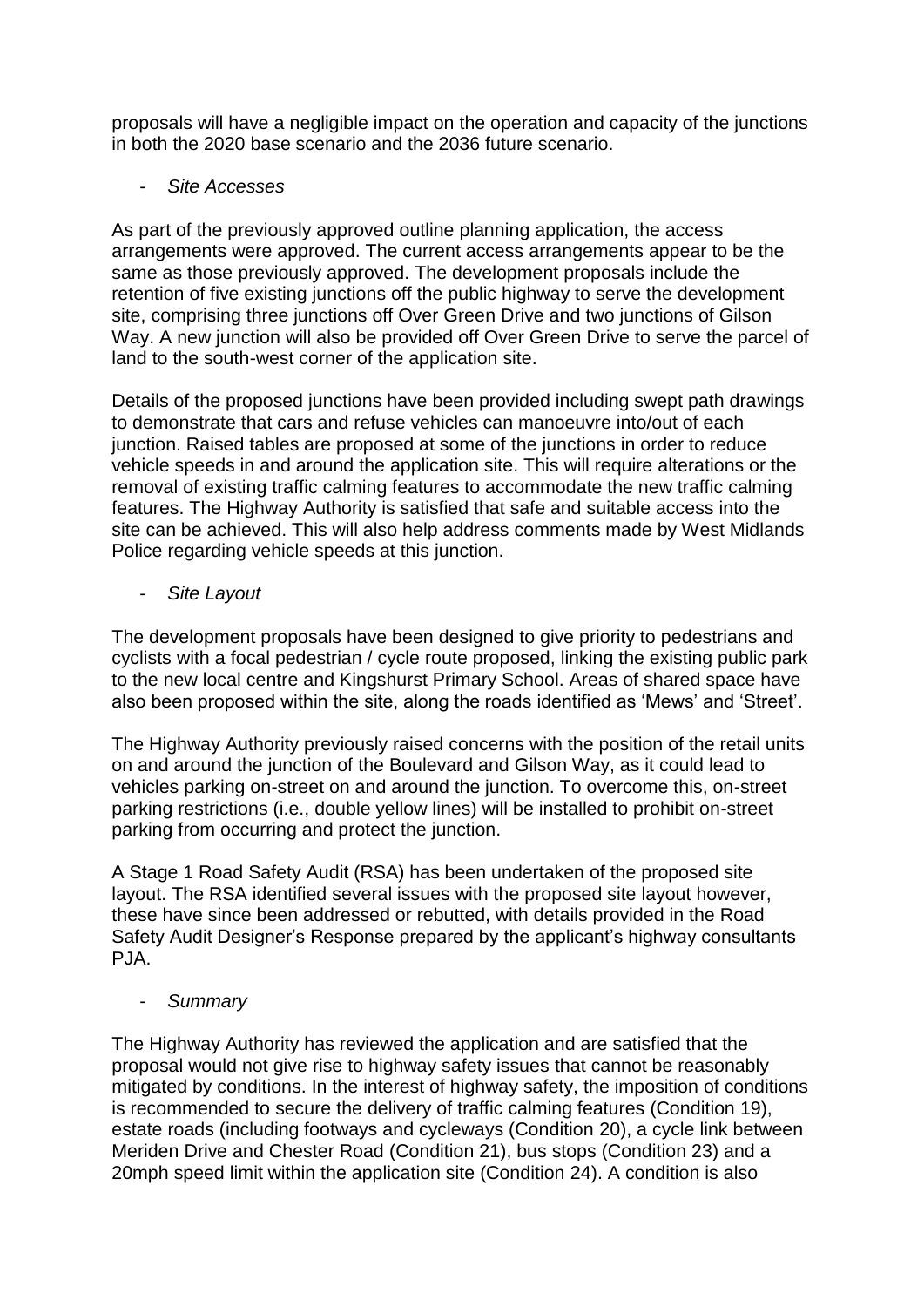recommended to secure a new Traffic Regulation Order to introduce on-street parking restrictions on and around the Gilson Way / Boulevard junction (Condition 25). To help reduce the impact of the development on the local road network during the construction phase, a Construction Management Plan (CMP) condition is recommended (Condition 22). The CMP will include the following highway information; details of anticipated movements of vehicles; the parking and loading/unloading of staff, visitor, and construction vehicles; the loading and unloading of plant and materials; the storage of plant and materials used in constructing the development; a turning area within the site for construction vehicles; vehicle routeing; and, wheel washing facilities and other measures to prevent mud/debris being passed onto the public highway. All work will need to be undertaken in accordance with these details. Finally, to help promote more sustainable transport choices, a travel plan and travel information pack condition is recommended (Condition 26).

The proposal therefore accords with Policies P7 and P8 of the Local Plan and guidance in the Framework.

This should be afforded neutral weight in the planning balance.

### **The effect of the proposal on the amenities of the occupiers of neighbouring properties and future residents of the development**

Policy P14 of the Local Plan seeks to protect the amenity of existing and potential occupiers of houses when considering new developments. Careful consideration must be made to amenity of both existing neighbours, as well as future occupiers of the proposed new dwellings.

#### *Living conditions – existing neighbours*

- *Numbers 39, 41, 43, 45, 74, 49, 51, 53, & 55 Gilson Way*

Considering the impact of the proposal on the amenity of the occupiers of these dwellings, the submitted plans indicate 2 & 3 storey residential units and a 2-storey building housing the new local centre will be sited adjacent to dwellings on Gilson Way. The proposed layout provides a separation distance of circa. 20 and 25 metres between the main front elevations of these dwellings and the new residential dwellings and local centre. The proposal ensures the new residential dwellings and local centre do not appear overbearing or cause any material harm to the amenities of residents of numbers 39, 41, 43, 45, 74, 49, 51, 53, & 55 Gilson Way.

- *Numbers 73, 75, 77 & 84 Over Green Drive and 89 Broomcroft Road*

In terms of the impact of the proposal on the amenity of the occupiers of these dwellings, the submitted plans indicate four 2-storey residential units and one 3 storey residential unit will be sited adjacent to dwellings on Overgreen Drive and Broomcroft Road. The proposed layout provides a separation distance of circa. 23 and 30 metres between the main front / side elevations of these dwellings and new residential dwellings. Number 84 Over Green Drive is located adjacent to the western boundary of the site. The submitted plans indicate 2-storey residential units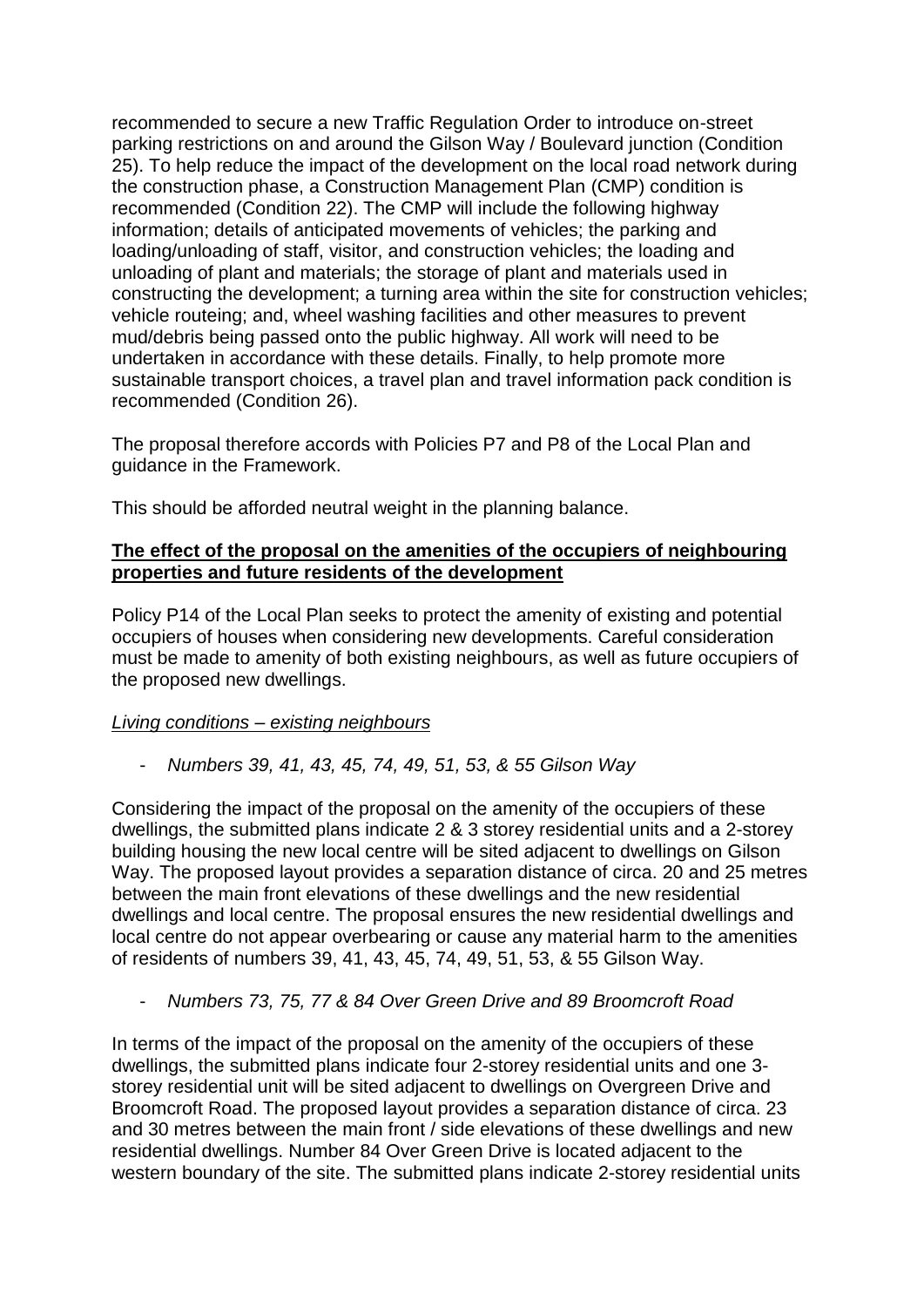will be sited adjacent to the boundary with this neighbour. The proposed layout provides a separation distance of circa. 1 and 2 metres between the flank elevation of the new residential units and the boundary with number 84 Over Green Drive. The proposal ensures the new residential dwellings do not appear overbearing or cause any material harm to the amenities of residents of numbers 73, 75, 77 & 84 Over Green Drive and 89 Broomcroft Road.

- *Numbers 29, 30, 31 & 32 Holliars Grove*

These dwellings are located adjacent to the western boundary of the site and the submitted plans indicate 2-storey residential units will be sited adjacent to the boundary. The proposed layout provides a separation distance of circa. 1 and 2 metres between the flank elevations of the new residential units and the rear boundaries of these neighbours. The proposed layout provides a separation distance of circa.17 metres between the main rear elevations of these dwellings and flank elevations of the new residential dwellings. The proposal ensures the new residential dwellings do not appear overbearing or cause any material harm to the amenities of residents of numbers 29, 30, 31 & 32 Holliars Grove.

- *Numbers 62, 64 & 66 Overgreen Drive and 28 Holliars Grove*

Turning to the impact of the proposal on the amenity of the occupiers of these dwellings, these dwellings are located adjacent to the northern boundary of the site where the submitted plans indicate 2-storey residential units will be sited adjacent to the boundary. The proposed layout provides a separation distance of circa. 4 and 6 metres between the rear and flank elevations of the new residential units and the northern boundary. The proposed layout provides a separation distance of circa.8 metres between the flank elevations of number 62 and flank elevations of the new residential dwellings; circa. 20 metres between the rear elevations of the new residential units and front elevations of numbers 64 and 66; and circa. 11 metres between the rear elevations of the new residential units and flank elevation of number 28. The proposal ensures the new residential dwellings do not appear overbearing or cause any material harm to the amenities of residents of numbers 62, 64 & 66 Overgreen Drive and number 28 Holliars Grove.

- *Numbers 1, 2, 3, 4 & 5 Church Close and 47 Over Green Drive*

Considering the impact of the proposal on the amenity of the occupiers of these dwellings, which are located adjacent to the northern boundary of the site where the submitted plans indicate there will be modifications to Chruch Close and the parking area between St Barnabas' Church and the existing centre. The existing landscaped area to the front numbers 1, 2, 3, 4 & 5 Church Close will be retained and modified. A new car parking area serving the village centre will be sited beyond the retained landscape area, circa. 22 and 36 metres from the front elevations of numbers 1, 2, 3, 4 & 5 Church Close. This relationship ensures the new car park and associated activity (i.e. vehicular movements) would not cause any material harm to the amenities of residents of numbers 1, 2, 3, 4 & 5 Church Close.

A new parking area (5 spaces) will be created to the south of number 47 Over Green Drive. Considering the scale of the car park and separation distance (circa. 12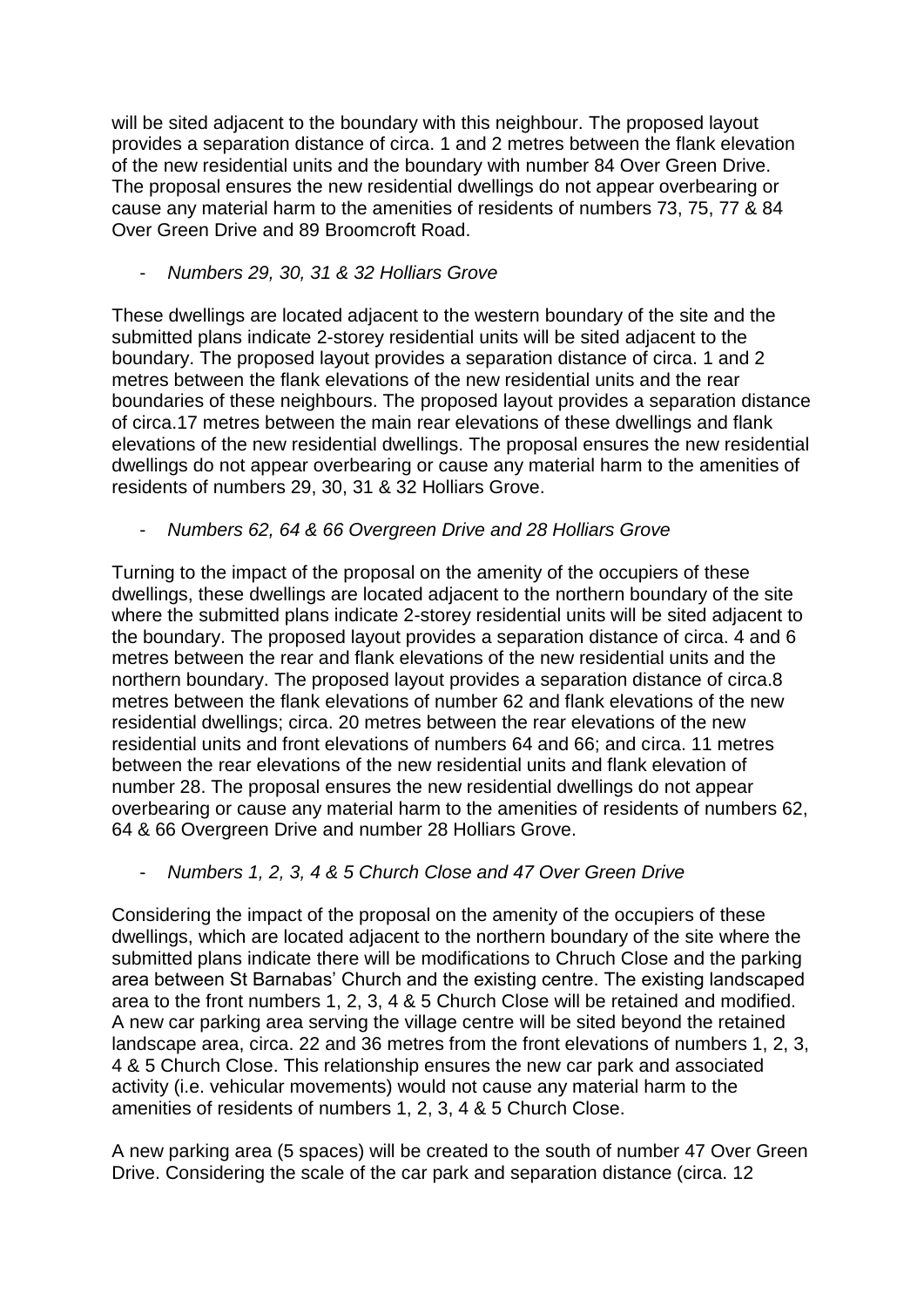metres to the boundary), its use would not have any undue impact on the amenity of the occupiers of number 47 Over Green Drive.

- *Numbers 40, 42 & 44 School Close*

These dwellings are located adjacent to the northern boundary of the site where the submitted plans indicates 2-storey residential units will be sited. The proposed layout provides a separation distance of circa. 29 metres between the rear elevations of the new residential units and the main rear elevations of these dwellings. The proposal ensures the new residential dwellings do not appear overbearing or cause any material harm to the amenities of residents of numbers 40, 42 & 44 School Close.

The existing pedestrian route between School Close and the site will be retained and enhanced, although it should be noted that as this route also provides vehicular access to the rear of number 6 Church Close, any enhancements will need to ensure vehicular access to this dwelling is maintained.

- *Number 6 Church Close*

This dwelling is located adjacent to the northern and western boundaries of the application site. The submitted plans indicate a 2-storey residential unit will be sited adjacent to this boundary. The proposed layout provides a separation of distance of circa. 3 and 5.5 metres from the new dwelling and boundary with number 6, and circa. 6.5 metres between the flank elevation of the new residential units and flank elevation of number 6. The submitted plans indicate that the vehicular access from School Close to the rear of number 6 Church Close will be retained. The proposal ensures the new residential dwelling does not appear overbearing or cause any material harm to the amenities of residents of number 6 Church Close.

- *Kingshurst Primary School*

Kingshurst Primary School is located adjacent to the eastern boundary of the site. The submitted plans indicate a mixture of 2-storey residential units, 2-storey buildings housing the new local centre, and a parking and service area will be located adjacent to this boundary. The main school buildings are located circa. 20 metres from the boundary with the application site with car parking, hard surfaced areas and a landscaped area sited immediately adjacent to the boundary. This relationship ensures the built form adjacent to the boundary does not appear overbearing or cause any material harm to those using the school.

Officers recognise that the parking and service area serving the new centre will bring activity in terms of vehicle movements and associated activity in close proximity to the boundary. The landscaped area within the school grounds will be maintained and the submitted landscape plan indicates a landscape buffer strip will be provided within the new parking and service area adjacent to the school boundary. On this basis and subject to conditions detailed in the following section, officers are satisfied that sufficient land is provided in this part of the site to help mitigate noise and provide the necessary landscape buffer strip and planting.

# *Living conditions – future occupants of the development*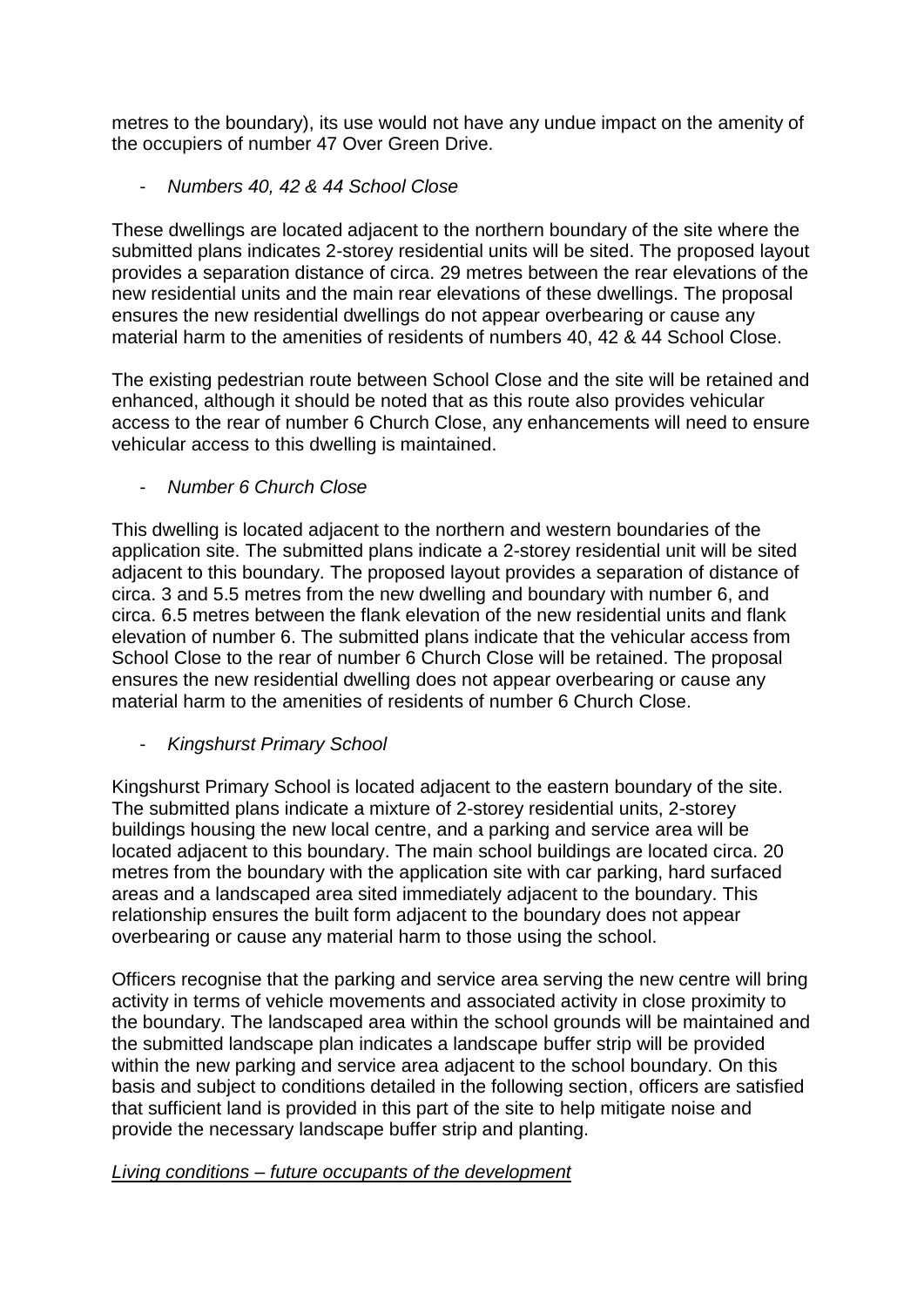In terms of the amenity of future occupants of the development, the submitted plans show how the quantum of development proposed can be accommodated on site to provide an appropriate level of amenity space for future residents, including private gardens. The smallest gardens serve 1 bedroom ground floor maisonettes of plots 20, 22 and 24 respectfully. While these gardens are small, they still provide between circa. 33 and 42 sq m of private amenity space, which officers consider to be acceptable given the quantum of residential development each space will serve. Officers note that no private amenity space is provided for the first-floor maisonettes of plots 20, 22 and 24. However, these units will be located a short walk from Kingshurst Park and a 10-minute walk from Babbs Mill Park, which will allow future residents easy access to areas of public open space.

The submitted plans also show how the quantum of development proposed can be accommodated on site so as to provide appropriate separation distances between residential dwellings and other buildings. The closest separation distances between first floor habitable room windows which directly face one another is between circa. 18 and 19 metres (plots 1 to 4 facing plots 16 to 18, and plots 14 to 18 facing plots 20 to 24). These dwellings are 2-storey in height. During site visits officers observed similar relationships between dwellings in the immediate area. Accordantly, officers consider the separations distances proposed to be acceptable.

#### *Living conditions – existing residents, pupils and teachers at Kingshurst School, and future occupants of the development*

The submitted plans indicate that buildings housing the new local centre will be located adjacent several existing residential properties on Gilson Way, new residential properties on the Boulevard, and Kingshurst School. A service area serving the new centre is located adjacent to the boundary with Kingshurst School, which is accessed via an entrance opposite several properties on the Boulevard

To ensure the amenity of existing residents, pupils and teachers attending the school, and future occupants of the development is not adversely affected by the proposed uses and associated activities, conditions are recommended limiting the hours of the operation of the new uses and limiting the hours deliveries can be taken at or despatched from the service area (Conditions 16 and 17). To protect the neighbourhood from dust, fumes, odour emissions and noise, conditions requiring details of any cooking / odorous extract ventilation systems or any air conditioning, electrical or mechanical ventilation to be installed is recommended (Conditions 9 and 10).

The application has not been accompanied by a noise impact assessment. The Council's Public Protection Officer is satisfied that a noise impact assessment is not required prior to determination of the planning application. However to secure appropriate internal and external noise levels at future residential units, a noise impact assessment (including mitigation measures if required) is recommended (Condition 8).

Notwithstanding the separation distances between dwellings as detailed earlier in this report, several residential units have the potential to overlook existing and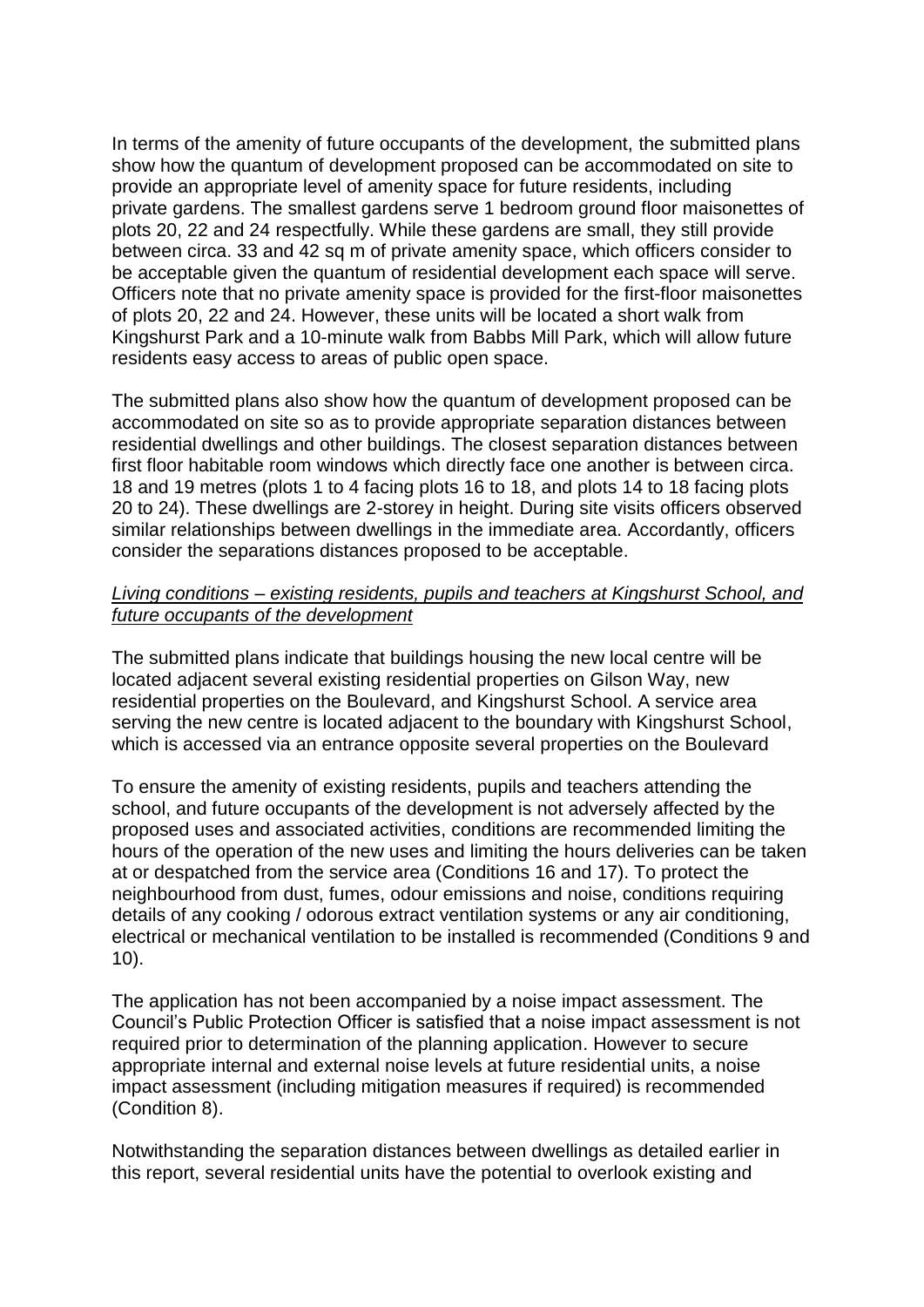proposed private amenity space, however a condition can be imposed to ensure any such windows are obscurely glazed, thereby preventing any undue overlooking (Condition 18).

Officers recognise that the scale of the proposed development will undoubtably have an impact of residential amenity during the construction phase. However, whilst this is regrettable, any such disturbance will be temporary. In addition, a condition is recommended which requires a Demolition and Construction Environmental Management Plan to be submitted to the local planning authority for approval. The Plan will include details of control measures to minimise noise, vibration and dust emissions escaping beyond the development site boundary. All work will need to be undertaken in accordance with these details (Condition 12).

- *Summary*

Drawing matters together, based on the submitted plans and documentation, and subject to conditions, officers are satisfied that the quantum of development proposed can be accommodated on the site in a manner which ensures the amenities of existing residents living around the perimeter of the application site, and future residents of the development is protected. The proposal therefore accords with Policy P14 of the Local Plan and guidance in the Framework.

This should be accorded neutral weight in the planning balance.

#### **Other Material Considerations**

#### **Drainage**

Policy P11 of the Local Plan explains that all new developments shall in corporate sustainable drainage systems unless it is shown to be impractical to do so.

Paragraph 167 of the Framework advises that when determining any planning applications, local planning authorities should ensure that flood risk is not increased elsewhere.

The PPG advises that when considering major development (such as the current application), sustainable drainage systems should be provided unless demonstrated to be inappropriate.

In term of what sort of sustainable drainage system should be considered, the PPG advises '*generally, the aim should be to discharge surface run off as high up the following hierarchy of drainage options as reasonably practicable:*

- *1. into the ground (infiltration);*
- *2. to a surface water body;*
- *3. to a surface water sewer, highway drain, or another drainage system;*
- *4. to a combined sewer.*

*Particular types of sustainable drainage systems may not be practicable in all locations. It could be helpful therefore for local planning authorities to set out those*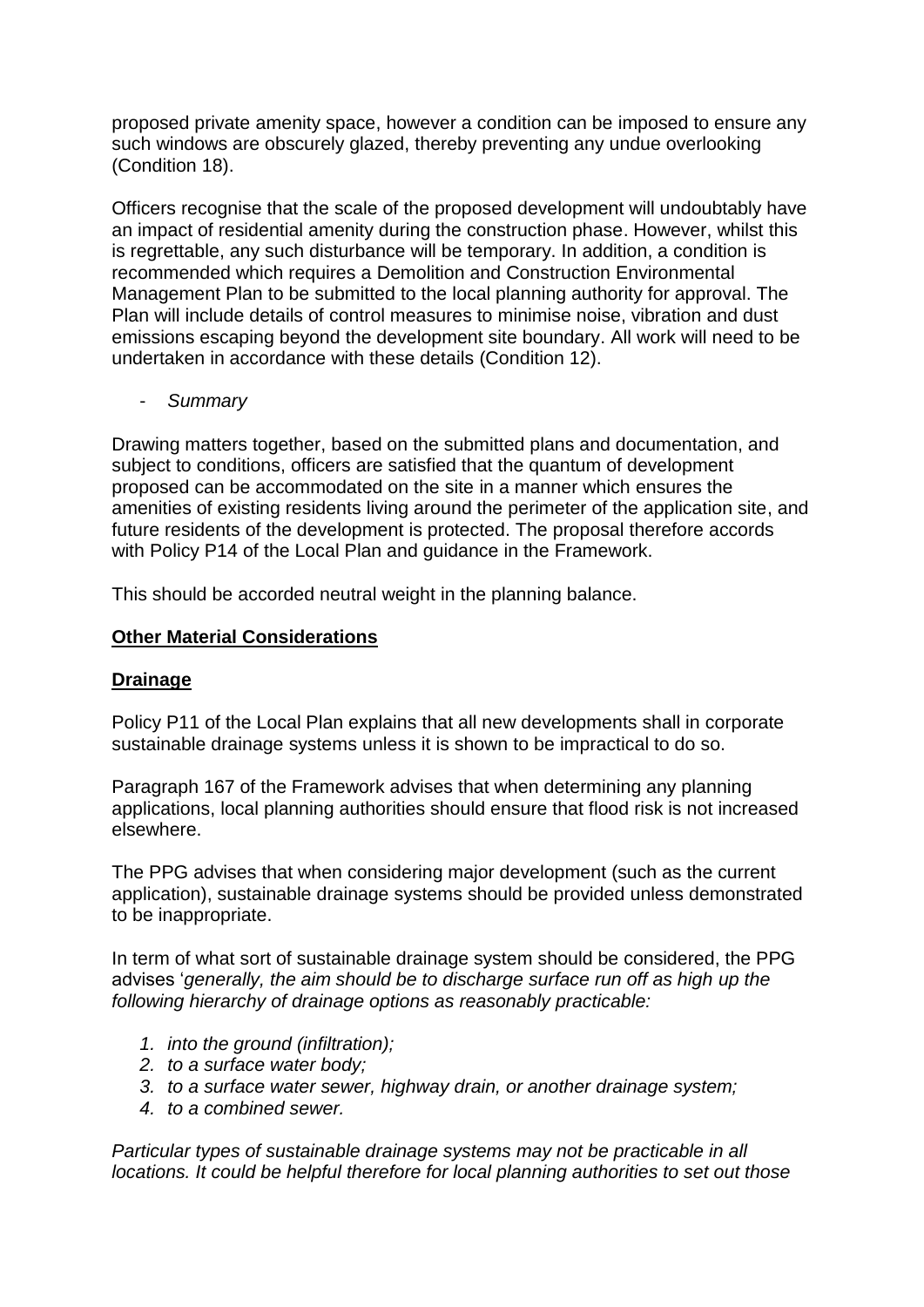#### *local situations where they anticipate particular sustainable drainage systems not being appropriate'* (Paragraph: 080 Reference ID: 7-080-20150323).

The application has been supported by a Flood Risk Assessment & Drainage Strategy (November 2021). Having reviewed this documentation, the Lead Local Flood Authority, whilst not opposed to the principle of development, initially raised concerns that the drainage modelling suggests that the 5 dwellings proposed in the south-west corner of the site (adjacent to Over Green Drive), could be subject to 300mm of flooding in a 1 in 100-year (+ 40% allowance for climate change) storms) event. The modelling suggests that flood risk will not be increased on third-party land outside the application site.

Following discussions between the applicant and the Lead Local Flood Authority the scheme has been amended with the design of the sustainable drainage system proposed in the south-west corner of the site (adjacent to Over Green Drive) modified and increased in size. The drainage modelling has been updated to reflect the changes and an updated Flood Risk Assessment & Drainage Strategy (March 2022) has been submitted which includes the updated drainage modelling.

The Lead Local Flood Authority have reviewed the documentation and have confirmed that, subject to conditions, their original concerns have been addressed, and the proposal would not give rise to flood risk or drainage issues that cannot be reasonably mitigated by conditions, including a condition securing a lifetime management and maintenance plan (Conditions 27, 28 and 29).

The proposal therefore accords with Policy P11 of the Local Plan and guidance in the Framework.

This should be accorded neutral weight in the planning balance.

#### **Landscape**

Policy P10 of the Local Plan recognises the importance of a healthy natural environment in its own right and requires new developments to safeguard important trees, hedgerows and woodlands. Policy P14 requires new development to safeguard important trees, hedgerows and woodlands.

Paragraph 174 of the Framework confirms that the planning system should contribute to and enhance the natural and local environment by protecting and enhancing valued landscapes.

#### *Tree loss, replacement trees & landscaping, tree protection and future management*

- *Tree loss*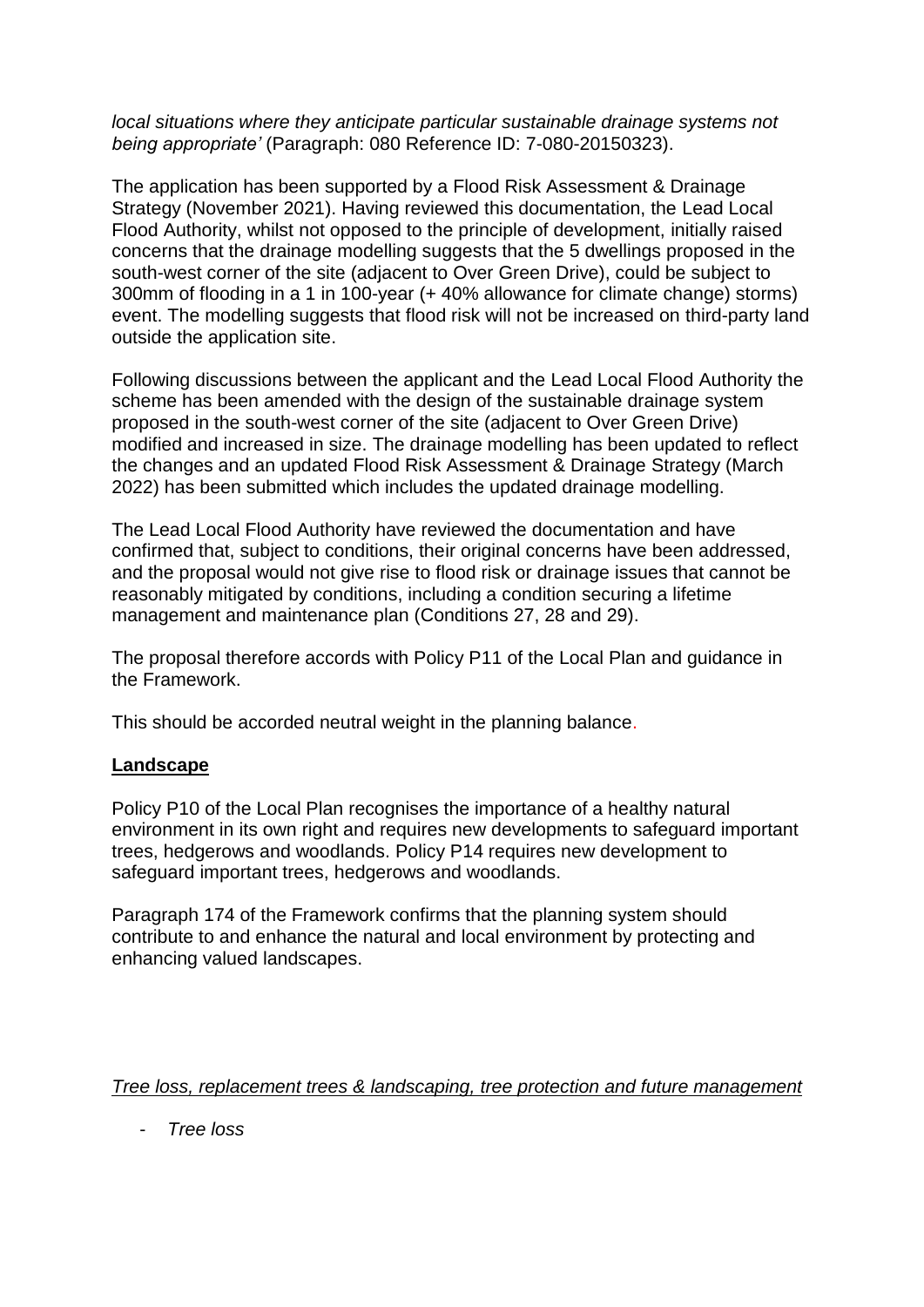The current development proposals necessitate the removal of twenty-four individual trees, ten groups of trees, three hedges and the partial clearance of a further two groups of trees and two hedges. It should be noted however, that apart from the loss of five category A and B trees (T13, T14, T15, T17 and T19), the trees which are to be removed are considered of low arboricultural quality and the removals detailed within Table 1 of the Arboricultural Impact Assessment (AIA) are considered unavoidable to make efficient use of the site and deliver the comprehensive regeneration of the site.

Nevertheless, the site's most important trees, which occupy areas of soft landscape within the north-eastern extent of the site, together with those trees 'offsite' along the southern boundary of the site along the edge of Kingshurst Park, have been retained and integrated within the development. Collectively these trees make an important contribution to the amenity of the site.

- *Replacement trees and landscaping*

The loss of category A and B trees cannot be directly mitigated for in the short-term. However, the need for replacement planting has been recognised during the design and development of the scheme and their loss can be balanced against the quantum of new planting proposed on the updated drawing number 18023-SMBC-ZZ-XX-DR-L-1001-S3-P03 (Landscape Masterplan).

The Landscape Masterplan includes the planting of: -

- 18 multi-stem trees;
- 82 extra-heavy standard / semi mature trees;
- 3 features trees; and
- 64 rear garden trees.

The diversity of tree species specified will contribute positively to the character and quality of the urban environment and help address the aspirations of the Framework that new streets are tree-lined. Changes have also been made to the landscape masterplan to introduce street trees wherever possible across the development to improve the quality of place, particularly along the Boulevard and Mews Streets.

Further opportunities have been taken to incorporate trees elsewhere within the development such as within the areas associated with the new housing on Over Green Drive and within rear gardens, which again is in line with the Framework and National Design Guide.

The applicant has also sought to define the church area with hedge and tree planting and added some trees to help break up the expanse of car parking.

Landscape features have also been used to try and reinforce the pedestrian footpath links, which includes a pedestrian-only access between the two car parking areas, and a new footpath link between the parking and School Square, enabling pedestrians' easy access to the new open space and footpath network. Considerable areas of soft landscape are proposed throughout the layout of the site that is capable of receiving new high-quality planting.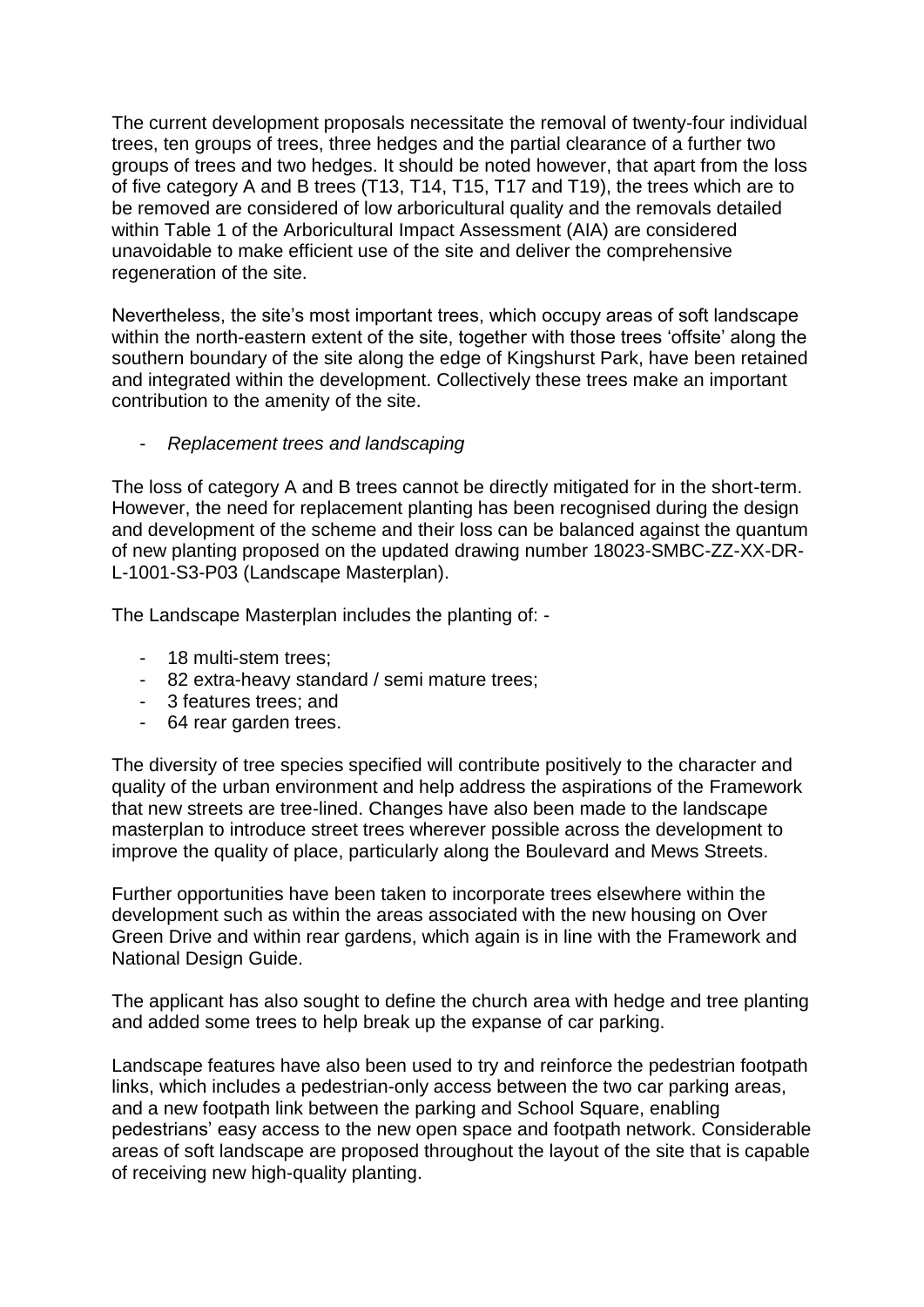The landscape strategy and replacement tree planting is secured by conditions (Conditions 34, 35, 36, 42 and 43).

### - *Tree protection*

Officers recognise that the scale of the proposed development will undoubtably have an impact on the natural environment during the construction phase, and it is therefore important that trees scheduled for retention are suitably protected during the construction phase. The Arboricultural Impact Assessment provides a detailed scheme for safeguarding retained trees during the construction phase which the Council's Landscape Architect considers to be appropriate. This can be reinforced by condition (Conditions 31, 32 and 33).

#### - *Future management*

Planting and landscaping have been designed to be relatively low maintenance, with the expectation that yearly monitoring and management visits will take place for many of these areas. To ensure the aspirations of the Landscape Masterplan are fully realised and trees and landscape features are maintained, landscape and ecological management conditions are recommended (Conditions 13, 37, 38 and 39 40). Furthermore, to ensure landscaped areas are appropriately secured, conditions are recommended detailing the position of all proposed boundaries and maintenance access gates (Conditions 40 and 46).

### - *Summary*

The treatment of land (other than buildings) for the purpose of enhancing or protecting the amenities of the site and the area is an important part of any proposal. The loss of trees is regrettable, but not unsurprising given the scale of the proposal. The Landscape Masterplan demonstrates how the proposal provides an appropriate level of replacement planting across the site. The Landscape Masterplan also demonstrates how existing trees have been incorporated into the landscape, how new landscaping and trees will be provided across the site, and how the overall landscape strategy helps to reinforce the links between Kingshurst School, St Barnabas' Church and Kingshurst Park, and increase the visibility of the community assets and amenities in the new local centre.

The proposal therefore accords with Policies P10 and P14 of the Local Plan and guidance in the Framework.

This should be accorded positive weight in the planning balance.

*Public Open Space*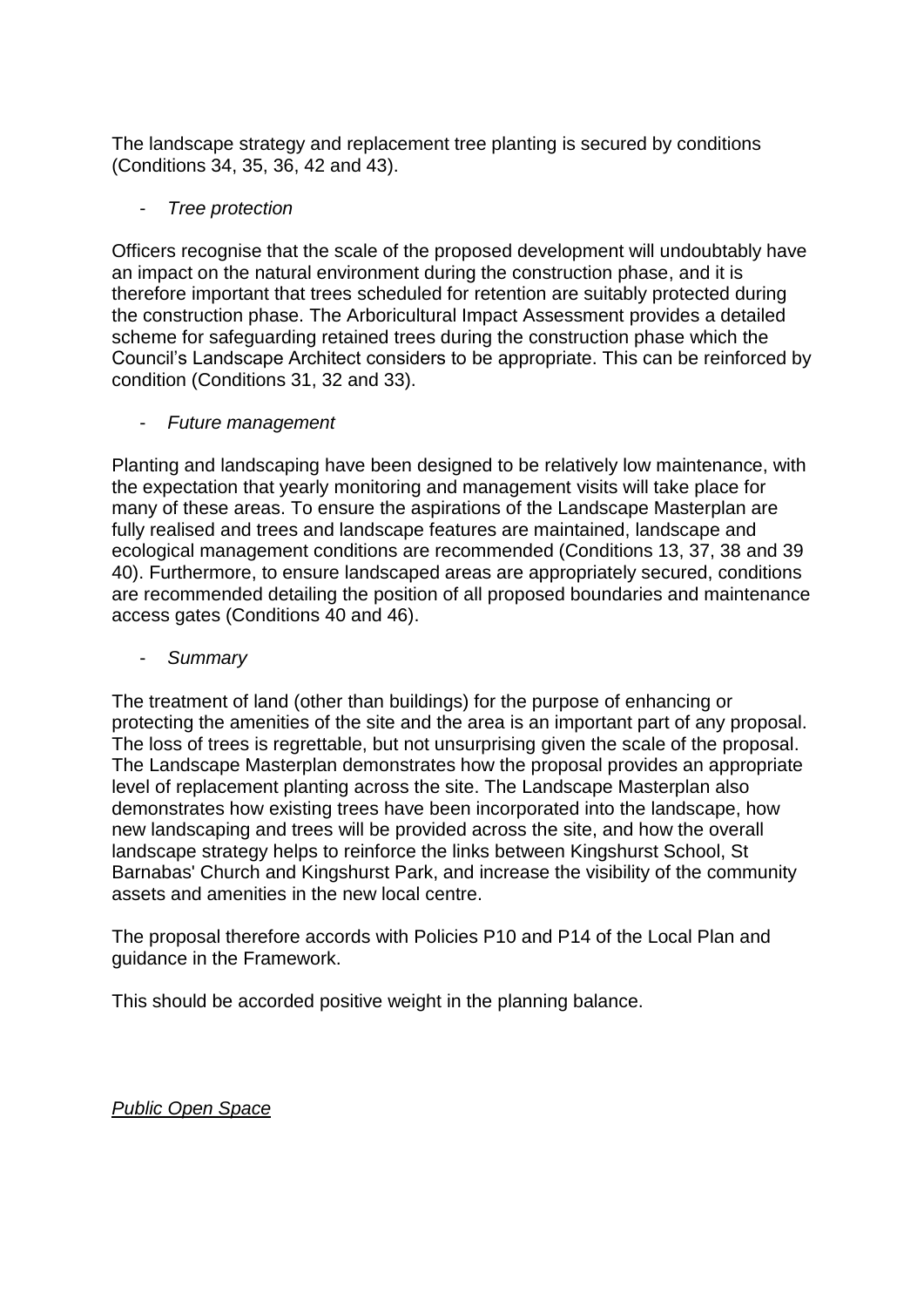Policy P20 (b) of the Local Plan requires the provision for and maintenance of appropriate open space, sports and recreational facilities as an integral part of new residential development.

Policy P20 (b) requires the provision of 2.86ha per 1000 population of green space. The Green Spaces Strategy 2013 defines green space as including play, sport, and allotments – therefore 0.52ha of green space should be provided for the 79 dwellings proposed (182 people assuming average household size of 2.3 people).

In addition, 0.4ha of informal green space per 1000 population is required, with a minimum of 0.2ha for settlements over 300 people. Informal green space is defined in the Green Spaces Strategy 2013 as providing general amenity green space. Therefore, 0.07ha should be provided for this scheme.

The principal area of publicly accessible open space is currently provided by 'School Square Open Space', which lies to the north-eastern extent of the site, and where the most important trees on the site have been retained. The Landscape Masterplan identifies this area as including the provision of 'Doorstep Play' and integrates with an area of hard landscape paving and seating outside the school entrance to provide an important social space. Further 'Doorstep Play' is illustrated on the Landscape Masterplan along the Mews Street providing an active and fun route between the Park and the School. Full details of the proposed 'Doorstep Play' is secured by condition (Condition 43).

The Landscape Masterplan includes the provision of: -

- Green Space  $= 0.128$ ha; and
- Informal/Amenity green space  $= 0.026$ ha.

There is, however, a shortfall of 0.392 ha green space and 0.04ha amenity green space.

This shortfall can be mitigated through the delivery of environmental enhancements to the adjacent Kinghurst Park to the south of the application site. The delivery of the proposals outlined within Drawing Number 18023-SMBC-XX-XX-DR-L-1006-S3-P01 (Kingshurst Park Illustrative Masterplan), which accompanies the application.

The proposed enhancements to Kingshurst Park (approximately 1ha) include the following:

- New and replacement play equipment to the existing Local Play Space;
- New replacement and additional seating:
- Footpath widening and resurfacing;
- New footpath connection to Over Green Drive;
- Planting to include ornamental trees for seasonal colour, native hedgerow, wildflower / floral meadow;
- Biodiversity enhancements through planting; and
- Signage and wayfinding & community notice board.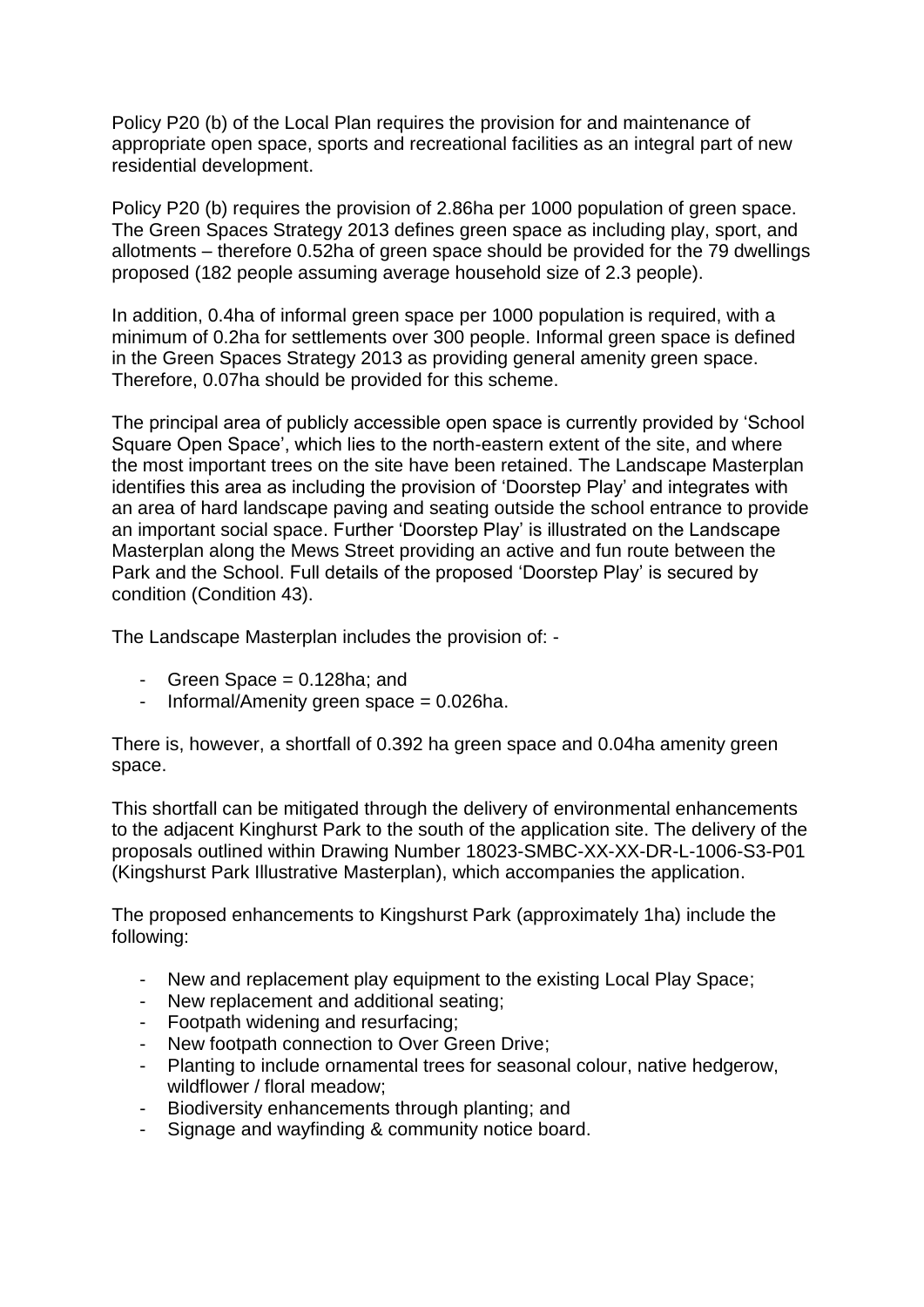The proposed enhancements to Kingshurst Park are considered to be appropriate compensation and these proposals are secured by condition (Condition 44).

The proposal therefore accords with Policy P20 (b) of the Local Plan and guidance in the Framework.

This should be accorded neutral weight in the planning balance.

#### *Green Infrastructure*

Policy P20 (b) of the Local Plan also requires major commercial development proposals over 1000 sq m to provide new open space and/ or contribute to enhancement of the green infrastructure network. The new local centre is 3,450 sq m

The development proposals incorporate sustainable drainage systems, through the consideration of a range of techniques. The sustainable drainage systems presented will contribute towards wider sustainability considerations, including visual amenity, the conservation and enhancement of biodiversity, landscape character and local distinctiveness, as well as contributing towards flood alleviation and water quality control in accordance with Policy P11. The introduction of a diverse range of native marginal plants, species rich grassland and a variety of tree and shrub planting to the swales and rain gardens will conserve and enhance biodiversity and landscape quality throughout the development. This, together with the introduction of features of incidental play along the Mews Street will also positively enhance the green infrastructure network across the site and deliver the open space/green infrastructure contribution.

Following discussions with the Lead Local Flood Authority, to better contribute towards flood alleviation and water quality control, the sustainable drainage system proposed in the south-west corner of the site (adjacent to Over Green Drive) has been modified and increased in size. This feature is in a prominent position on the corner of the public highway adjacent to Kingshurst Park. To maximise the visual amenity and aid enhanced biodiversity in this location, a condition is recommended requiring a detailed hard and soft landscape scheme to be submitted for approval (Condition 41).

The current scheme has developed the green infrastructure network across the site by planting sustainable drainage areas with a diverse range of native marginal plants, species-rich grassland and a variety of trees and shrubs, which contribute positively to the biodiversity value of the site, visual amenity and local distinctiveness.

The proposal therefore accords with Policy P20 (b) of the Local Plan and guidance in the Framework.

This should be accorded neutral weight in the planning balance.

# **Ecology**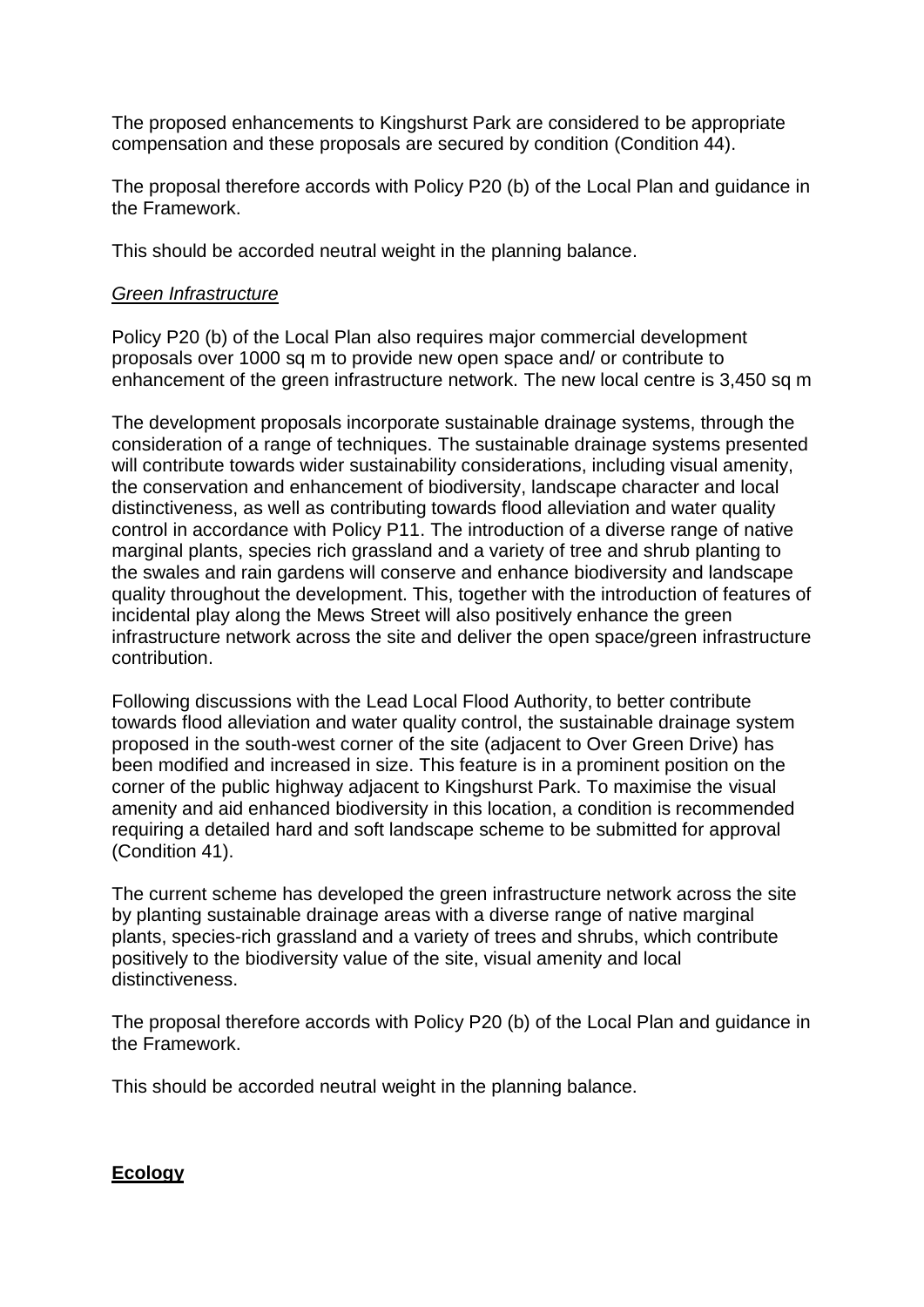Policies P10 and P15 of the Local Plan require that proposals conserve and enhance biodiversity and promote green infrastructure.

Paragraphs 179 and 180 of the Framework also seek to promote and enhance biodiversity.

In terms of protected species, the application has been accompanied by an Ecological Impact Assessment and Bat Survey and Assessment Report, and the Council's Ecologist has confirmed no further work is required.

The application has also been accompanied by a Phase 1 Habitat Survey and Biodiversity Impact Assessment (BIA). The Council's Ecologist is satisfied that a net biodiversity gain can be achieved on-site subject to appropriate mitigation for the habitats on site. Therefore, no off-site compensation is required. This can be secured and managed by condition (Condition 13). To limit the impact of development on the natural environment during the construction phase, a Construction Environmental Management Plan is recommended (Condition 15). Finally, to limit the impact of the development on protected species post development, a lighting condition is recommended (Condition 14).

The proposal therefore accords with Policies P10 and P15 of the Local Plan and guidance in the Framework.

This should be accorded neutral weight in the planning balance.

#### **Housing**

- *Five-year housing land supply*

Paragraph 11 of the Framework indicates that there is a presumption in favour of sustainable development. The correct test to apply is based upon whether an authority can demonstrate a 5-year land supply (5YHLS) or not. If it can't then for decision making the presumption means granting permission unless (i) the application of policies in the Framework that protect areas or assets of particular importance (that are listed in foot note 6 of the Framework) provides a clear reason for refusal or (ii) any adverse impacts of granting permission would significantly and demonstrably outweigh the benefits, when assessed against the policies in this framework taken as a whole. This is often referred to as the 'tilted balance'. The latest figures the Council has published in relation to the 5YLS indicates that the Council can demonstrate a supply of 4.19 years (as of 1st April 2020) and therefore the tilted balance is engaged. This shortfall is considered to be limited on a scale of marginal-limited-modest-substantial-severe. As the shortfall is considered to be limited this can have a bearing on the weight attached to the tilted balance.

- *Affordable housing provision*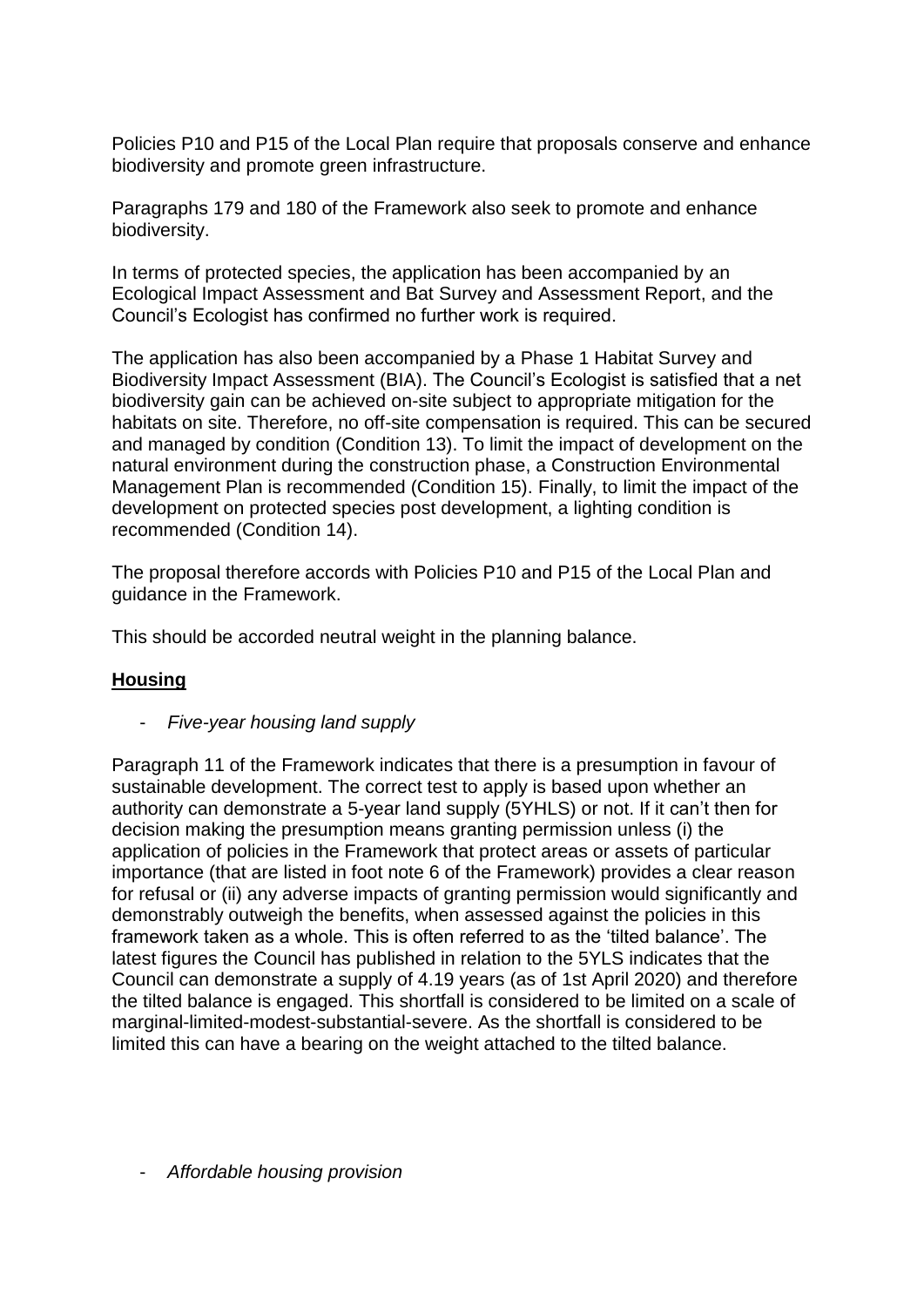Paragraph 64 of the Framework advises that, in most cases, the provision of affordable housing should only be sought for major residential development.

Policy P4 a) of the Local Plan advises that contributions will be expected to be made in the form of 40% affordable dwelling units on each development site, but the Council will take into account a number of factors. These factors include at point iii *'the economics of provision, including particular costs that may threaten the viability of the site'.*

The application has been accompanied by a Financial Viability Statement (FVA) prepared by Cushman & Wakefield. The FVA advises at paragraph 1.9 that … *"the scheme cannot viably provide affordable housing in accordance with policy P4a of the Solihull Local Plan 2013 due to viability (criterion iii of policy P4a "The economics of provision, 4a "including particular costs that may threaten the viability of the site")".* 

The Council's Affordable Housing Team concur with the findings of the FVA and have confirmed the exception test in Policy P4 a) is met. On this basis, no affordable housing / housing mix conditions will be attached to the permission, as these are not necessary to make the development acceptable in planning terms, so cannot be secured by condition(s).

The proposal therefore accords with Policy P4 a) of the Local Plan and guidance in the Framework.

This should be accorded neutral weight in the planning balance.

- *Affordable housing aspirations*

The Council has plans to deliver at least 40% affordable housing and aspires to deliver up to 100% affordable housing within the scheme. The final level of affordable housing provision within the scheme is subject to the Council securing appropriate funding. Once funding has been secured, the full business case and final level of affordable housing provision within the scheme will be reported to Cabinet for consideration in the summer of 2022. Subject to Cabinet approval, the Council as landowner, would be responsible for the delivery of affordable housing provision within the scheme.

Members should be aware that the Council's plans and aspirations for affordable housing within the scheme will not be secured or delivered by the grant of planning permission, as based on the findings of the FVA, affordable housing provision is not necessary to make the development acceptable in planning terms, so cannot be secured by condition.

The Council's plans and aspirations for affordable housing provision within the scheme therefore carries no weight in the planning balance.

- *Housing Mix*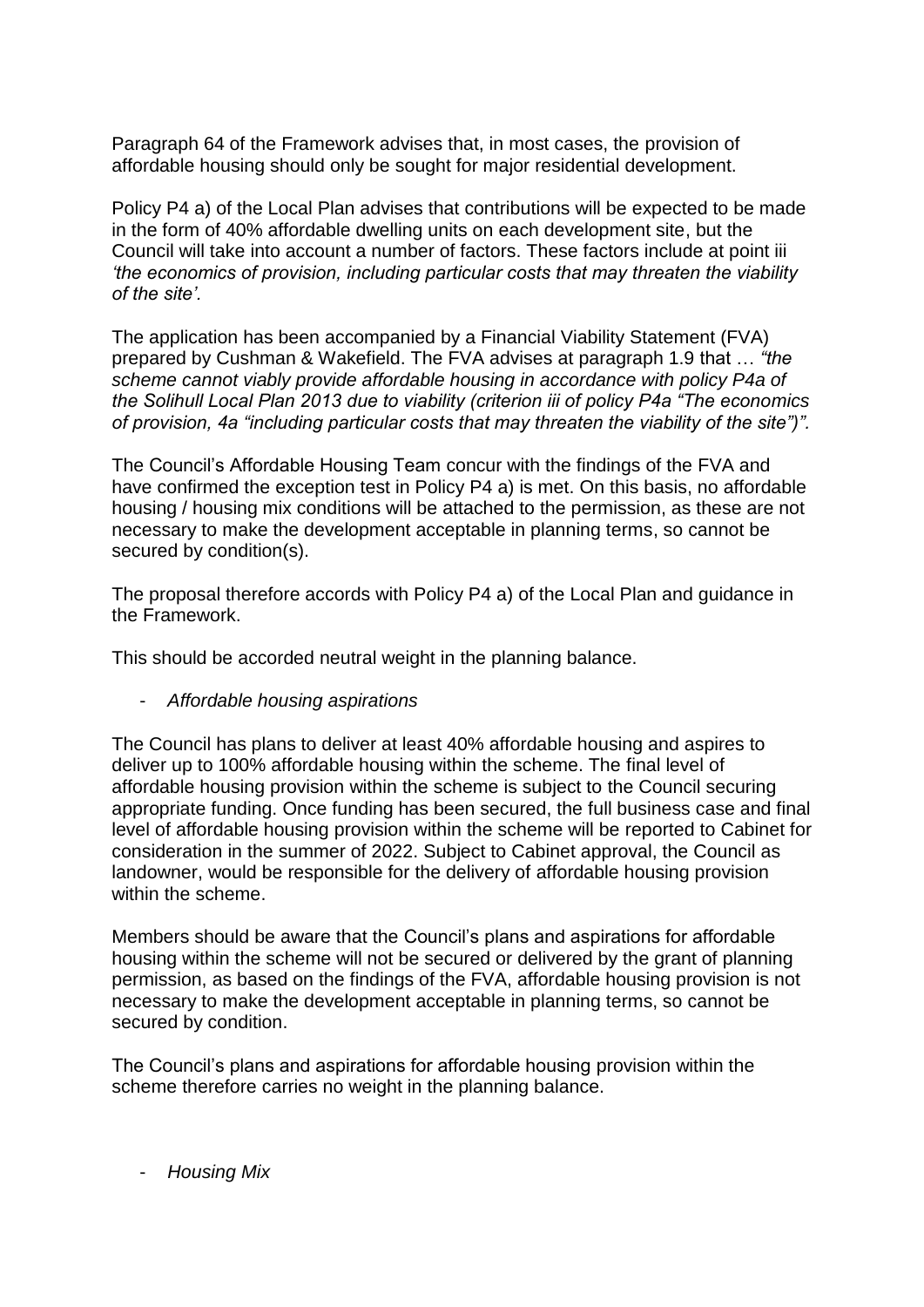The application site is in the Regeneration Housing Market Area where the Council's 'Meeting Housing Needs' SPD advises *'in these locations there is evidence of a mismatch between the local housing demand of newly forming house households within the housing market area and housing supply. The Council will seek 30% of all new market dwellings to be 1 or 2 bedroom in size in these locations'* (p.32).

The proposal will deliver 79 high quality residential dwellings in the form of 12 onebed maisonettes (15%), 5 two-bed houses (6%), 45 three-bed houses (57%) and 16 four-bed houses and one vicarage (22%). The proposal provides at total of 17 (21%) 1 or 2 bed dwellings, compared to a requirement of 24 (30%) suggested in the Meeting Housing Needs SPD, which is a shortfall of 7 dwellings.

Policy P4 (c) of the Local Plan provides guidance on market housing mix. Policy P4 (c) advises that in assessing the housing mix the Council will have regard to the economics of provision, including costs that may threaten the viability of the site (point iv), and the need to achieve a successful housing development (point vi). The FVA confirms the scheme cannot viably provide affordable housing. Consequently, the limited shortfall is linked to viability and economics of provision which Policy P4 (c) iv confirms the Council will have regard to when considering housing mix. It is therefore considered that the shortfall of smaller units is primarily driven by viability issues outlined in the FVA, and the proposed mix is needed to achieve a successful housing development. This approach is supported by Housing Strategy officers.

The proposal therefore accords with Policy P4 (c) of the Local Plan and guidance in the Framework.

This should be accorded neutral weight in the planning balance.

#### **Environmental and social-economic benefits**

Paragraph 94 of the Framework explains that *'planning policies and decisions should consider the social, economic and environmental benefits of estate regeneration* [emphasis added]. *Local planning authorities should use their planning powers to help deliver estate regeneration to a high standard'.*

#### *Environmental benefits*

Paragraph 152 of the Framework advises that '*the planning system should support the transition to a low carbon future in a changing climate, taking full account of flood risk and coastal change. It should help to: shape places in ways that contribute to radical reductions in greenhouse gas emissions, minimise vulnerability and improve resilience; encourage the reuse of existing resources, including the conversion of existing buildings; and support renewable and low carbon energy and associated infrastructure'.*

On 8th October 2019 Solihull Metropolitan Borough Council declared a Climate Change Emergency recognising the gravity of climate change and committing, through its Climate Change Prospectus, to minimise the environmental impacts of its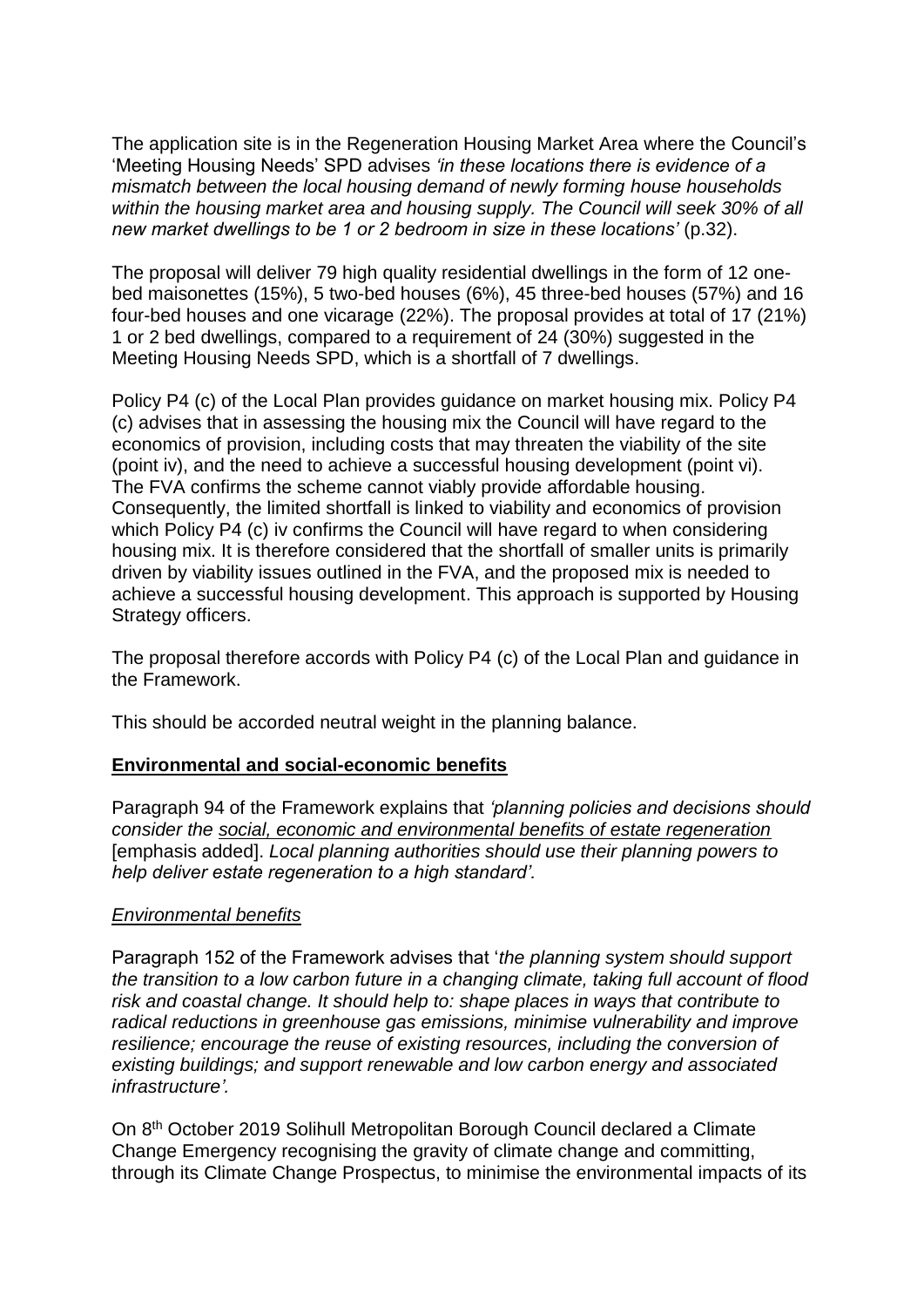own activities, whilst contributing to the improvement of the wider environment through local action.

The *Planning Statement including Housing Need Statement – Kingshurst Village Centre* submitted in support of the application advises that the proposal has an *'ambition to achieve net zero carbon is considered within the Design & Access Statement'* (p.47, para 8.23). The Design & Access Statement advises that … '*overall scheme to aspire to achieve net zero carbon status'* (p.7). The ambition of achieving a net zero carbon development represents a substantial commitment from the applicant which significantly exceeds national and local planning policy requirements and supports the actions of the Council's Climate Change Emergency statement.

In respect of Electric Vehicle (EV) charging, the *Transport Assessment* advises that the … *'each residential dwelling will be provided with infrastructure to install a charging point. The wider development will provide 10 EV bays in total; therefore, the EV bay provision will meet the requirements of Policy P9 of the Solihull Local Plan (Draft Submission Plan)'* (p.23, paragraph 4.18). A condition requiring details of EV charging facilities is secured by condition (Condition 7).

Finally, the proposal would deliver environmental benefits, as the scale, massing, layout, design and landscaping will significantly enhance the site and its surroundings. The proposal will deliver new open space and landscaping throughout the scheme, including landscaping to link the new centre and Kingshurst Primary School to Kingshurst Park. There will also be qualitative enhancements to Kingshurst Park.

#### *Social-economic benefits*

The Framework supports sustainable development and identifies three overarching objectives, including social and economic objectives. The social objective seeks to support vibrant, healthy communities in a well-designed safe built environment with appropriate accessible services and open spaces. The economic objective seeks to create a strong responsive, competitive economy supported by necessary infrastructure.

#### - *The current situation*

Solihull is a broadly affluent Borough with generally above average levels of school performance and low crime rates compared to the West Midlands levels and extent of deprivation. However, the Borough is challenged by a prosperity gap and performance indicators within the North Solihull Regeneration Area significantly lag behind the rest geographically. Solihull can be split into the northern area (including the regeneration zone), the urban west (including Solihull town centre), the rural east and the semi-rural south. Ward profile data collated by SMBC gives an indication of socio-economic circumstances and specific issues at a local level. The latest profiles were produced in 2016 with some measures updated in 2019.

There are considerable issues in respect of deprivation, skills, employment and health in the local area compared to both Solihull and England averages. Kingshurst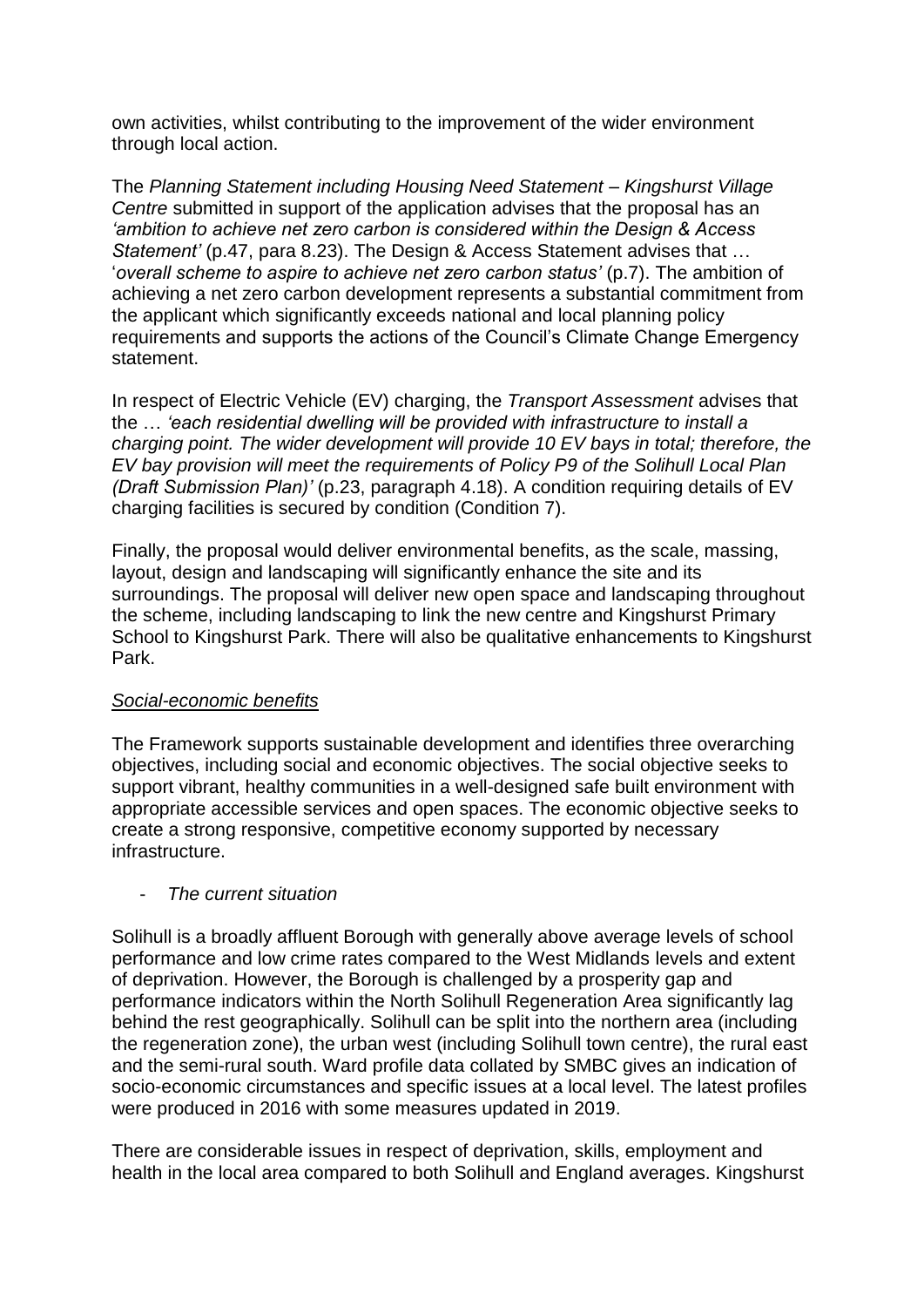Village Centre is located within Smith's Wood Ward, on the boundary with Kingshurst & Fordbridge. Compared to both the Solihull and England average there are considerable issues in respect of deprivation, skills, employment and health. Despite improvement in absolute terms there has been persistent low performance against comparators.

The existing village centre is outdated with a poor-quality environment and there is too much retail floorspace. Smaller sized units have not adapted to changes in the retail sector or the needs of retailers and vacancy rates and overall lack of investment add to the physical impact. Village centres like Kingshurst have generally seen significant decrease in occupancy as customers shop in different ways. The village centre provides a GP surgery within a converted residential house, dentist, pharmacy and optometrist. There are also a number of historic community uses including a library, Solihull Connect service, and Solihull Community Housing facility. Community facilities are dated, poor quality, and not fit for purpose.

- *The proposal*

The proposal will deliver a new local centre which will provide retail, commercial, business & services, healthcare, local community uses and a hot food take-away. The proposal will deliver 79 high quality residential dwellings in the form of 12 onebed maisonettes, 5 two-bed houses, 45 three-bed houses, 16 four-bed houses and one vicarage, which will help the Council meet the current housing shortfall within the borough.

The proposal would deliver social-economic benefits through economic activity both in relation to the construction phase and jobs created in the new local centre. It is expected the new local centre will support in the region of 90 fulltime equivalent jobs. In the longer term, future occupants of the development would likely use local businesses and services in the new local centre.

Drawing matters together, the Framework confirms decisions should support the role that town centres play at the heart of local communities, by taking a positive approach to their growth, management and adaptation and decisions makers should consider the social, economic and environmental benefits of estate regeneration. The existing social-economic condition of the application site and wider area is a a key driver for the regeneration of the village centre. Regeneration has the potential to bring about long term sustainable benefits through changes to the types of housing available to local people, improvements to community facilities, retail, leisure and the natural environment, and access to employment and a better range of jobs.

The environmental and social-economic benefits should be accorded positive weight in the planning balance.

# **Other Matters**

- *Air quality*

The Council Public Protection Officer recognise that an air quality assessment will need to be balanced against the impacts that are currently and historically presented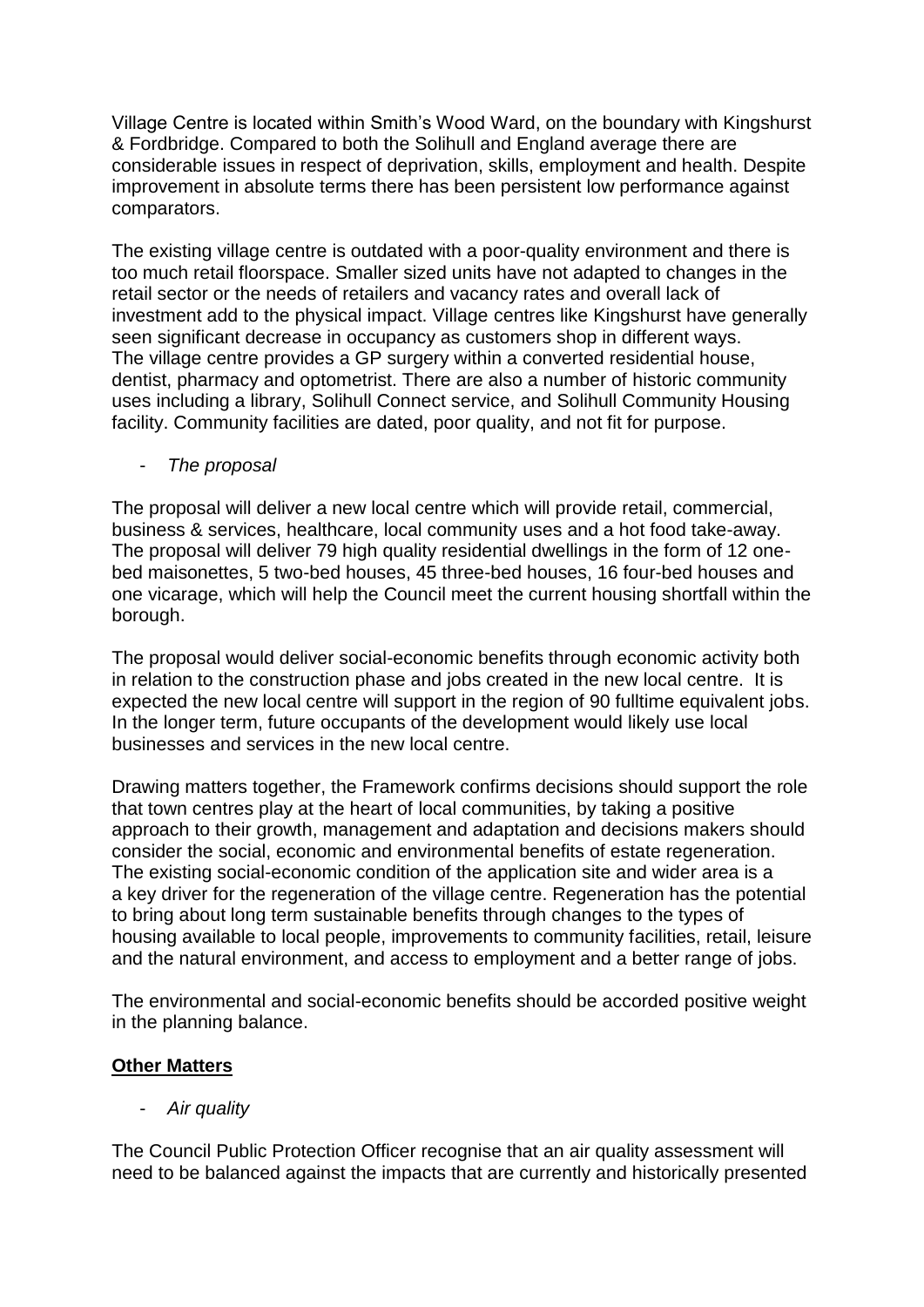by the existing use of the site as a local centre including residential development. Given this context, it is unlikely that significant air quality impacts will be presented by the proposed scheme, and therefore no air quality recommendations or conditions have been requested.

### - *Contaminated land / ground gas*

A Phase 1 Geo-Environmental Assessment has been submitted in support of the application which recommends additional work is undertaken prior to development commencing. The Council's Public Protection Officer is satisfied this information is not required prior to determination and can be secured by condition (Condition 11).

### - *CIL contribution*

The Council adopted the Community Infrastructure Levy (CIL) Charging Schedule at Council on 12th April 2016. The proposed development is CIL liable. However, the application site is in the 'North Solihull Regeneration Area', which pages 2 and 3 of the CIL Charging Schedule advises a *nil* CIL rate will apply to the use classes sought by the proposal. Therefore, no CIL payment is required.

### - *Education provision*

The School Place Planning Team have advised that they are not seeking a contribution towards education provision because there are already sufficient school places in the area to meet the pupil yield that this development will create.

The above matters should be accorded neutral weight in the planning balance.

#### Public sector equality duty

In determining this application, Members must have regard to the public sector equality duty (PSED) under s.149 of the Equalities Act. This means that the Council must have due regard to the need (in discharging its functions).

The PSED must be considered as a relevant factor in making this decision but does not impose a duty to achieve the outcomes in s.149 is only one factor that needs to be considered and may be balanced against other relevant factors. It is not considered that the recommendation to grant permission in this case will have a disproportionately adverse impact on a protected characteristic.

#### Human rights

In determining this request for approval, Members should be aware of and take into account any implications that may arise from the Human Rights Act 1998. Under the Act, it is unlawful for a public authority to act in a manner that is incompatible with the European Convention on Human Rights.

Members are referred specifically to Article 8 (right to respect for private and family life), Article 1 of the First Protocol (protection of property). It is not considered that the recommendation to grant permission in this case interferes with local residents'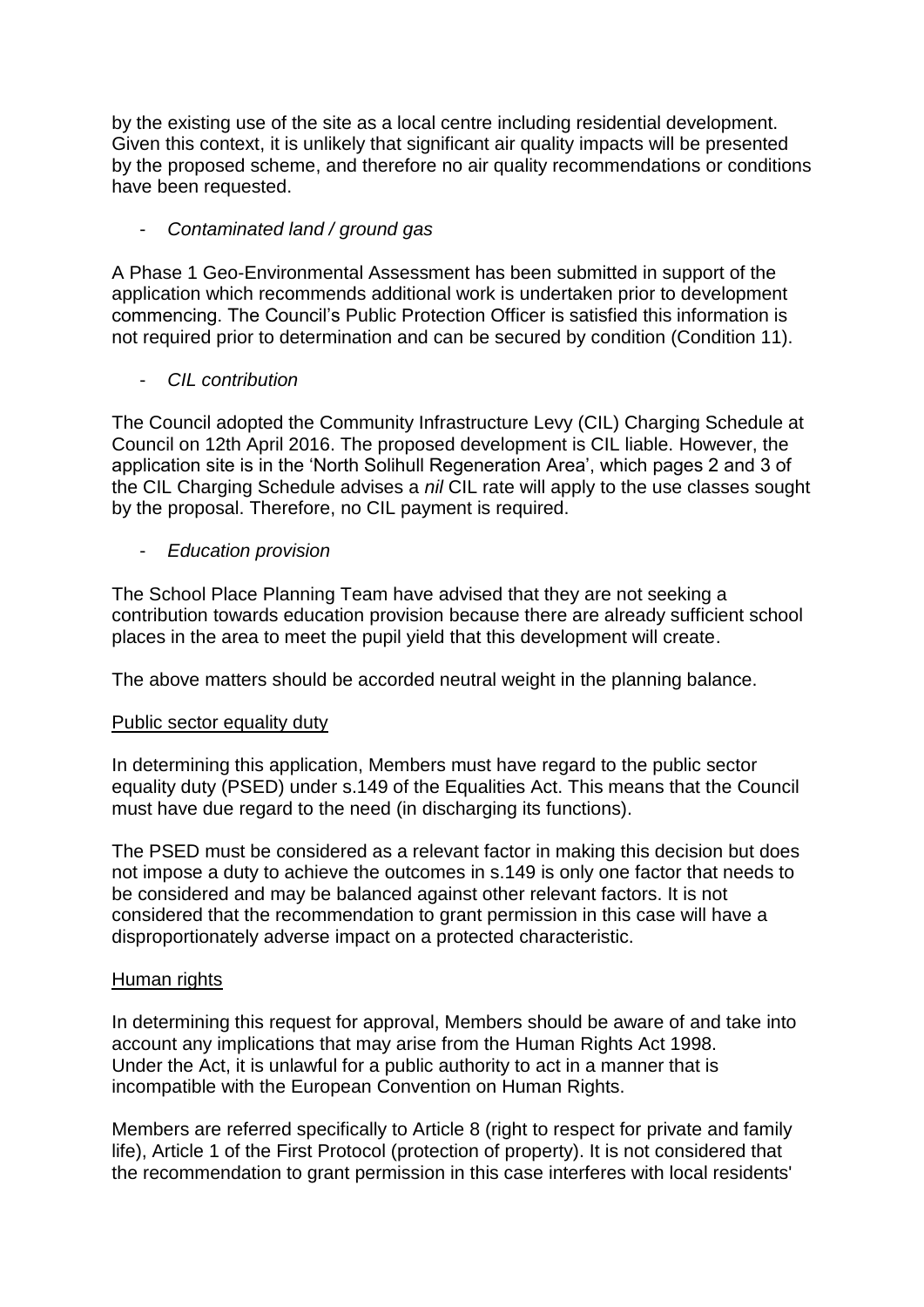right to respect for their private and family life, home and correspondence. The recommendation for approval is considered a proportionate response to the submitted request based on the considerations set out in this Report.

#### **Planning Balance and Conclusion**

The planning acts require that regard is to be had to the development plan, the determination shall be made in accordance with the plan unless material considerations indicate otherwise.

The Framework is an important material consideration. It advises that applications involving the provision of housing should be considered in the context of the presumption in favour of sustainable development which, in the absence of an up-todate Local Plan (as in Solihull) means granting permission unless adverse impacts of the scheme significantly and demonstrably outweigh the benefits (as assessed against the Framework as a whole), or specific policies in the Framework indicate otherwise. This is often referred to as the 'tilted balance'.

The outcome of this application therefore depends on:

- Whether there are any adverse impacts which would significantly and demonstrably outweigh the benefits; and
- Whether the overall planning balance would be in favour or against the scheme.

#### *The benefits*

Kingshurst Village Centre is located within the North Solihull Regeneration Area and the Local Plan identifies a number of challenges with respect to this Area, most notably: A (Reducing Inequalities), C (Sustaining the Attractiveness of the Borough), G (addressing imbalance in the Housing Offer Across the Borough) and H (Increasing Accessibility and Encouraging Sustainable Travel).

Policy P19 (a) of the Local Plan and Policy NS1 of Draft Local Plan support the redevelopment of Kingshurst Village Centre to ensure its continued sustainability and economic success.

The proposal will deliver a new local centre which will provide retail, commercial, business & services, healthcare, local community uses and a hot food take-away. The proposal will deliver 79 high quality residential dwellings in the form of 12 onebed maisonettes, 5 two-bed houses, 45 three-bed houses, 16 four-bed houses and one vicarage, which will help the Council meet the current housing shortfall within the borough.

The proposal would deliver social-economic benefits through economic activity both in relation to the construction phase and jobs created in the new local centre. It is expected the new local centre will support in the region of 90 fulltime equivalent jobs. In the longer term, future occupants of the development would likely use local businesses and services in the new local centre. The social-economic benefits should be accorded significant positive weight in the planning balance.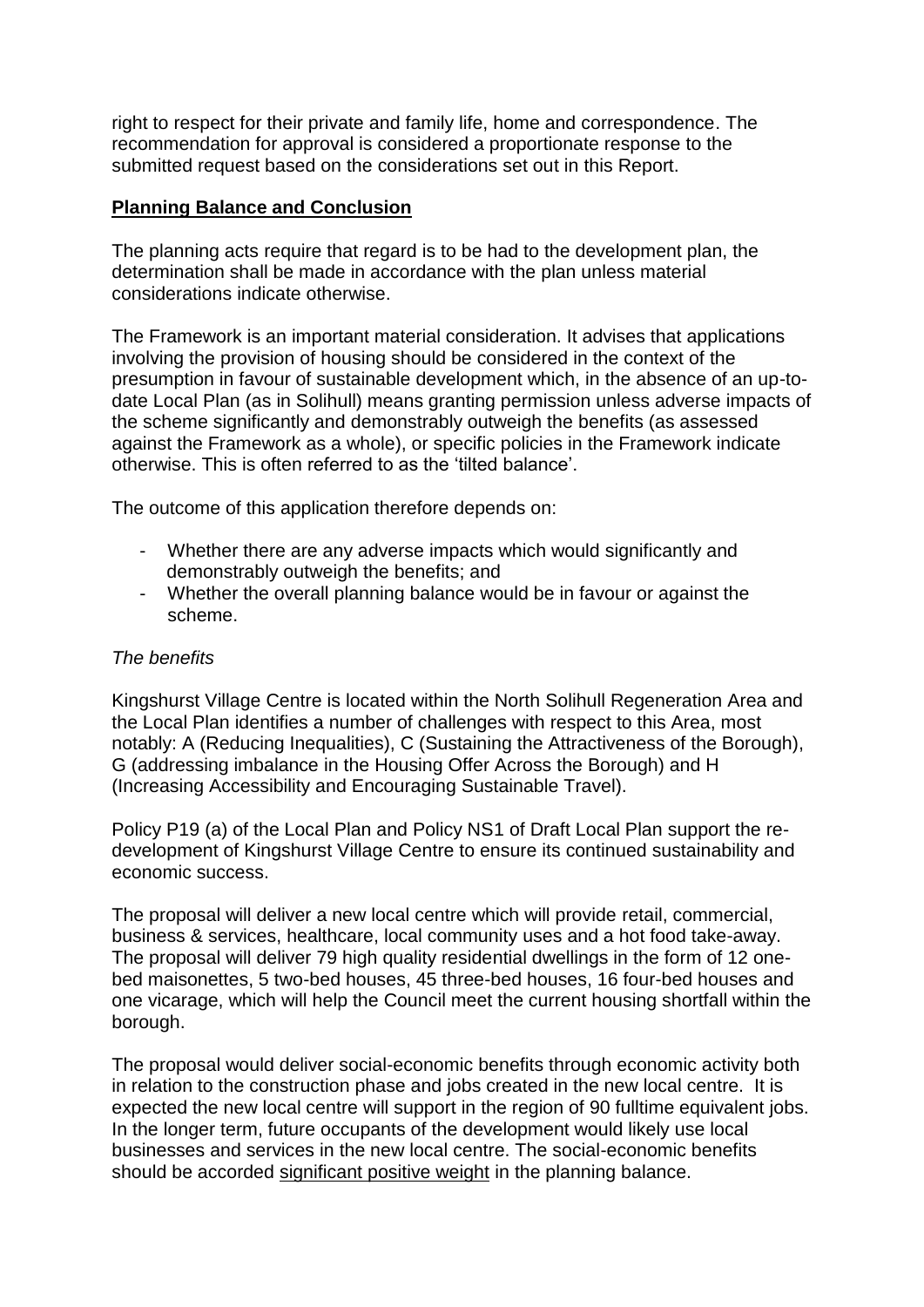The proposal would deliver environmental benefits, as the scheme has an aspiration to achieve net zero carbon. The aspiration of achieving a net zero carbon development represents a substantial commitment from the applicant which significantly exceeds national and local planning policy and supports the actions of the Council's Climate Change Emergency statement. Further environmental benefits are derived from the scale, massing, layout, design and landscape of the scheme, as this will significantly enhance the site and its surroundings. Finally, the proposal will deliver new open space and landscaping throughout the scheme, including landscaping to link the new centre and Kingshurst School to Kingshurst Park. There will also be qualitative enhancements to Kingshurst Park. The environmental benefits should be accorded significant positive weight in the planning balance.

### *The adverse impacts*

Where adverse impacts have been identified, officers are satisfied that these impacts can be mitigated by planning condition. Accordingly, for the reasons set out in this Report and subject to appropriate conditions, the proposal would not conflict with the relevant policies within the Local Plan or guidance in the Framework. This should be accorded neutral weight in the planning balance.

### *Overall planning balance and conclusion*

The proposal will provide a new local centre with employment and community facilities and delivery of high-quality housing when the Council cannot demonstrate a five-year housing supply. It will also help tackle challenges identified within the Local Plan. In conclusion, for the reasons outlined in this Report, the overall planning balance is clearly in favour for the proposed development and proposal therefore benefits from the presumption in favour of sustainable development.

# **RECOMMENDATION**

Approval is recommended subject to the following précis of conditions a full list of standard conditions is available using the following link: [http://www.solihull.gov.uk/Resident/Planning/searchplanningapplications:](http://www.solihull.gov.uk/Resident/Planning/searchplanningapplications)

- 1. CS00 (Compliance with all plans)
- 2. CC01 (Development within 3 years)
- 3. CC02 (Materials to be submitted)

4. The development hereby approved shall not exceed the following specified uses as defined in the Town and Country Planning Act (Use Classes) Order 1987 as amended:

- Retail, commercial, business and services and healthcare (Use Class E  $(a), (b), (c), (d), (e), (f), (g)(i)$  – up to 3,200 sqm
- Local community uses (Use Class F1 and F2 (a), (b))  $-300$  sqm
- Hot food take-away (Sui generis) up to 100 sqm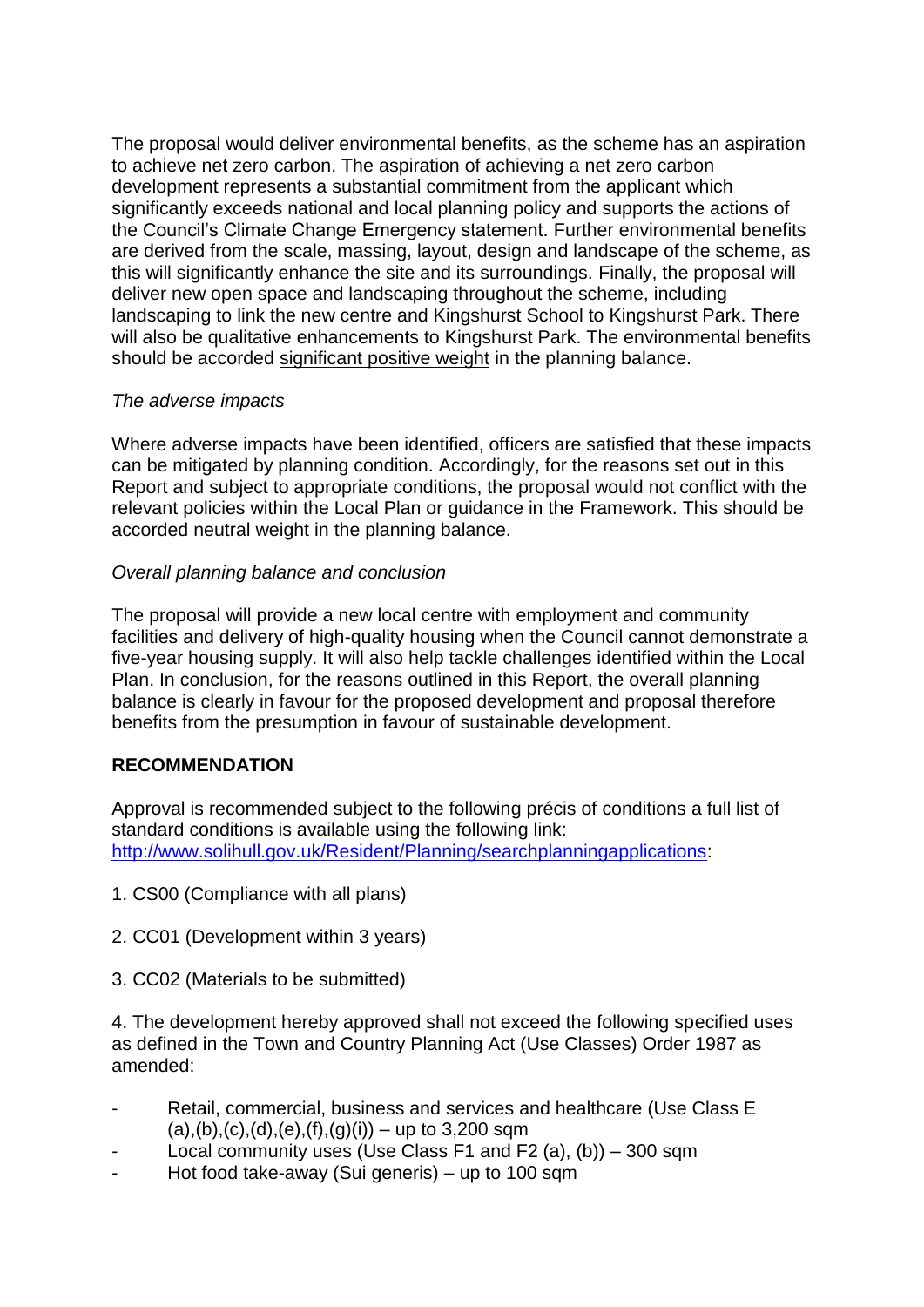Reason: To ensure compliance with the approved plans and the Local Plan allocation for the site in accordance with Policy P19 of the Solihull Local Plan 2013.

5. Before the development hereby approved commences a phasing plan identifying all phases of development shall be submitted to and approved in writing by the Local Planning Authority. Thereafter all phases of the development shall be completed and carried out in accordance with the phasing plan unless agreed in writing with the Local Planning Authority.

Reason: In order to secure a comprehensive development of the site in an appropriate timescale in accordance with Policy P14 & P15 of the Solihull Local Plan 2013.

6. The development hereby approved shall be implemented either as a whole or in phases, in accordance with a phasing plan to be submitted to and agreed in writing by the Local Planning Authority and wholly in accordance with this permission. All phases of the development shall be completed to the satisfaction of the Local Planning Authority unless agreed in writing.

Reason: In order to secure a comprehensive development of the site in an appropriate timescale in accordance with Policy P14 & P15 of the Solihull Local Plan.

7. Before the development hereby approved is brought into use a scheme detailing the installation / provision of residential dwelling Electric Vehicle (EV) Charging facilities (including make and model) and other scheme wide provision (such as the installation, use and management of shared or public EV charging provision). The approved scheme shall be carried out before the occupation and use of the development and be thereafter retained.

Reason: To assist and promote the move to a low carbon future and to promote sustainable forms of transport in accordance with guidance in the NPPF.

8. No use of the development hereby approved shall commence until a noise impact assessment, prepared by a suitably qualified and technically competent individual, has been submitted to and approved in writing by the Local Planning Authority. The assessment shall establish and quantify noise impacts presented by the site (commercial, retail and community use and activity noise including car park use, plant and machinery noise etc.) on existing and proposed noise sensitive receptors. It shall include assessment of off-site noise affecting the development site (and its future occupants). The noise impact assessment shall identify necessary noise mitigation measures, to ensure suitable control of noise impacts (for both onsite and offsite sensitive receptors) and to secure appropriate internal and external noise levels at residential units. The assessment shall meet with the procedural requirements of BS8233;2014, BS4142:2014+A1:2019 and other recognised national standards, where appropriate. All approved mitigation measures shall be carried out before the occupation and use of the development and be thereafter retained.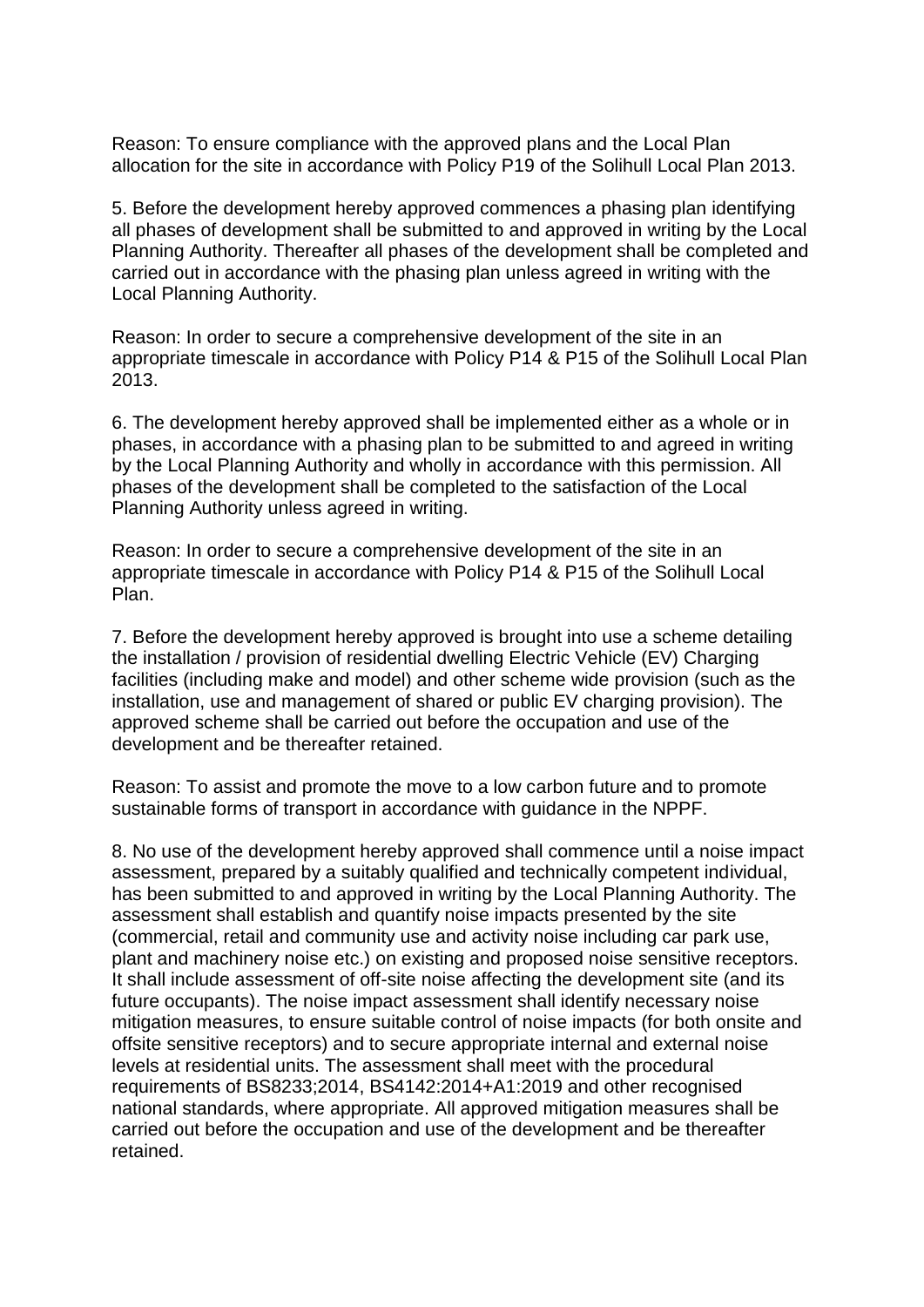Reason: In order to protect future occupants and nearby noise sensitive receptors from external noise in accordance with policy P14.

9. Before the development hereby approved is brought into use a scheme for the use and installation of any cooking / odorous extract ventilation systems, incorporating grease and odour filtration or other such mitigation, shall be submitted to and approved by the Local Planning Authority. Installation and thereafter use and maintenance of such equipment, shall be in accordance with the approved scheme. Note: The scheme should specify in detail the provisions to be made to control grease and odour. Plans showing internal layout of ducting etc. will not be required except where they are relevant to grease and odour control equipment.

Reason: To protect the neighbourhood from dust, fumes or odour emissions in accordance with policy P14 of the Solihull Local Plan 2013.

10. Before the development hereby approved is brought into use any air conditioning, electrical or mechanical ventilation scheme must be installed and thereafter used and maintained in accordance with a scheme to be submitted and approved in writing by the Local Planning Authority.

Reason: In order to protect future occupants and nearby noise sensitive receptors from external noise in accordance with policy P14.

11. Unless otherwise agreed by the Local Planning Authority, development other than that required to be carried out as part of an approved scheme of remediation must not commence until parts (1) to (4) below have been complied with. If unexpected contamination is found after development has begun, development must be halted on that part of the site affected by the unexpected contamination to the extent specified by the Local Planning Authority in writing until part (4) has been complied with in relation to that contamination.

#### (1) Site Characterisation

An investigation and risk assessment, in addition to any assessment provided with the planning application, must be completed in accordance with a scheme to assess the nature and extent of any contamination on the site, whether or not it originates on the site. The contents of the scheme are subject to the approval in writing of the Local Planning Authority. The investigation and risk assessment must be undertaken by competent persons and a written report of the findings must be produced. The written report is subject to the approval in writing of the Local Planning Authority.

The report of the findings must include:

(i) a survey of the extent, scale and nature of contamination

(ii) an assessment of the potential risks to:

(a) human health,

- (b) property (existing or proposed) including buildings, crops, livestock, pets,
- woodland and service lines and pipes,
- (c) adjoining land,
- (d) groundwaters and surface waters,
- (e) ecological systems,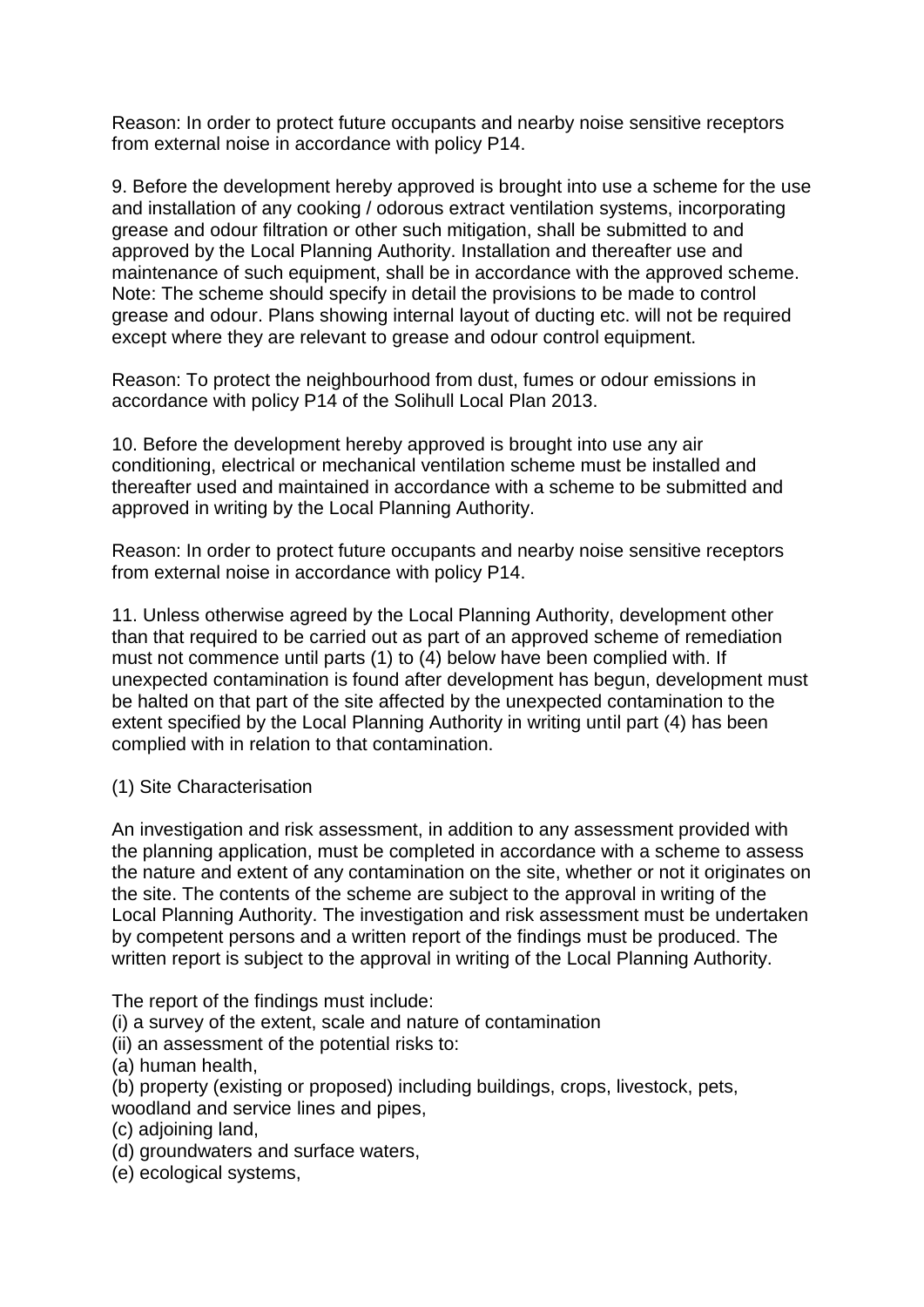(iii) an appraisal of remedial options, and proposal of the preferred option(s).

This must be conducted in accordance with DEFRA / Environment Agency's Land Contamination Risk Management (LCRM)

### (2) Submission of Remediation Scheme

Where necessary following (1) above, a detailed remediation scheme to bring the site to a condition suitable for the intended use by removing unacceptable risks to human health, buildings and other property and the natural and historical environment must be prepared, and is subject to the approval in writing of the Local Planning Authority. The scheme must include all works to be undertaken, proposed remediation objectives and remediation criteria, timetable of works and site management procedures. The scheme must ensure that the site will not qualify as contaminated land under Part 2A of the Environmental Protection Act 1990 in relation to the intended use of the land after remediation.

#### (3) Implementation of Approved Remediation Scheme

Any approved remediation scheme must be carried out in accordance with its terms prior to the commencement of development other than that required to carry out remediation, unless otherwise agreed in writing by the Local Planning Authority. The Local Planning Authority must be given two weeks written notification of commencement of the remediation scheme works. Following completion of measures identified in the approved remediation scheme, a verification report (referred to in PPS23 as a validation report) that demonstrates the effectiveness of the remediation carried out must be produced, and is subject to the approval in writing of the Local Planning Authority.

#### (4) Reporting of Unexpected Contamination

In the event that contamination is found at any time when carrying out the approved development that was not previously identified it must be reported in writing immediately to the Local Planning Authority. An investigation and risk assessment must be undertaken in accordance with the requirements of condition 1, and where remediation is necessary a remediation scheme must be prepared in accordance with the requirements of condition 2, which is subject to the approval in writing of the Local Planning Authority. Following completion of measures identified in the approved remediation scheme a verification report must be prepared, which is subject to the approval in writing of the Local Planning Authority in accordance with condition 3.

(5) Long Term Monitoring and Maintenance A monitoring and maintenance scheme to include monitoring the long-term effectiveness of any proposed remediation over a period of to be agreed, and the provision of reports on the same must be prepared, both of which are subject to the approval in writing of the Local Planning Authority before the development hereby approved is first used or occupied.

Following completion of the measures identified in that scheme and when the remediation objectives have been achieved, reports that demonstrate the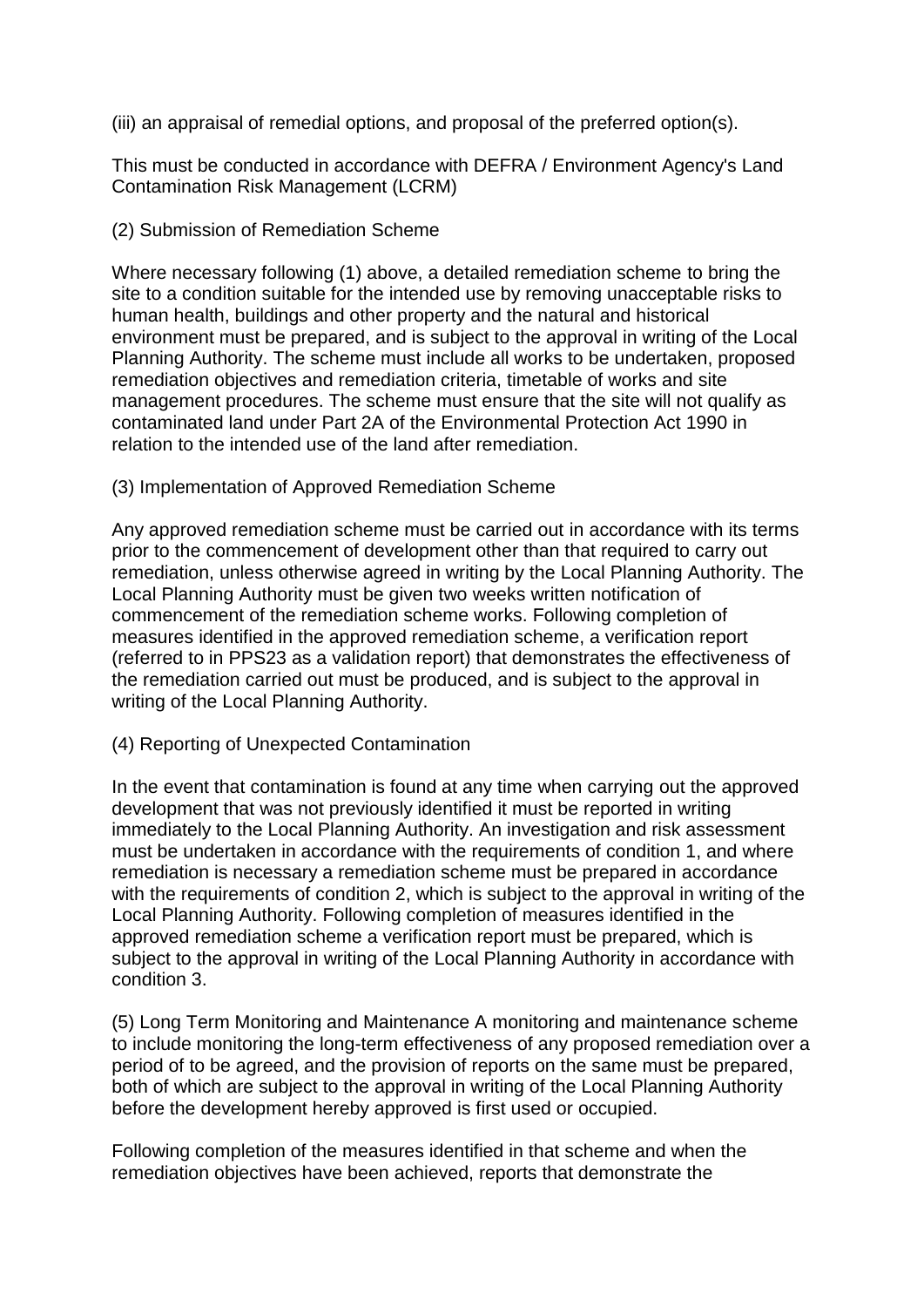effectiveness of the monitoring and maintenance carried out must be produced and submitted to the Local Planning Authority. This must be conducted in accordance with DEFRA / Environment Agency's Land Contamination Risk Management (LCRM)

Reason: To ensure that risks from land contamination to the future users of the land and neighbouring land are minimised, together with those to controlled waters, property and ecological systems, and to ensure that the development can be carried out safely without unacceptable risks to workers, neighbours and other offsite receptors in accordance with policy P14 of the Solihull Local Plan 2013.

12. Demolition and construction work shall not begin until a Demolition and Construction Environmental Management Plan has been submitted in writing for approval by the local planning authority. The plan shall detail control measures to minimise noise, vibration and dust emissions escaping beyond the development site boundary. Specific safeguards relating to the burning of waste, and other items on site, shall also be sought and all agreed works which form part of the scheme shall be adopted and maintained throughout the demolition and construction phases of the development.

Reason: To safeguard local amenity in accordance with Policy P14 of the Solihull Local Plan 2013.

13. A landscape (and Ecology) management plan, including medium (5-10 years) and long term (10-25 years) design objectives, management actions, responsibilities, future monitoring and maintenance schedules for all landscape, habitat mitigation and compensation works, shall be submitted to and approved by the Local Planning Authority prior to the occupation of the development or any phase of the development, whichever is the sooner, for its permitted use. The plan should include details of planting and maintenance of all new planting, details of habitat enhancement/creation measures and management, such as native species planting, marshy and semi-improved neutral grassland creation, and provision of habitat for protected and notable species (including location, number and type of bat and bird boxes, location of log piles/deadwood). The landscape (and

Reason: To ensure a net biodiversity gain and in accordance with NPPF and enhance the character of the development in accordance with Policy P10 and P15 of the Solihull Local Plan 2013.

Ecology) management plan shall be carried out as approved.

14. Prior to the commencement of work on site, full details of all external lighting shall be submitted to and approved in writing by the Local Planning Authority and these works shall be carried out as approved.

Reason: To minimise impact on nocturnal animals, protect existing and future occupants from lighting impacts, and in the interests of the visual amenities of the locality in accordance with Policies P10, P14 and P15 of the Solihull Local Plan 2013 and guidance in in the NPPF, and ODPM Circular 2005/06.

15. The development hereby permitted, including site clearance work, shall not commence until a Construction Environmental Management Plan has been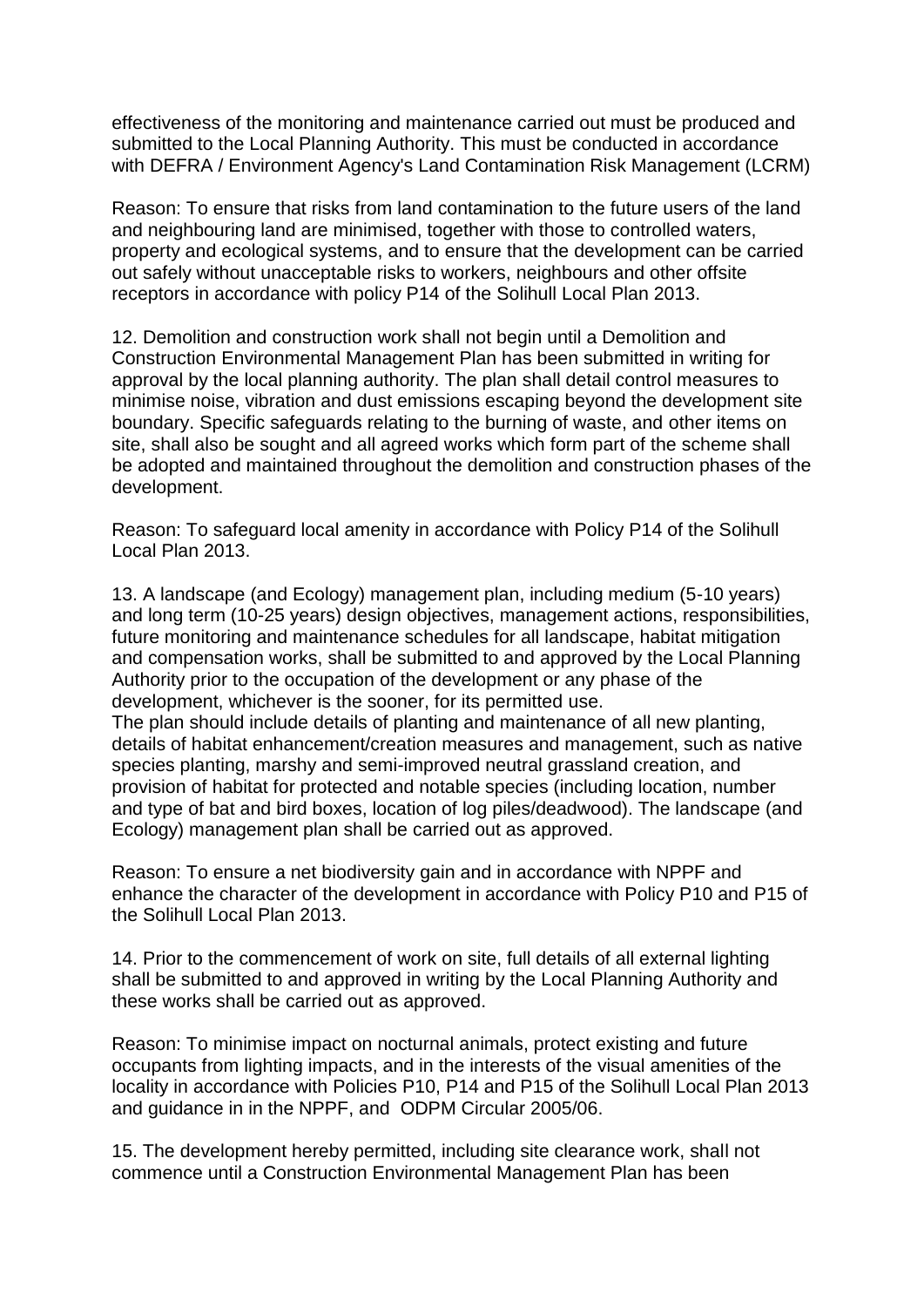submitted to and approved in writing by the Local Planning Authority. In discharging this condition, the LPA expects to see details concerning appropriate working practices and safeguards for bats, badgers, hedgehogs, amphibians and nesting birds that are to be employed whilst works are taking place on site. The agreed Construction and Environmental Management Plan shall thereafter be implemented in full.

Reason: To ensure that protected species are not harmed by the development in accordance with NPPF, ODPM Circular 2005/06.

16. No deliveries shall be taken at or despatched from the service area in DP2 & DP7 on the drawing number 18023 BDS-XX-XX-DR-A-0154-S4-P01 outside the hours of 0700 to 2200 Monday to Friday, 0900 to 2000 Saturday and 0900 to 1800 on Sundays. Reason:

To safeguard local amenity in accordance with Policy P14 of the Solihull Local Plan 2013.

17. The uses hereby permitted within DP2 & DP7 on drawing number 18023 BDS-XX-XX-DR-A-0154-S4-P01) shall not be open to customers / member of the public outside the following times: 07:00 - 23:00hrs.

Reason: To safeguard local amenity in accordance with Policy P14 of the Solihull Local Plan 2013.

18. First floor windows to be installed in the flank elevation(s) of the following plots as shown on Drawing Number 18023-BDS-ZZ-00-DR-A-0158-S4-P11 (Proposed Masterplan) shall be obscurely glazed and opening shall be restricted to a maximum of 100mm using a permanent restrictor. The windows shall thereafter be permanently retained in that condition.

Plot number and elevation:-

- Plot 14 facing number 84 Over Green Drive
- Plot 20 facing number 29, 30 & 31 Holliars Grove
- Plot 24 facing plots 11, 12 & 13
- Plot 18 facing plots 8, 9 & 10
- Plot 26 facing plots 51 & 52
- Plot 38 facing plots 39 & 40
- Plot 46 facing plots 47 & 48
- Plot 79 facing plot 78
- Plot 78 facing plot 79

To safeguard the amenities of neighbours in accordance with Policy P14 of the Solihull Local Plan 2013.

19. No dwelling, or Use Class as detailed in Condition 3 of this permission, shall be occupied or used until the junctions and traffic calming features have been laid out and constructed in general accordance with Drawing Number 18023-BDS-ZZ-XX-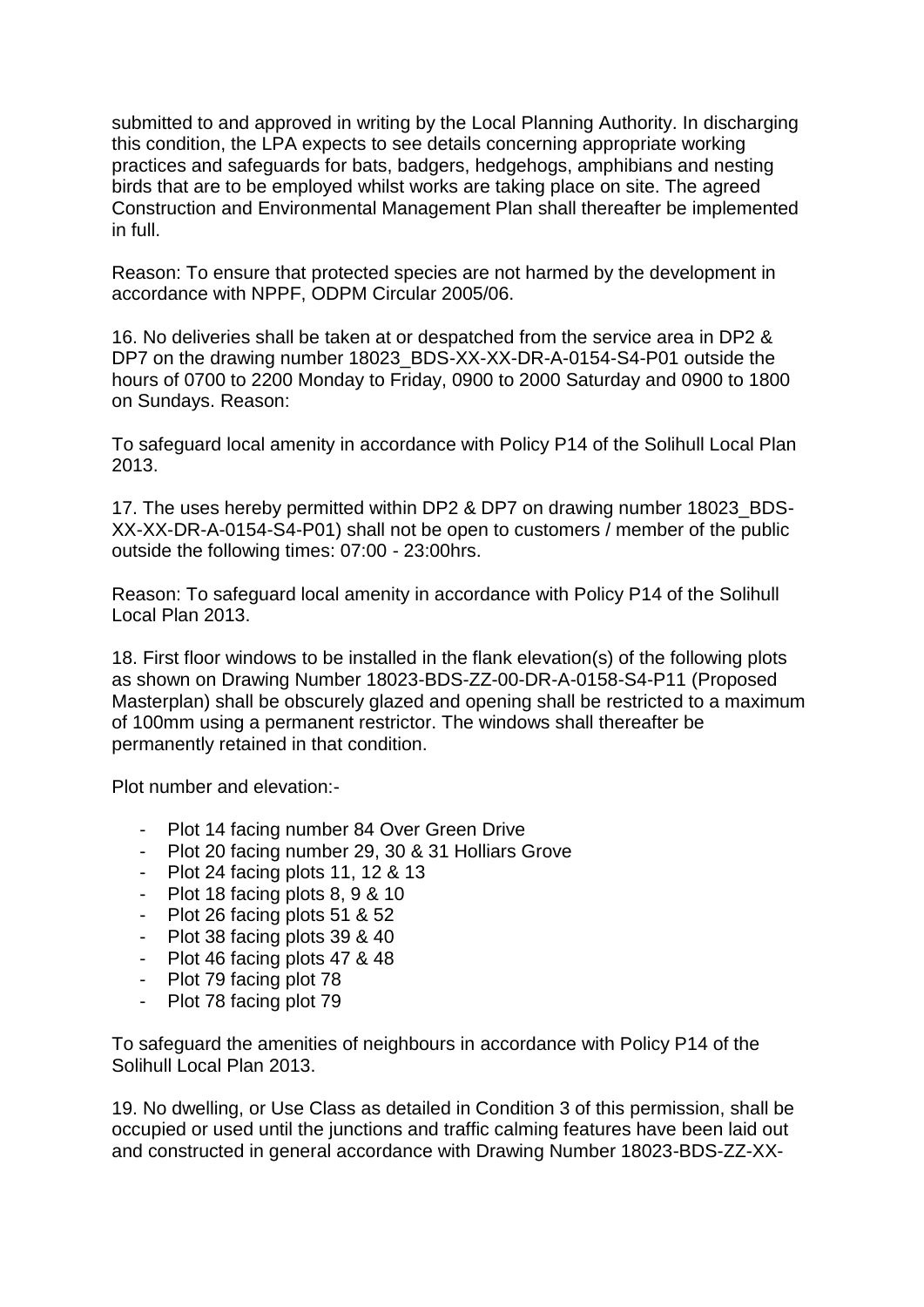DR-A-1006-S4-P04 (Parking & Access Plan) and to the standard specification of the Local Highway Authority.

Reason: In the interest of highway safety in accordance with Policy P8 of the Solihull Local Plan 2013.

20. No dwelling, or Use Class as detailed in Condition 3 of this permission, shall be occupied or used until the estate roads (including footways and cycleways) serving it have been laid out and substantially constructed to the satisfaction of the Local Highway Authority in accordance with details approved in writing by the Local Planning Authority.

Reason: In the interest of highway safety and amenity in accordance with Policy P8 of the Solihull Local Plan 2013.

21. No dwelling, or Use Class as detailed in Condition 3 of this permission, shall be occupied or used until the cycle link between Meriden Drive and Chester Road has been laid out and constructed to the standard specification of the Local Highway Authority.

Reason: To encourage the use of sustainable modes of travel to accord with Policy P8 of the Solihull Local Plan 2013.

22. No development shall take place until a Construction Management Plan has been submitted to and approved in writing by the Local Planning Authority and Local Highway Authority. The Construction Management Plan shall be strictly adhered to and shall provide for: the anticipated movements of vehicles; the parking and loading/unloading of staff, visitor, and construction vehicles; the loading and unloading of plant and materials; hours of operation and deliveries; the storage of plant and materials used in constructing the development; a turning area within the site for construction vehicles; details of vehicle routeing; and, wheel washing facilities and other measures to prevent mud/debris being passed onto the public highway.

Reason: In the interest of highway safety in accordance with Policy P8 of the Solihull Local Plan 2013.

23. No dwelling, or Use Class as detailed in Condition 3 of this permission, shall be occupied or used until the new bus stops, bus shelter, flag pole and associated road markings have been implemented in general accordance with Drawing Number 18023-BDS-ZZ-00-DR-A-0158-S4-P11 (Proposed Masterplan) and constructed to the standard specification of the Local Highway Authority.

Reason: To ensure adequate bus stops are provided to promote more sustainable travel choices in accordance with Policy P8 of the Solihull Local Plan 2013.

24. No dwelling, or Use Class as detailed in Condition 3 of this permission, shall be occupied or used until a scheme has been approved in writing by the Local Planning Authority and implemented to amend the existing Traffic Regulation Order to introduce a 20mph speed limit within red line boundary and the installation of associated infrastructure.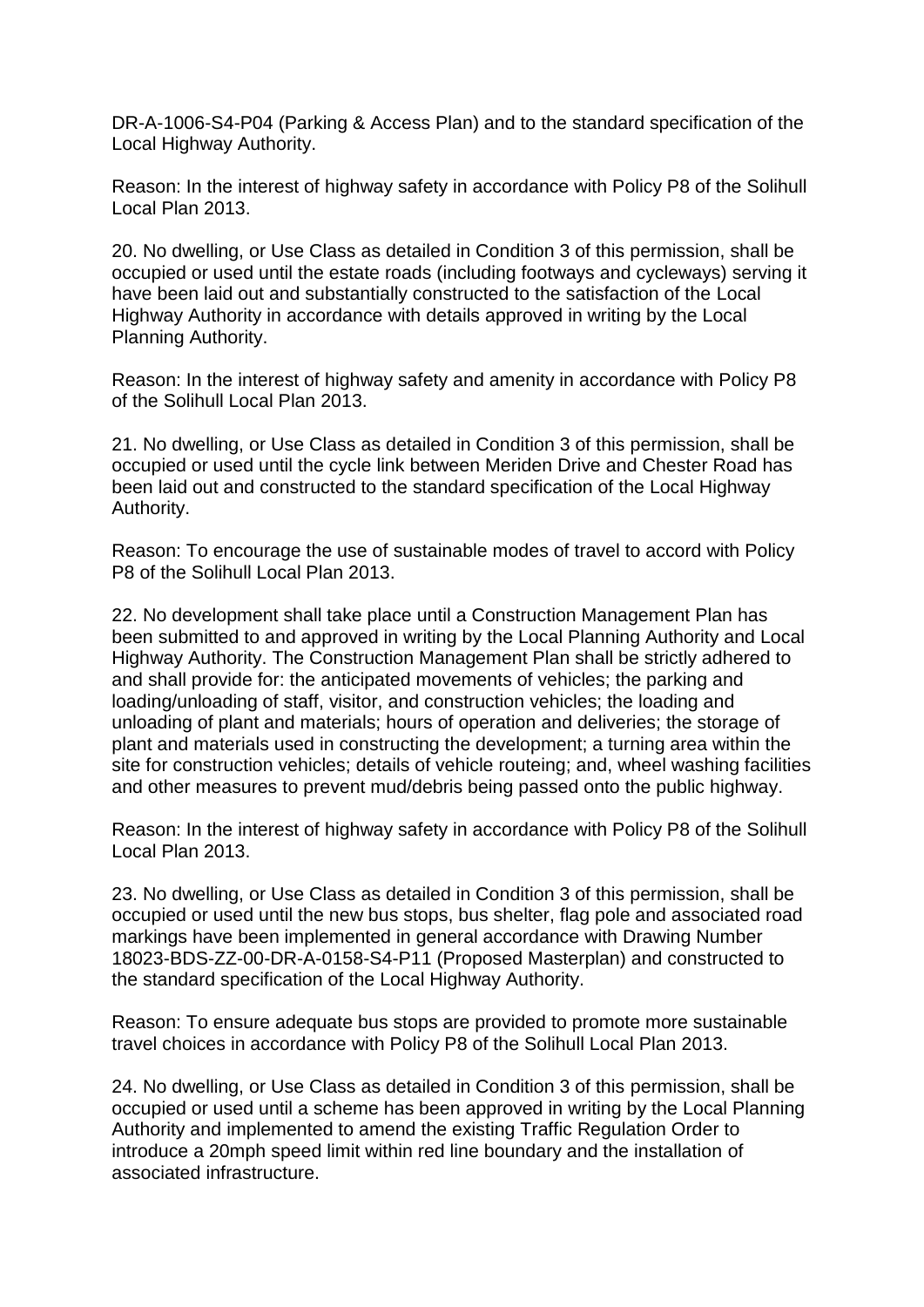Reason: In the interest of highway safety in accordance with Policy P8 of the Solihull Local Plan 2013.

25. No Class E use as detailed in Condition 3 of this permission shall be occupied or used until a scheme to implement a new Traffic Regulation Order to introduce onstreet parking restrictions on and around the Gilson Way / Boulevard junction has been submitted to, and agreed in writing by, the Local Planning Authority. The scheme shall provide details of the enforcement of the new on-street parking restrictions, including funding. The new Traffic Regulation Order shall be implemented in accordance with the approved scheme.

Reason: In the interest of highway safety in accordance with Policy P8 of the Solihull Local Plan 2013.

26. Before the development is occupied (or at such later time as may be agreed in writing with the Local Planning Authority) a Travel Plan and a Travel Information Pack shall be submitted to and approved by the Local Planning Authority. Thereafter, the Travel Plan shall be reviewed on a biannual basis. The review report shall be submitted biannually to and approved in writing by the Local Planning Authority and thereafter implemented in accordance with the approved details.

To promote more sustainable transport choices in accordance with Policy P8 of the Solihull Local Plan 2013.

27. No work shall commence until such a time as a scheme to manage the surface water runoff from the development has been submitted to and approved in writing by the Lead Local Flood Authority in conjunction with the Local Planning Authority, with no occupation until the scheme is operational. The submitted details shall include, as a minimum:

a) Drawings showing overall site concept design principles

b) Site layout plan, incorporating SuDS drainage design, site ground levels, finished floor levels, any integration with landscaping, earthworks or other features. c) Surface Water Drainage Design including:

o Confirmation of the lifetime of the development

o Design storm period and intensity (1 in 1, 1 in 30 & 1 in 100 year + allowance for climate change see EA advice Flood risk assessments: climate change allowances'),

o Evidence of an assessment of the site conditions to include site investigation and test results to confirm infiltrations rates in accordance with BRE365 methodology;

o Confirmation of discharge rates and volumes (both pre and post development)

o Confirmation of proposed discharge location.

o Innovative and Multi-Functional SuDS Design that makes good use of the site space, supported by robust calculations and demonstrating full compliance with SMBC Policy P11 and DEFRA's Non-statutory technical standards for sustainable drainage systems to accommodate the difference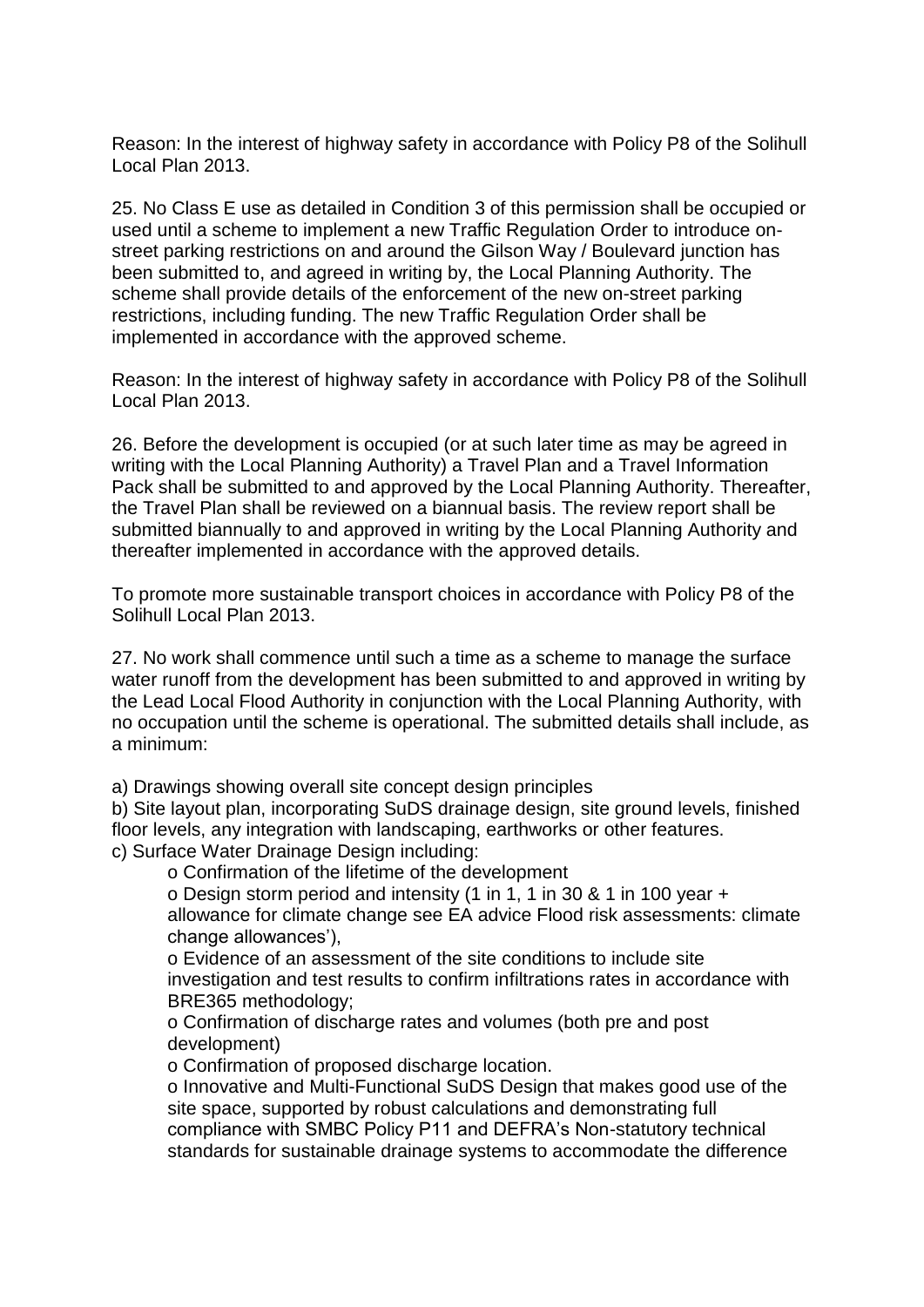between the allowable discharge rate/s and all rainfall events up to the 100 year plus climate change critical event storm.

o Engineering details for all surface water drainage features

o Temporary storage facilities, the methods employed to delay and control surface water discharged from the site, and the measures taken to prevent flooding and pollution of the receiving groundwater and/or surface waters, including watercourses, and details of finished floor levels in AOD;

o Details of water quality controls, where applicable. For example,

demonstration that the final design provides appropriate treatment for water leaving the site

d) Surface Water Drainage adoption and maintenance strategy

e) On and off site extreme flood flow routing and proposed resilience measures that ensure the buildings and infrastructure are safe from flooding

f) Any works required off-site to ensure adequate discharge of surface water without causing flooding or pollution (which should include refurbishment of existing culverts and headwalls or removal of unused culverts where relevant);

The scheme shall be implemented, maintained and managed in accordance with the approved details.

Reason: To ensure the satisfactory drainage of the site in accordance with Policy P11 of the Solihull Local Plan 2013.

28. No work shall commence until such a time as the detailed design for a scheme to manage the surface water flood risk to and from the development, based on the designs in the Flood Risk Assessment (FRA), and confirming all built development will be outside areas identified to be at flood risk in the 100 year plus climate change event storms has been submitted to and approved in writing by the Local Planning Authority, with no occupation until the scheme is operational. The submitted details shall include:

a) Detailed hydraulic modelling confirming the appropriate sizing of the flood alleviation features.

b) Full detailed design drawings

c) Design reporting including methodology and maintenance commitments

d) Independent model audit confirming the appropriateness of the modelling and findings

e) Demonstration that the improvement/protection and maintenance of existing flood defences will be provided.

f) Identification and provision of safe access and egress route(s).

g) Confirmation of the opening up of any culverts across the site.

h) Finished floor levels are set no lower than 150mm above surrounding ground levels or no lower than the 1 in 100 year plus allowance for climate change plus 300mm freeboard whichever is the higher.

The scheme shall be implemented, maintained and managed in accordance with the approved details.

Reason: To ensure the satisfactory drainage of the site in accordance with Policy P<sub>11</sub> of the Solihull Local Plan 2013.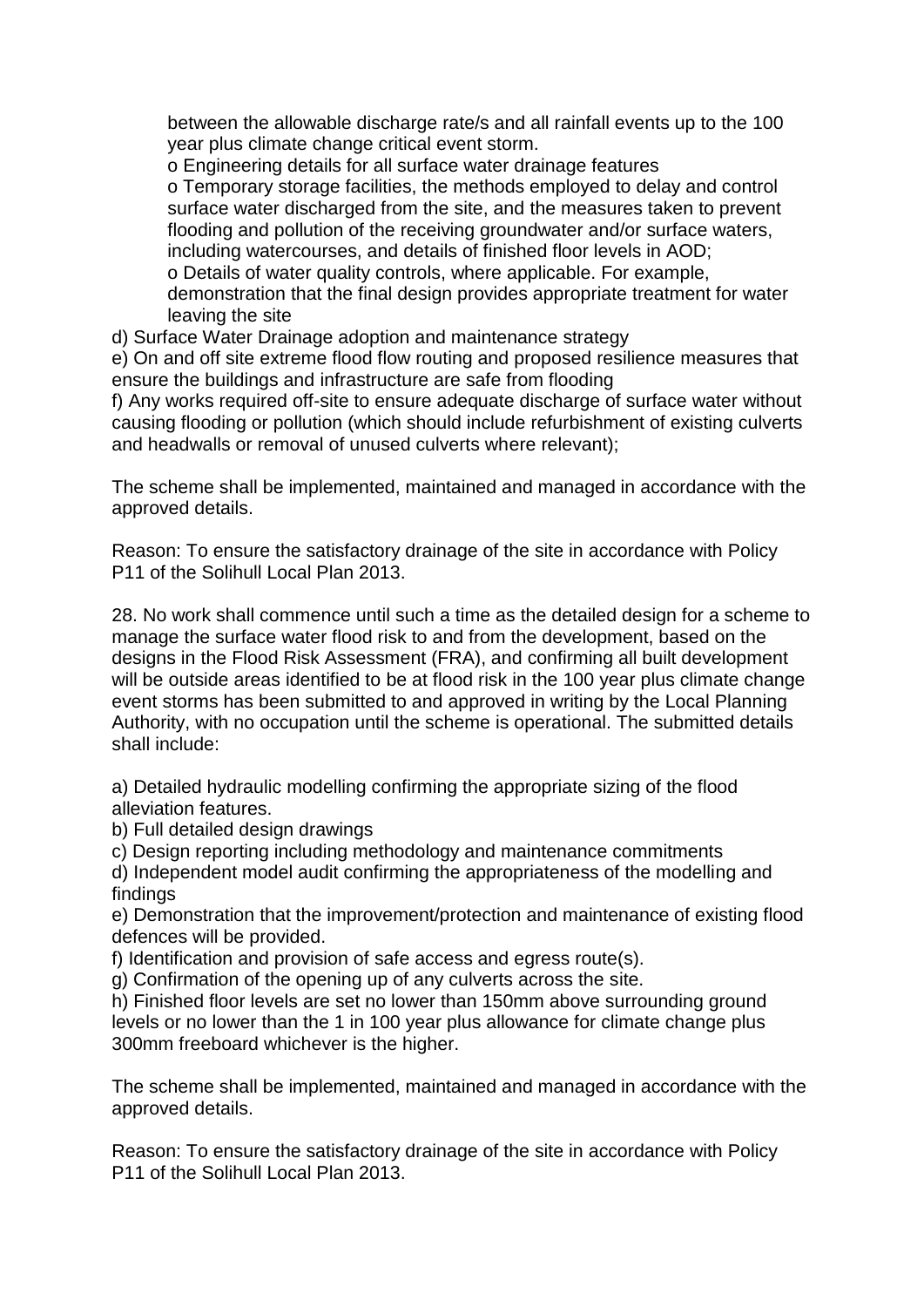29. No above-ground work shall commence until details of an appropriate management and maintenance plan for the sustainable drainage system for the lifetime of the development have been submitted which, as a minimum, shall include:

a) The arrangements for adoption by an appropriate public body or statutory undertaker, management and maintenance by a Residents' Management Company b) Arrangements concerning appropriate funding mechanisms for its on-going maintenance of all elements of the sustainable drainage system (including mechanical components) and will include elements such as:

i. on-going inspections relating to performance and asset condition assessments

ii. operation costs for regular maintenance, remedial works and irregular maintenance caused by less sustainable limited life assets or any other arrangements to secure the operation of the surface water drainage scheme throughout its lifetime;

c) Means of access for maintenance and easements where applicable.

The scheme shall be implemented, maintained and managed in accordance with the approved details.

Reason: To ensure the satisfactory drainage of the site in accordance with Policy P11 of the Solihull Local Plan 2013.

30. Prior to the commencement of work on site, the tree survey and Arboricultural Impact Assessment by Aspect Arboriculture (October 2021, ref 10625\_AIA.001 Rev A), which accompanies the application shall be updated to a line with the updated Landscape Masterplan (Drawing number 18023-SMBC-ZZ-XX-DR-L-1001-S3-P03). The updated Tree Survey and Arboricultural Impact Assessment Report shall include a detailed Arboricultural Method Statement (AMS) supported by 1:500 scale technical drawings should be prepared which expand on Appendix C of the Arboricultural Impact Assessment Report by Aspect Arboriculture (October 2021, ref 10625\_AIA.001 Rev A) shall be submitted to and approved in writing by the Local Planning Authority. To include a schedule of works to retained trees e.g. access facilitation pruning and details of all special engineering works within the Root Protection Area (RPA) and other relevant construction details, including, for example 'no dig' construction. Details of proposed levels and service routes should be included, and a scheme for auditing tree protection and subsequent reporting to the Council.

Reason: In the interests of protected species and habitats in accordance with Policies P10 and P14 of the Solihull Local Plan 2013.

31. The tree work hereby approved must be carried out in accordance with British Standard 3998: 2010 Tree Work - Recommendations All pruning works should be undertaken in accordance with section 7.3 (for removal of deadwood), section 7.6 (for crown lifting) and section 7.8 (for selective pruning) of BS3998: 2010 Tree Work -Recommendations. Works should be carried out by a competent tree contractor, to ensure that cuts are performed correctly and positioned to avoid future structural defects or physiological issues, facilitate growth, and maintain aesthetic value.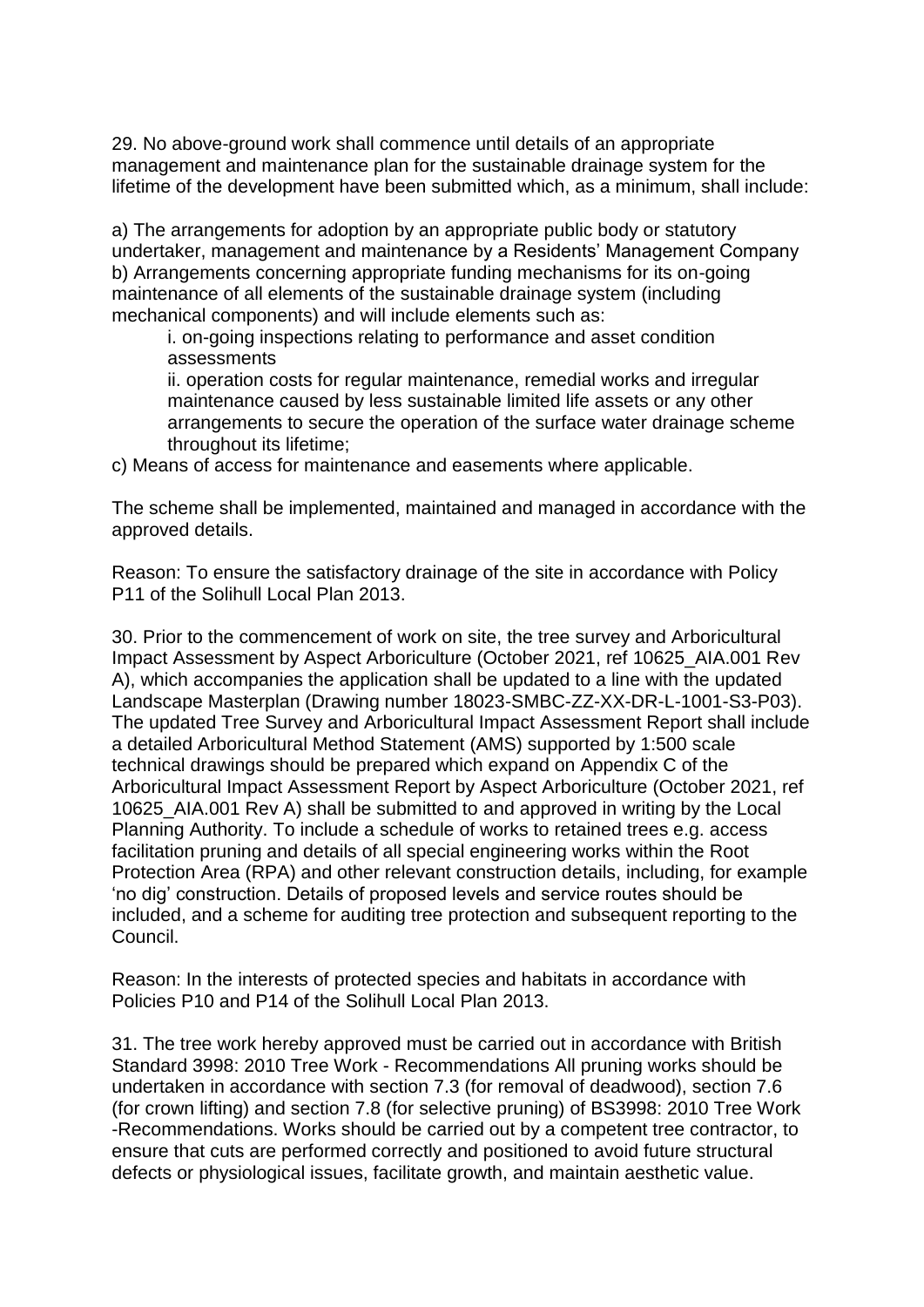Reason: In the interests of protected species and habitats in accordance with Policies P10 and P14 of the Solihull Local Plan 2013.

32. Prior to the commencement of work on site all existing trees/hedges and large shrubs except those agreed for removal, shall be protected by barriers as specified within BS5837: 2012, or a suitable alternative. Details of the specifications and methodologies for tree protection measures, type of fencing and its siting, including a methodology for any proposed works that encroach within the root protection areas of retained tress shall be submitted to and approved, thereafter the tree barriers shall be implemented and maintained on site as approved. The protected areas shall be kept free of all materials, equipment and building activity during the site development, and ground levels within the protected areas shall not be raised or lowered.

Reason: In the interests of the visual amenities of the locality in accordance with Policies P10, P14 and P15 of the Solihull Local Plan 2013.

33. No works or development shall take place until a scheme of supervision/site monitoring for the tree (landscape/ecological) protection measures and working practices during construction has been approved in writing by the LPA. This scheme will be appropriate to the scale and duration of the works and may include details of:

- Induction, training and personnel awareness of arboricultural (ecological/landscape) matters to all construction personnel on site.
- Identification of individual responsibilities and key personnel.
- Statement of delegated powers.
- Phasing, timing and methods of site visiting, inspection and record keeping, including updates.
- Procedures for the relocation of tree protection barriers to a secondary position during construction to facilitate works within proximity to retained trees
- Procedures for dealing with variations and incidents; and
- Regular inspection and maintenance of the physical protection measures and monitoring of working practices during construction.

Reason: In the interests of the visual amenities of the locality in accordance with Policies P10, P14 and P15 of the Solihull Local Plan 2013.

34. The development hereby approved shall not be occupied until full details of both hard and soft landscape works have been submitted to and approved in writing by the Local Planning Authority and these works shall be carried out as approved. These details shall include proposed finished levels or contours; means of enclosure; car parking layouts; other vehicle and pedestrian access and circulation areas; hard surfacing materials; minor artefacts and structures (e.g. furniture, play equipment, refuse or other storage units, lighting etc.); retained historic landscape features and proposals for restoration. Soft landscape works shall include details of tree planting in hard landscape, including details of appropriate soils volumes and planting pits, planting plans; written specifications (including cultivation and other operations associated with plant and grass establishment); schedules of plants, noting species,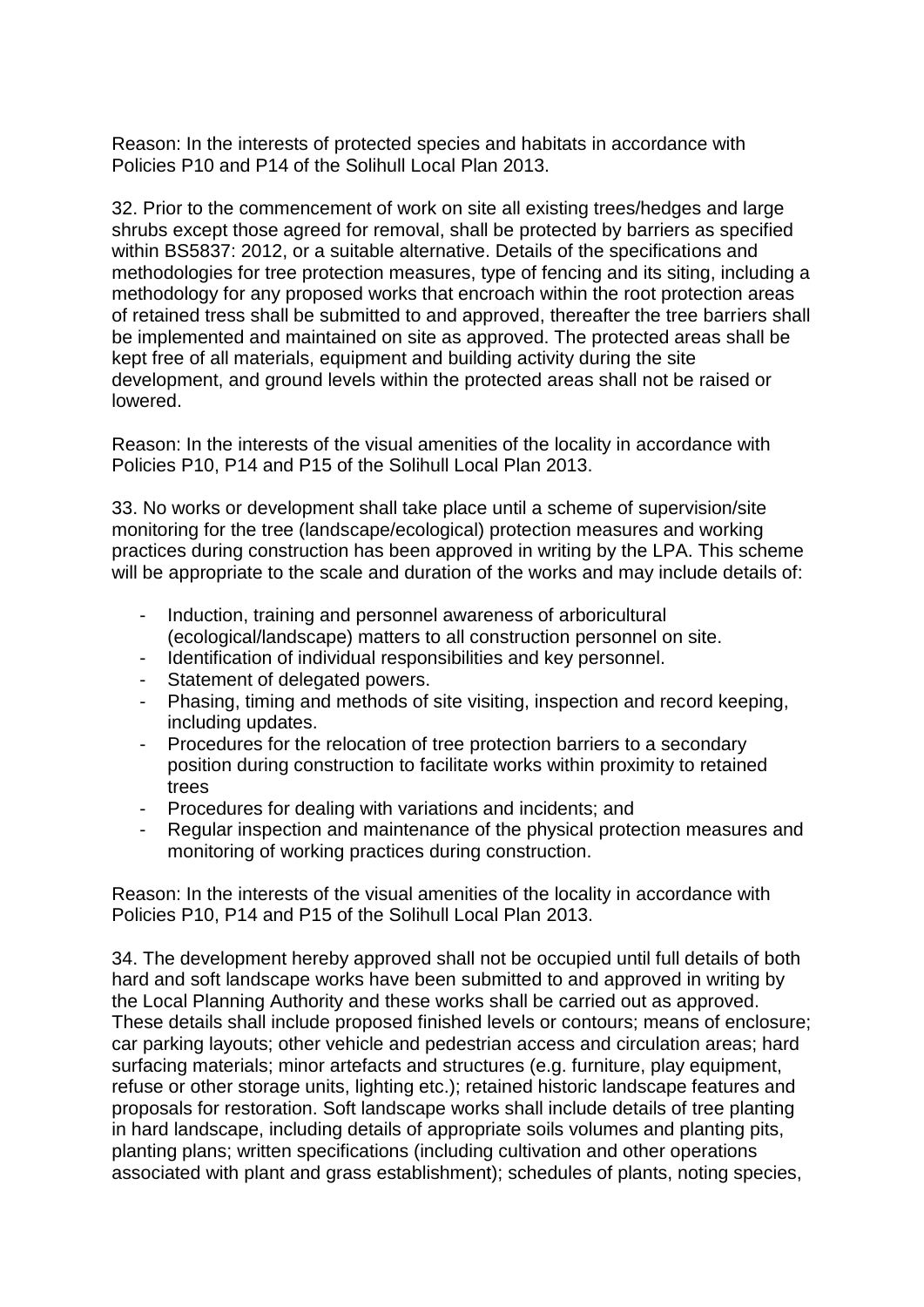plant sizes and proposed numbers/densities where appropriate; implementation programme.

Reason: In the interests of the visual amenities of the locality in accordance with Policies P10, P14 and P15 of the Solihull Local Plan 2013.

35. The development hereby approved shall not be occupied until full details of the surface water drainage works have been carried out in accordance with details to be submitted to and approved in writing by the Local Planning Authority. Prior to the submission of those details, an assessment shall be carried out into the potential for disposing of surface water by means of sustainable drainage system combined with street tree planting in hard surfacing, and the results of the assessment provided to the Local Planning Authority. Where a SuDS scheme combined with street tree planting is to be implemented the submitted details shall:

i) provide information about the design storm period and intensity, the method employed to delay and control the surface water discharged from the site and the measures taken to prevent pollution of the receiving groundwater and/or surface waters.

ii) specify the responsibilities of each party for the implementation of the SuDS scheme, together with a timetable for that implementation; and,

iii) provide a management and maintenance plan for the lifetime of the development, which shall include the arrangements for adoption by any public authority or statutory undertaker and any other arrangements to secure the operation of the scheme throughout its lifetime.

The scheme shall be implemented, maintained and managed in accordance with the approved details.

Reason: In the interests of the visual amenities of the locality in accordance with Policies P10, P14 and P15 of the Solihull Local Plan 2013.

36. All hard and soft landscape works shall be carried out in accordance with the approved details. The works shall be carried out prior to the occupation of any part of the development or in accordance with a programme agreed in writing with the Local Planning Authority. If within a period of 5 years from the date of planting of any tree, that tree or any tree planted in replacement for it, is removed, uprooted, destroyed, dies or becomes seriously damaged or defective, another tree of the same species and size as that originally planted shall be planted at the same place within the next planting season (October-March), unless the Local Planning Authority gives its written consent to any variation.

Reason: In the interests of the visual amenities of the locality in accordance with Policies P10, P14 and P15 of the Solihull Local Plan 2013.

37. Any tree, hedge or shrub scheduled for retention which is lost for any reason during development works, shall be replaced with a tree, hedge or shrub of a size and species to be agreed in writing with the Local Planning Authority and planted during the first planting season after its loss.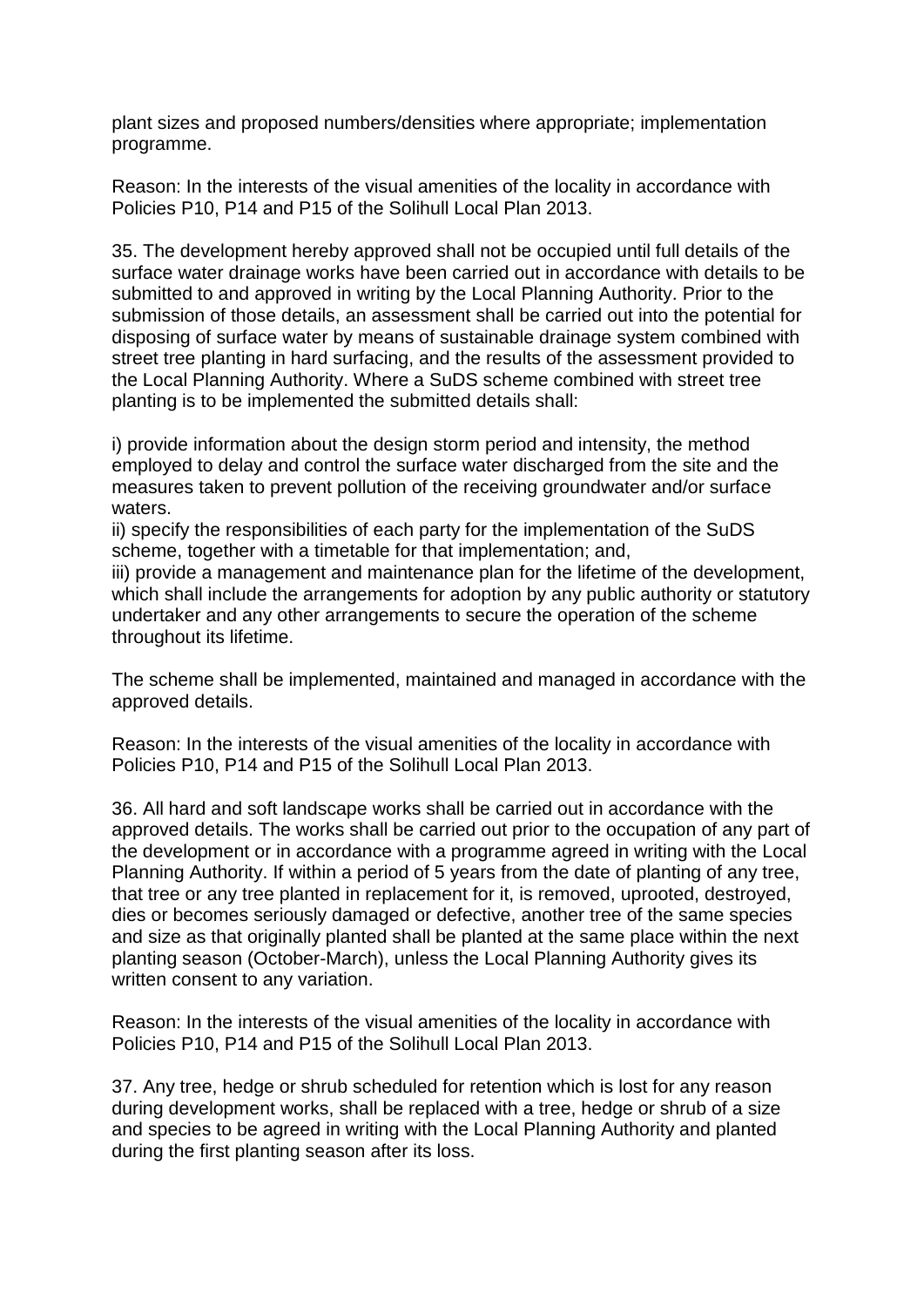Reason: In the interests of the visual amenities of the locality in accordance with Policies P10, P14 and P15 of the Solihull Local Plan 2013.

38. No development shall take place until a schedule of landscape maintenance for a minimum period of 5 years has been submitted to and approved in writing by the Local Planning Authority. The schedule shall include details of the arrangements for its implementation. Development shall be carried out in accordance with the approved schedule.

Reason: In the interests of the visual amenities of the locality in accordance with Policies P10, P14 and P15 of the Solihull Local Plan 2013.

39. Not later than 1st October in each of the 5 calendar years following the planting of any trees, hedges or shrubs on this site in connection with the development hereby permitted the operator shall submit to the Local Planning Authority a written statement detailing:

a) the number, location and species of any trees, shrubs, hedge plants which have died, become diseased or seriously damaged in the preceding 12 months, and b) proposals for the replanting and maintenance of any such failures with plants of similar size and species within the following six months

Reason: In the interests of the visual amenities of the locality in accordance with Policies P10, P14 and P15 of the Solihull Local Plan 2013.

40. The development hereby approved shall not be occupied until full details of where access is required by large mowing machines. Details shall include a 3.6m width lockable swing gate should be provided. Indicative areas for these are shown on the updated Landscape Masterplan. However, exact locations of these should be submitted to and approved in writing by the Local Planning Authority and these works shall be carried out as approved.

Reason: To secure the landscape areas and in the interests of the visual amenities of the locality in accordance with Policies P10, P14 and P15 of the Solihull Local Plan 2013.

41. Notwithstanding the submitted plans, no development shall take place until a detailed hard and soft landscape scheme of the drainage scheme and green space on the corner of Over Green Drive as shown on Drawing Number 18023-BDS-Z1- ZZ-DR-A-1200-S4-P01 (Development Parcel Zonal Plan - DP1) has been submitted to and approved in writing by the Local Planning Authority and these works shall be carried out as approved. The works shall describe the design, function and appearance of the attenuation pond, Health and Safety risk to the public, including the retaining structure/gabion wall and the habitat enhancement through on site signage and interpretation. Signage to include a depth gauge marker post. Details to include the positions, design, materials and type of retaining structure/gabion wall, including habitat walls/ hibernaculum for the benefit of invertebrates, and amphibians. Such details shall include plans, sections and structural calculations to prove that the wall(s) is/are capable of supporting the likely future loading. Soft landscape works shall include planting details of a diverse range of native marginal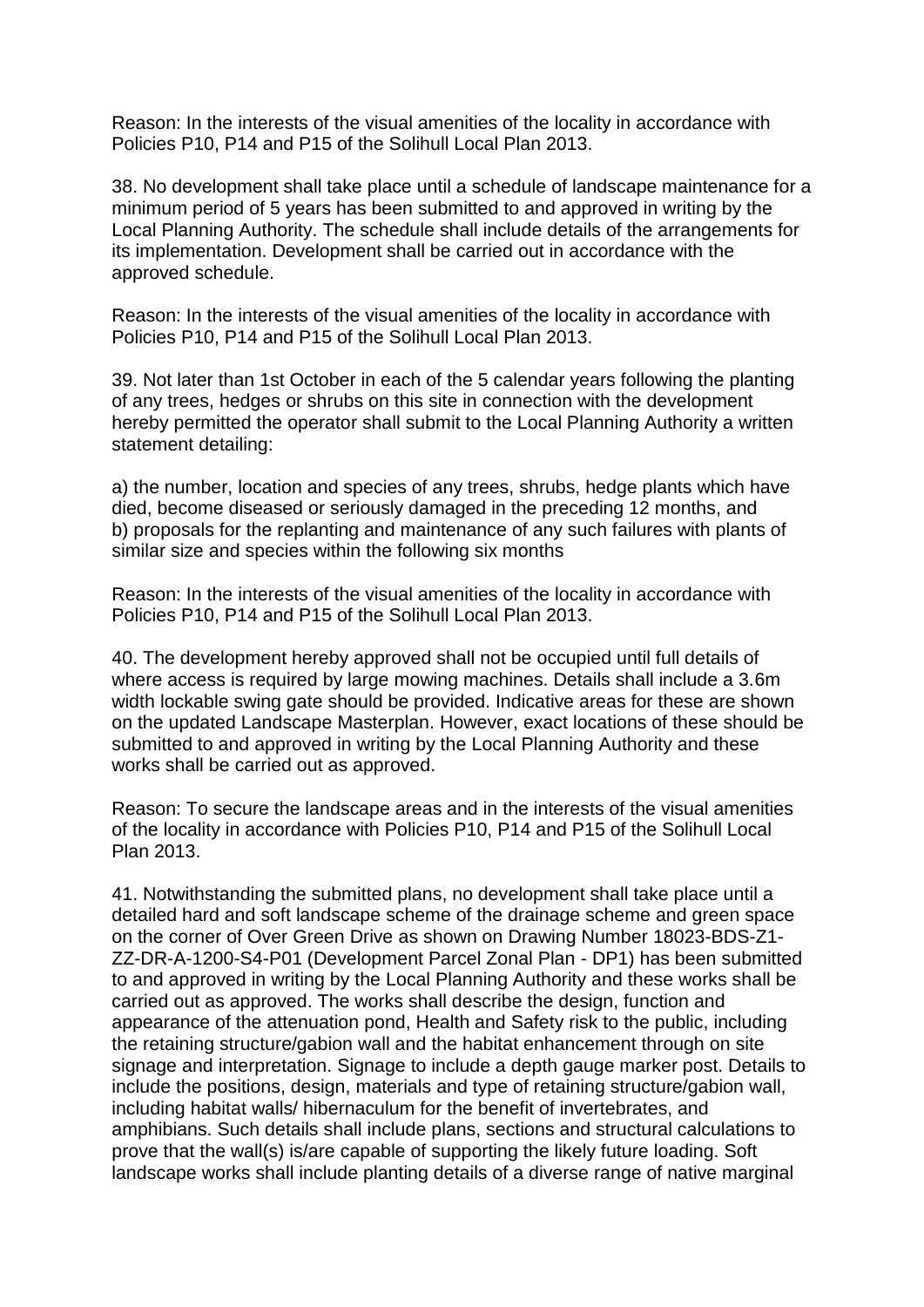plants, species rich grassland and a variety of tree and shrub planting. Tree planting to include the mitigation measures required for the loss of the existing street from trees this location, using larger tree stock and strategic placement of equivalent significance to the role and canopy coverage of those trees to removed.

Reason: In the interests of the visual amenities of the locality in accordance with Policies P10, P14 and P15 of the Solihull Local Plan 2013.

42. Notwithstanding the submitted plans, no development shall take place until a detailed hard and soft landscape scheme of the 'School Square Open Space' scheme has been submitted to and approved in writing by the Local Planning Authority and these works shall be carried out as approved. The works shall include the detail design of the 'Doorstep Play' and the design, function and appearance of the area of hard landscape paving and seating outside the school entrance to provide an important social space. These details shall include proposed finished levels or contours; means of enclosure; pedestrian access and circulation areas; hard surfacing materials; minor artefacts and structures (e.g. furniture, play equipment, lighting etc.); retained historic landscape features.

Reason: In the interests of the visual amenities of the locality in accordance with Policies P10, P14 and P15 of the Solihull Local Plan 2013.

43. Notwithstanding the submitted plans, no development shall take place until there has been submitted to and approved in writing by the Local Planning Authority a plan indicating the positions, design, materials and type of 'Doorstep Play' to be erected on the Mews Street between the Park and the School. The 'Doorstep Play' shall be completed before the building(s) is/are occupied. Development shall be carried out in accordance with the approved details.

Reason: To ensure delivery of the development hereby approved in a satisfactory manner in accordance with Policy P20 of the Solihull Local Plan 2013.

44. Notwithstanding the submitted plans, no development shall take place until a detailed hard and soft landscape scheme for Kingshurst Park has been submitted to and approved in writing by the Local Planning Authority and these works shall be carried out as approved. The works shall include the detail design of the proposals outlined within the Kingshurst Park Illustrative Masterplan (18023-SMBC-XX-XX-DR-L-1006-S3-P01). These details shall include the following:

- New and replacement play equipment to the existing Local Play Space
- New and additional seating
- Footpath widening and resurfacing
- New footpath connection to Over Green Drive
- Planting to include ornamental trees for seasonal colour, native hedgerow, wildflower / floral meadow and bulbs
- Biodiversity enhancements through planting
- Signage and wayfinding, community notice board

These details shall include proposed finished levels or contours; hard surfacing materials; minor artefacts and structures (e.g. furniture, play equipment, lighting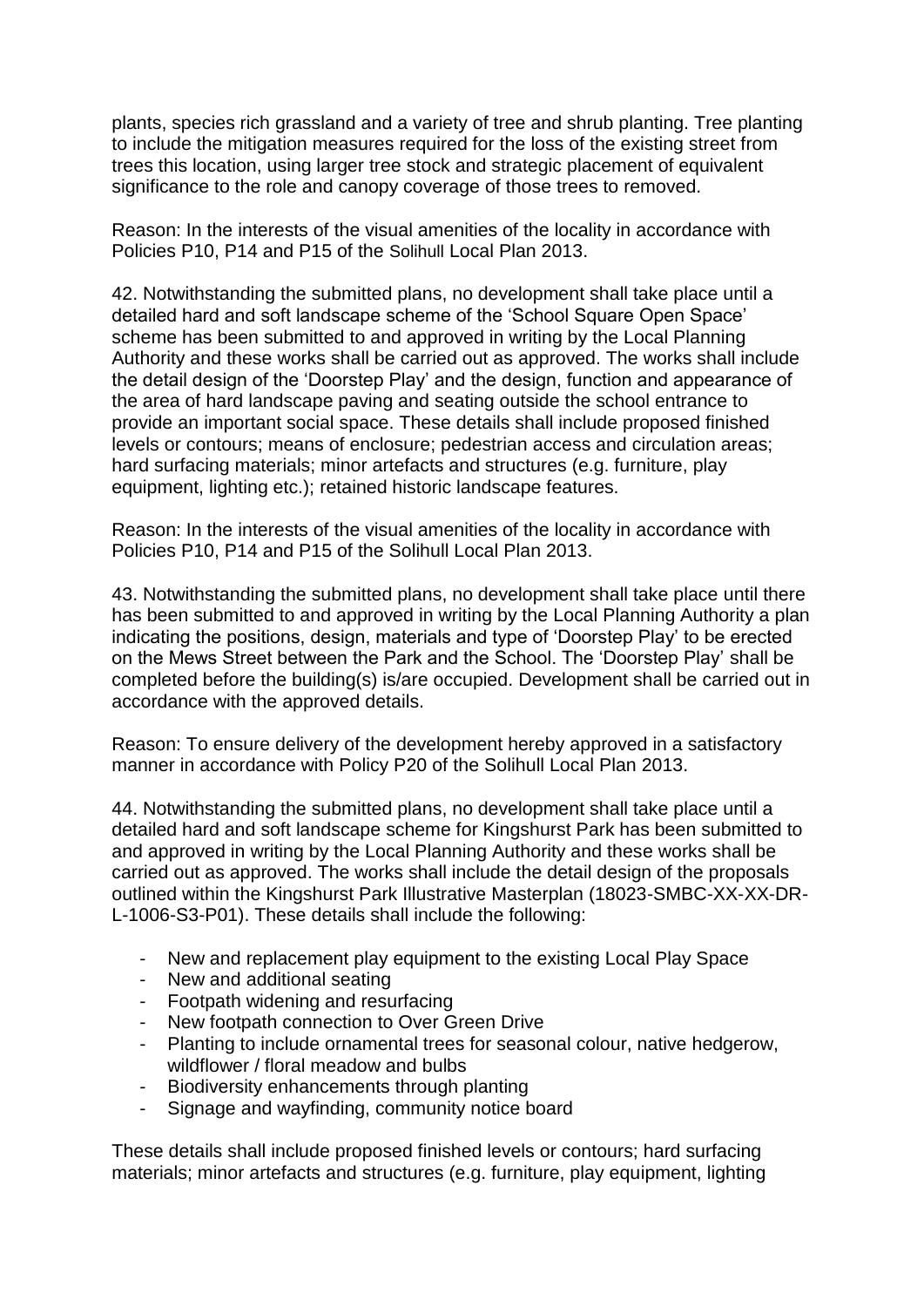etc.); retained historic landscape features and proposals for restoration/enhancement. Soft landscape works shall include details of tree, shrub and hedgerow planting, including details of wildflower/ floral meadow and bulb planting, planting plans; written specifications (including cultivation and other operations associated with plant and grass establishment); schedules of plants, noting species, plant sizes and proposed numbers/densities where appropriate; implementation programme.

Reason: In the interests of the visual amenities of the locality in accordance with Policies P10, P14 and P15 of the Solihull Local Plan 2013.

45. No development shall take place until there has been submitted to and approved in writing by the Local Planning Authority a plan indicating the positions, design, materials and type of boundary treatment to be erected. The boundary treatment shall be completed before the building(s) is/are occupied. Development shall be carried out in accordance with the approved details.

Reason: In the interests of the visual amenities of the locality in accordance with Policies P10, P14 and P15 of the Solihull Local Plan 2013.

46. The development hereby approved shall not be occupied until full details of a signage scheme has been carried out in accordance with details to be submitted to and approved in writing by the Local Planning Authority. Except where otherwise stipulated by conditions attached to this permission the signage scheme shall include interpretation material explaining the function and biodiversity benefits of the SuDS, swales, and rain gardens, including any necessary Health and Safety information (including depth gauge marker posts as required) pertaining to a risk lead approach to design. The signage scheme shall include details indicating the positions, design, materials, and type of signage to be erected.

Reason: In the interests of the visual amenities of the locality in accordance with Policies P10, P14 and P15 of the Solihull Local Plan 2013.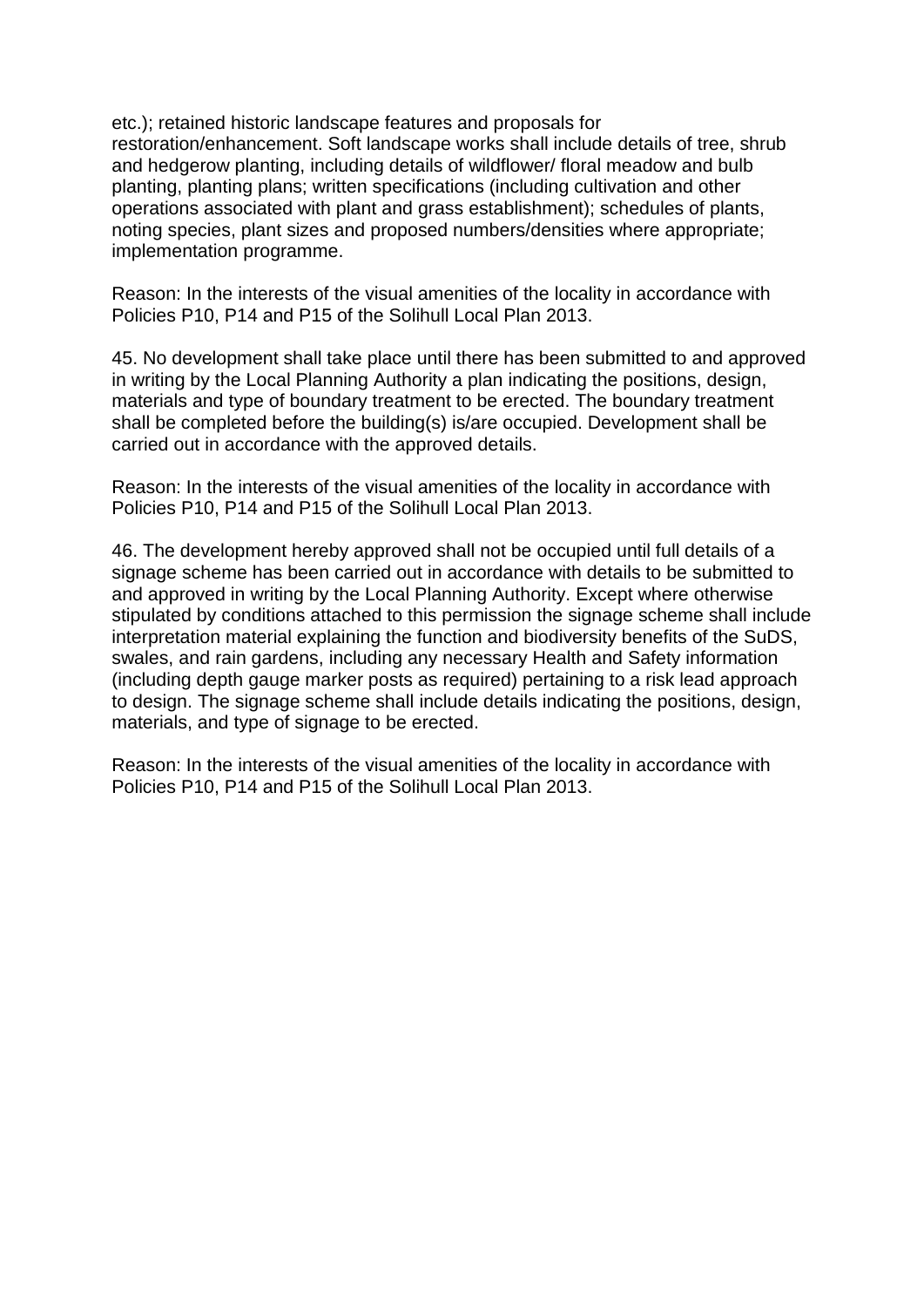# **Appendix 1 - Key masterplan changes**



- 1. New lay-by and vicarage created for the church
- 2. Parking layout updated for church
- 3. Housing plots removed and new parking added and increased car parking
- 4. Road layout amended to create better link to park and increased car parking
- 5. A new entrance square created for School
- 6. Housing layout revised to improve pedestrian link
- 7. Housing layouts updated to suit new road layout
- 8. Retail units repositioned & first floor units added
- 9. Road layout amended to Mews
- 10. Housing removed to make space for SuDS
- 11. Turning head locations amended